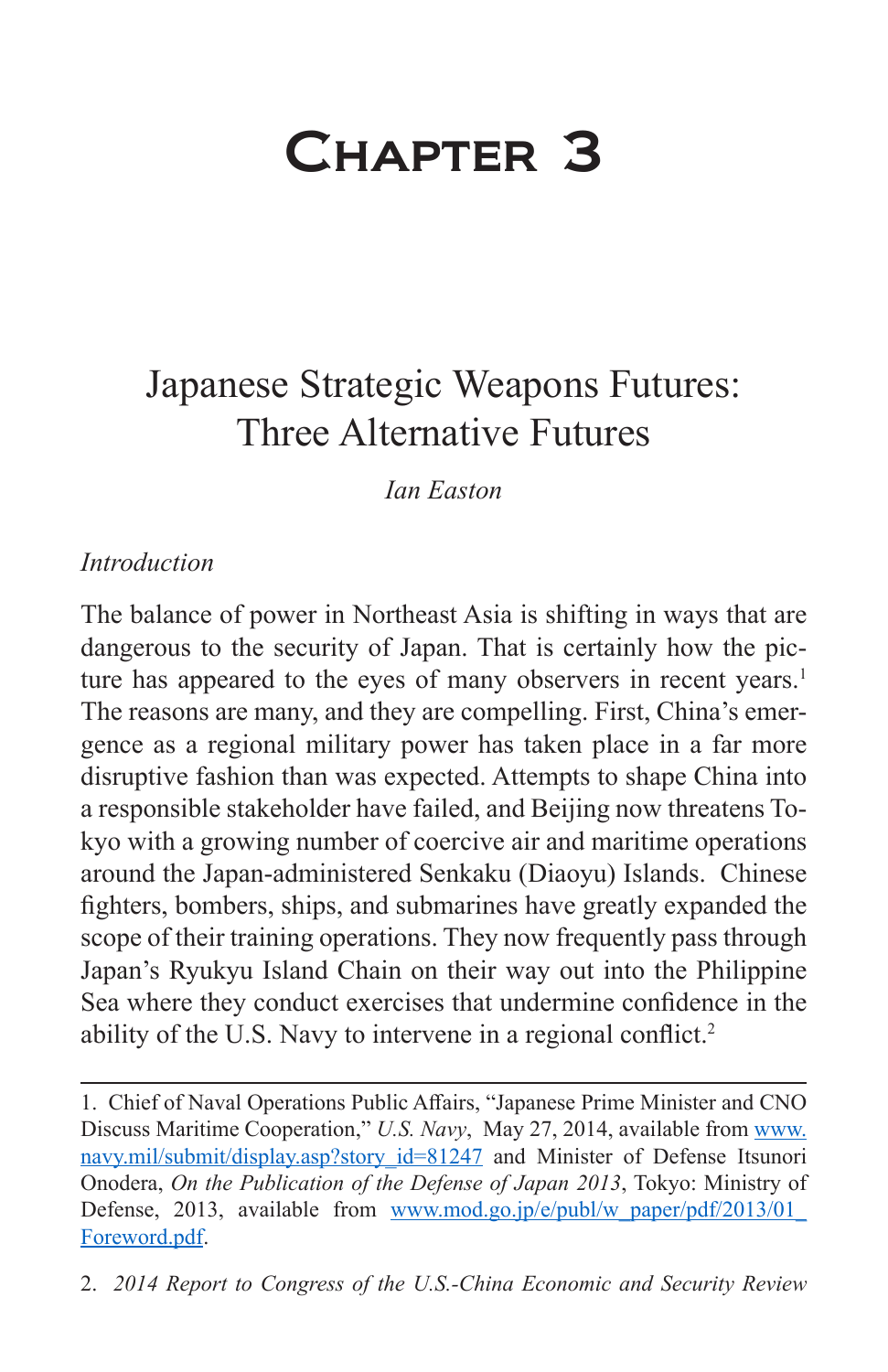At the same time, China's strategic rocket force, the Second Artillery, has deployed new ground-launched missile systems capable of holding air force and naval bases in Japan at risk. One missile variant, the anti-ship ballistic missile, even appears capable of striking American aircraft carriers and command ships at sea from the sanctuary of China's mountainous interior. In addition, the Strategic Rocket Force is expanding its nuclear weapons stockpiles and deploying new intercontinental and submarine-launched ballistic missiles at a time when the United States and other nuclear powers are reducing their strategic capabilities in compliance with arms control agreements.

Making matters worse, the 2014 Ebola epidemic in Africa and intermittent but serious fighting in Ukraine, Syria, Afghanistan, Iraq, Central Africa, Gaza, Yemen and elsewhere have drawn the attention of American policymakers away from Japan. When the American foreign policy elite does focus on the Asia-Pacific region, it tends to fixate on mounting tensions in the South China Sea, instability in Thailand, and potential reforms in Burma. Too often Japan's critical importance to the United States' interests is overlooked, and the alliance becomes just one more issue for busy American leaders to manage. There is precious little time for longterm strategic thinking in Washington in the midst of perpetual crisis.

North Korea is a shared concern for both Washington and Tokyo.3 Its young leader, Kim Jung-un, has demonstrated an even greater penchant for nuclear blackmail than his deceased father, and Pyongyang may soon press forward with more nuclear tests. However, in spite of the mounting tension, South Korea has been

*Commission*, Washington, D.C.: USCC, November 2014, pp. 318-322, available from [http://www.uscc.gov/sites/default/files/annual\\_reports/Complete%20](http://www.uscc.gov/sites/default/files/annual_reports/Complete%20Report.PDF) [Report.PDF](http://www.uscc.gov/sites/default/files/annual_reports/Complete%20Report.PDF).

<sup>3.</sup> Dennis Blair, "The Ally America Needs," *Politico Magazine*, July 3, 2014, available from [www.politico.com/magazine/story/2014/07/the-ally-america](www.politico.com/magazine/story/2014/07/the-ally-america-needs-108560.html#.U8lbcvldVIc)[needs-108560.html#.U8lbcvldVIc.](www.politico.com/magazine/story/2014/07/the-ally-america-needs-108560.html#.U8lbcvldVIc)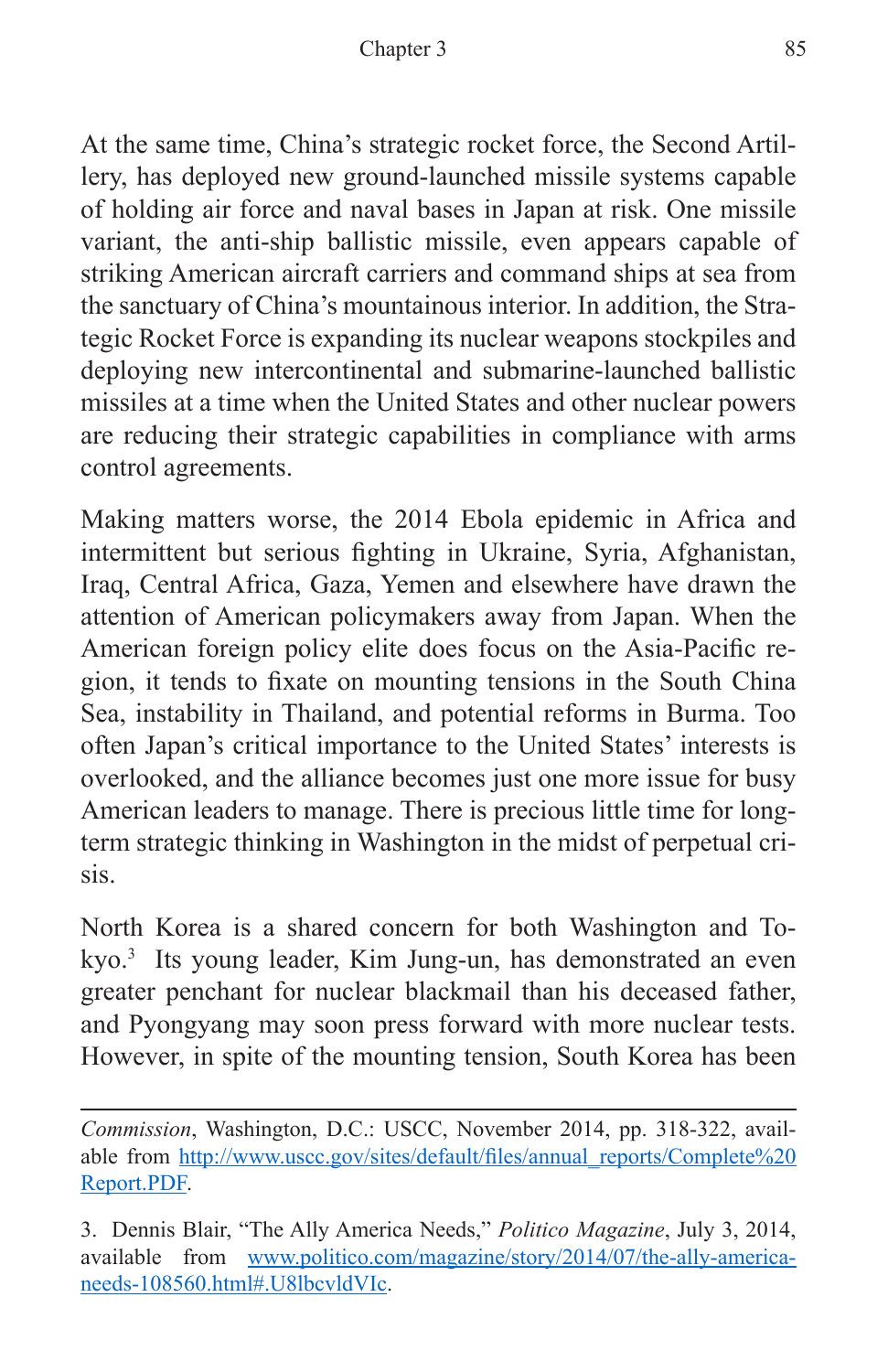gripped by a wave of anti-Japanese sentiment, and Seoul often refuses to work with Tokyo to advance their shared bilateral security interests. The troubled relationship between South Korea and Japan has even spilled over to the United States, making their bilateral disputes disruptive to America's relations with its two key Asian treaty allies.4 Ironically, Japan and South Korea do share one thing: A strict adherence to their respective "One-China" policies. This not only stifles their ability to cooperate with Taiwan, which has a capable military and shared security interests, it further erodes their ability to work in concert with the United States to balance against an increasingly well-armed and aggressive China.

Perhaps the most worrisome aspect of the Asian security situation is being generated from outside the region itself. A series of dysfunctional congressional actions in Washington have drastically cut the U.S. defense budget and left America's top military leadership powerless to properly allocate funds for the rebalance to Asia.<sup>5</sup> This has affected Japanese confidence in American security commitments. Confidence has also been weakened by the ongoing reductions in the United States' nuclear force posture, and this situation has been further exacerbated by a series of embarrassing scandals within several components of the U.S. Strategic Command.<sup>6</sup> At a time when North Korea is defiantly engaging in nuclear testing and China is rapidly building up both its nuclear and conventional warfighting capabilities, the United States is evincing signs of national security overload and strategic paralysis. What seemed impossible just a few

4. Samuel J. Mun, *'Destined to Cooperate': Japan-ROK Naval Cooperation and its Implications for U.S. Strategic Interests in Northeast Asia*, Futuregram 14-001, Arlington, VA: Project 2049 Institute, March 4, 2014, available from [www.proj](www.project2049.net/documents/Japan_ROK_naval_cooperation_Sam_Mun.pdf)[ect2049.net/documents/Japan\\_ROK\\_naval\\_cooperation\\_Sam\\_Mun.pdf](www.project2049.net/documents/Japan_ROK_naval_cooperation_Sam_Mun.pdf).

5. John T. Bennett, "Carter: Budget Cuts Threaten US Interests," *Defense News*, March 3, 2015, available from [www.defensenews.com/story/defense/policy-bud](www.defensenews.com/story/defense/policy-budget/congress/2015/03/03/isis-ukraine-pentagon-budget/24330491/)[get/congress/2015/03/03/isis-ukraine-pentagon-budget/24330491/.](www.defensenews.com/story/defense/policy-budget/congress/2015/03/03/isis-ukraine-pentagon-budget/24330491/)

6. Holly Yan and Faith Karimi, "U.S. nuclear weapons: Military nuke officers beset by recent scandals," *CNN News*, January 16, 2014, available from [www.](www.cnn.com/2014/01/16/us/military-nuclear-scandals-timeline/) [cnn.com/2014/01/16/us/military-nuclear-scandals-timeline/](www.cnn.com/2014/01/16/us/military-nuclear-scandals-timeline/).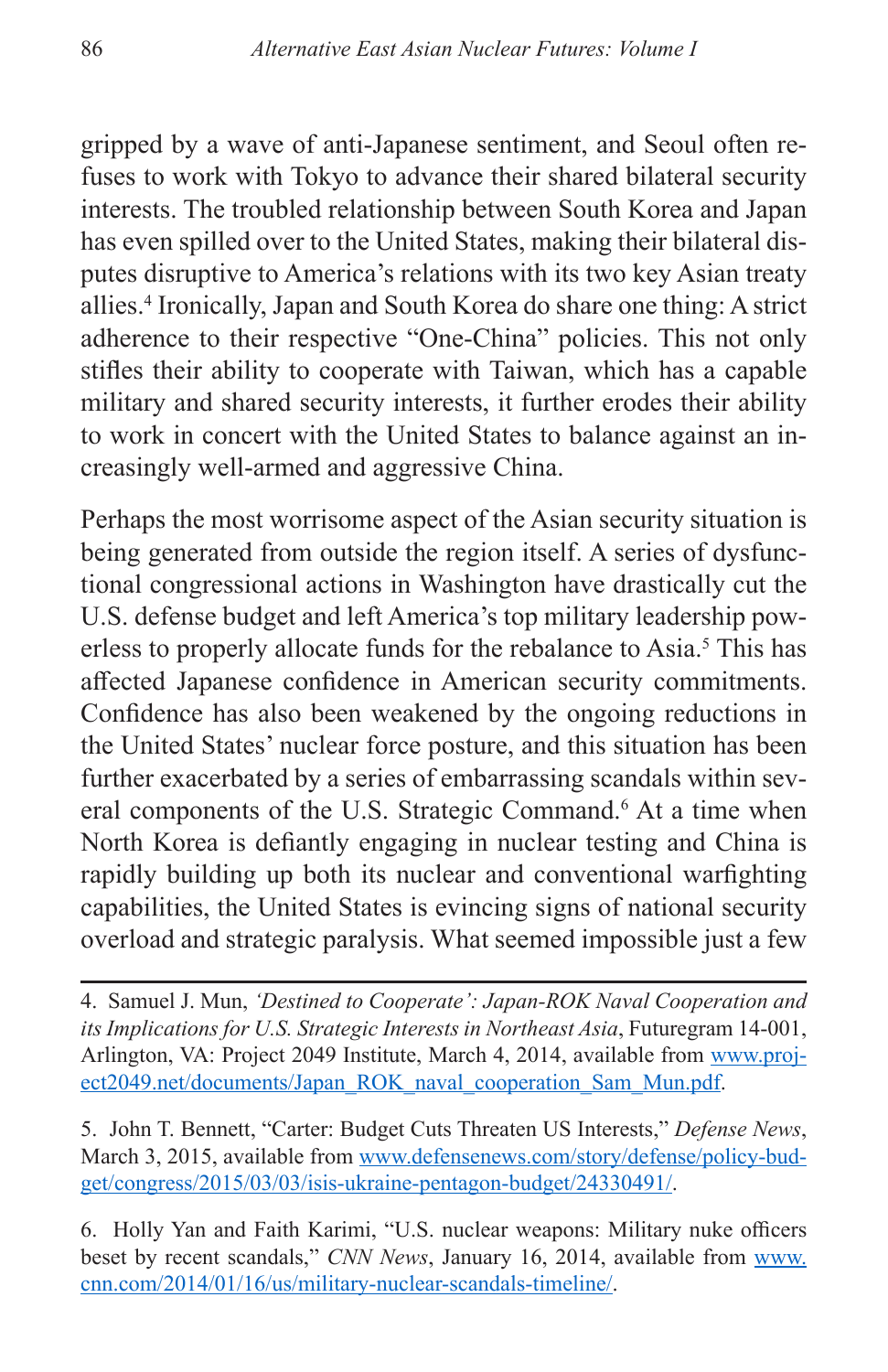years ago appears to be coming to pass: American primacy in the Western Pacific is fading. Japan finds itself at a strategic inflection point.

This chapter will present the reader with three future scenarios that illustrate alternative pathways Japan could take to improve its longterm national security outlook and enhance its defense capabilities. These scenarios are neither exhaustive nor predictive. There are always many possible courses of action a powerful state like Japan has available to it, and many more courses that are plausible. For the sake of simplicity, we will explore only three scenarios and leave judgments regarding how probable or plausible they are to the reader. The first scenario will posit that Japan might decide to acquire a small number of nuclear weapons in the relatively near future. The second scenario will posit that Japan might pursue a large-scale nuclear weapons program. The third scenario will posit that Japan might invest more into advanced conventional capabilities and remain a nonnuclear weapons state.

All three of these scenarios rest upon several basic assumptions that are important to identify. The first and most important assumption for these scenarios is that Japan's ally, the United States, will be constrained in its ability to rebalance toward Asia, and, as a result, America's military predominance in the Pacific will decline. The second assumption is that the People's Republic of China (PRC) and the Democratic People's Republic of Korea (DPRK) will continue to pose growing threats to Japan's security. The third assumption is that Japan will fail to work successfully with the Republic of Korea (ROK or South Korea) and the Republic of China (ROC or Taiwan) to meet shared security interests. The fourth assumption is that Japan would prefer to have a strong relationship with its American ally even if the alliance becomes strained by crisis. The final assumption is that Japan will not concede to the demands of China or North Korea when important issues are at stake.

This chapter will attempt to briefly evaluate the respective implications of the three scenarios for Japan's long-term defense. It will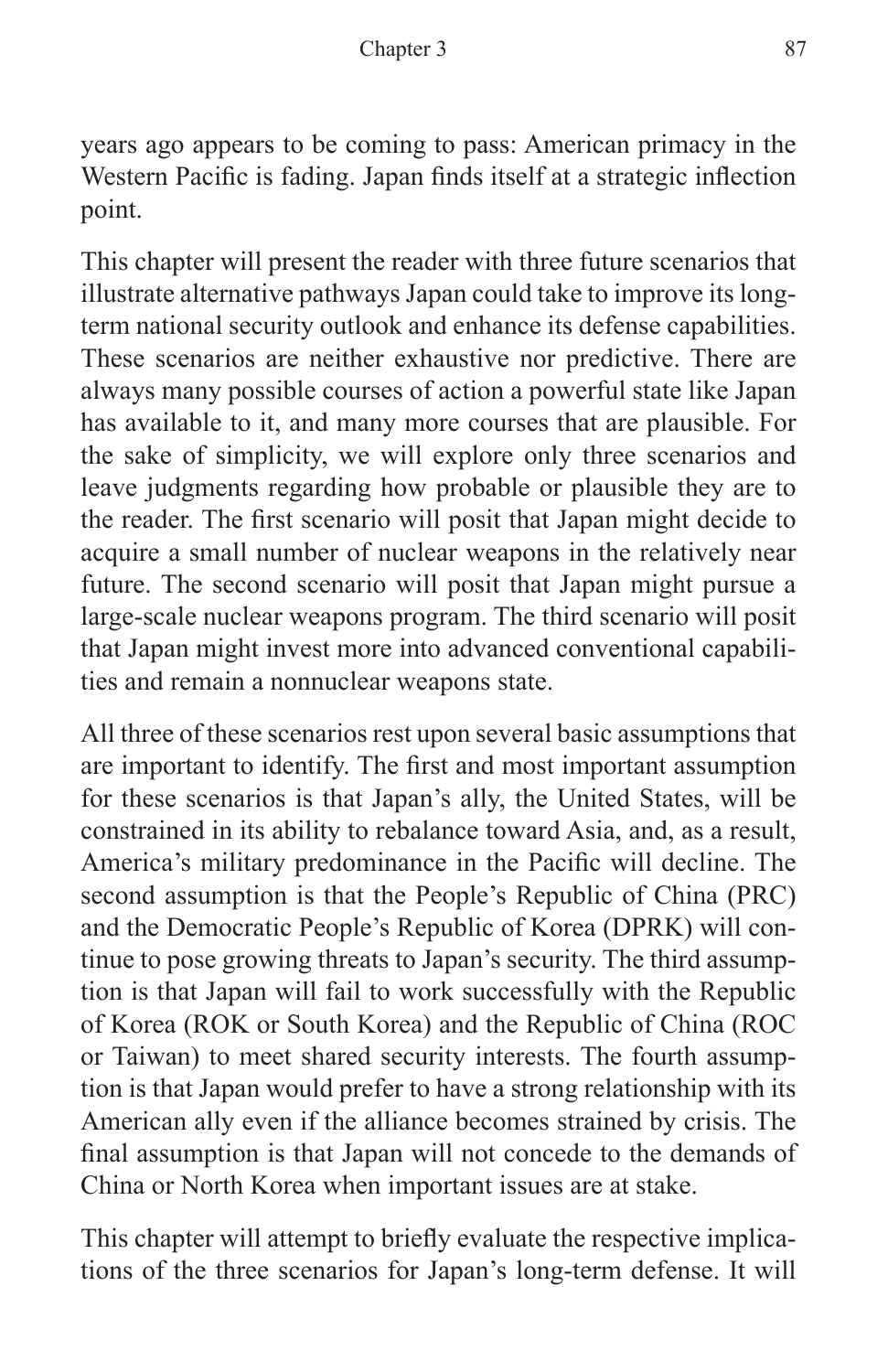ask the following questions: (1) What would Japan's overall strategy be in each scenario? (2) What doctrine and operational targets might Japan select to realize its strategy? (3) What new weapons would Japan need to neutralize the targets it selected? (4) How much might those weapons cost? (5) What would the American and regional reactions be to Japan's new weapons programs, and what action-reaction dynamics could follow?



**Figure 1: Map of Japan and Northeast Asia.**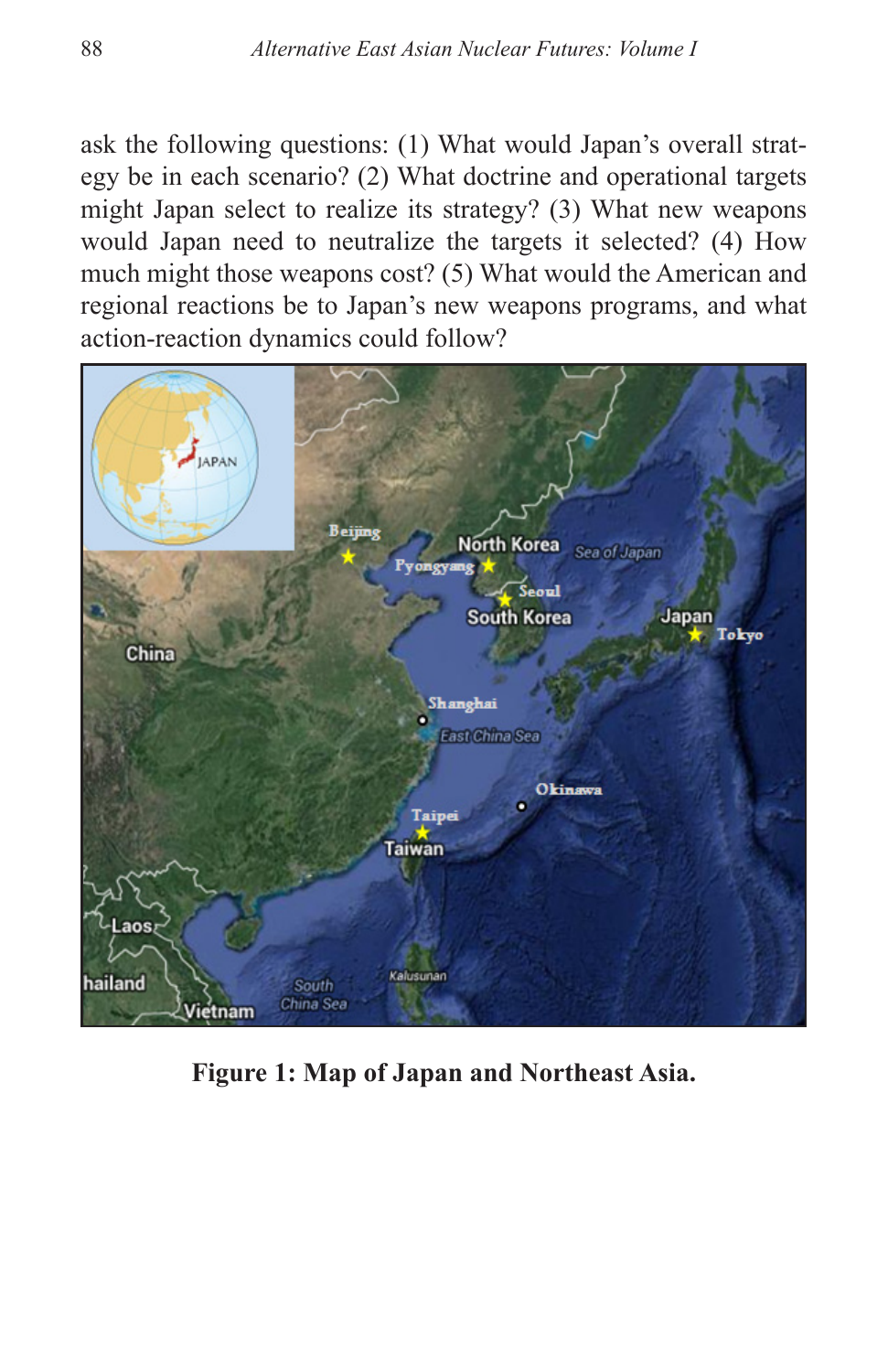## *Three Scenarios*

The three scenarios discussed in the following section all assume that Japan will, at least to some degree, increase its defense spending and change the nature of its defense posture over the coming years. This is not a sure thing. Japan's defense budget and posture have remained more or less static for decades. Long-standing policies, even bad ones, carry with them the weight of institutional inertia, so it is possible that Japan could attempt to maintain its current "status quo" pacifist strategy and keep defense spending to a mere one percent of its GDP. However, if it does, Japan's security situation will almost certainly continue to worsen, perhaps fatally. It, therefore, seems improbable that Tokyo would choose this option, so it will not be discussed in detail.

This chapter assumes Japan is changing and will continue to change. The notion that everything will stay more or less the same tomorrow as it is today runs counter to the five assumptions that drive this study. Put another way, a long-term status quo Japanese defense policy is incongruent with the trends and provides little comparative value. This chapter is interested in exploring new strategic approaches. While not often discussed in the existing literature, Japan might actually decide to develop nuclear weapons. This could happen if Japan becomes disappointed by the United States and concludes that it needs to take serious steps to deter China and North Korea—and force American attention to its legitimate security concerns. Or Japan, for a variety of reasons, could feel compelled to field a large, independent nuclear force that might number in the hundreds of warheads at first, but then eventually reach well into the thousands. Finally, Japan might decide that its nuclear option remains too risky and unpopular, and instead Tokyo might pursue an improved nonnuclear strategy. These are our three scenarios.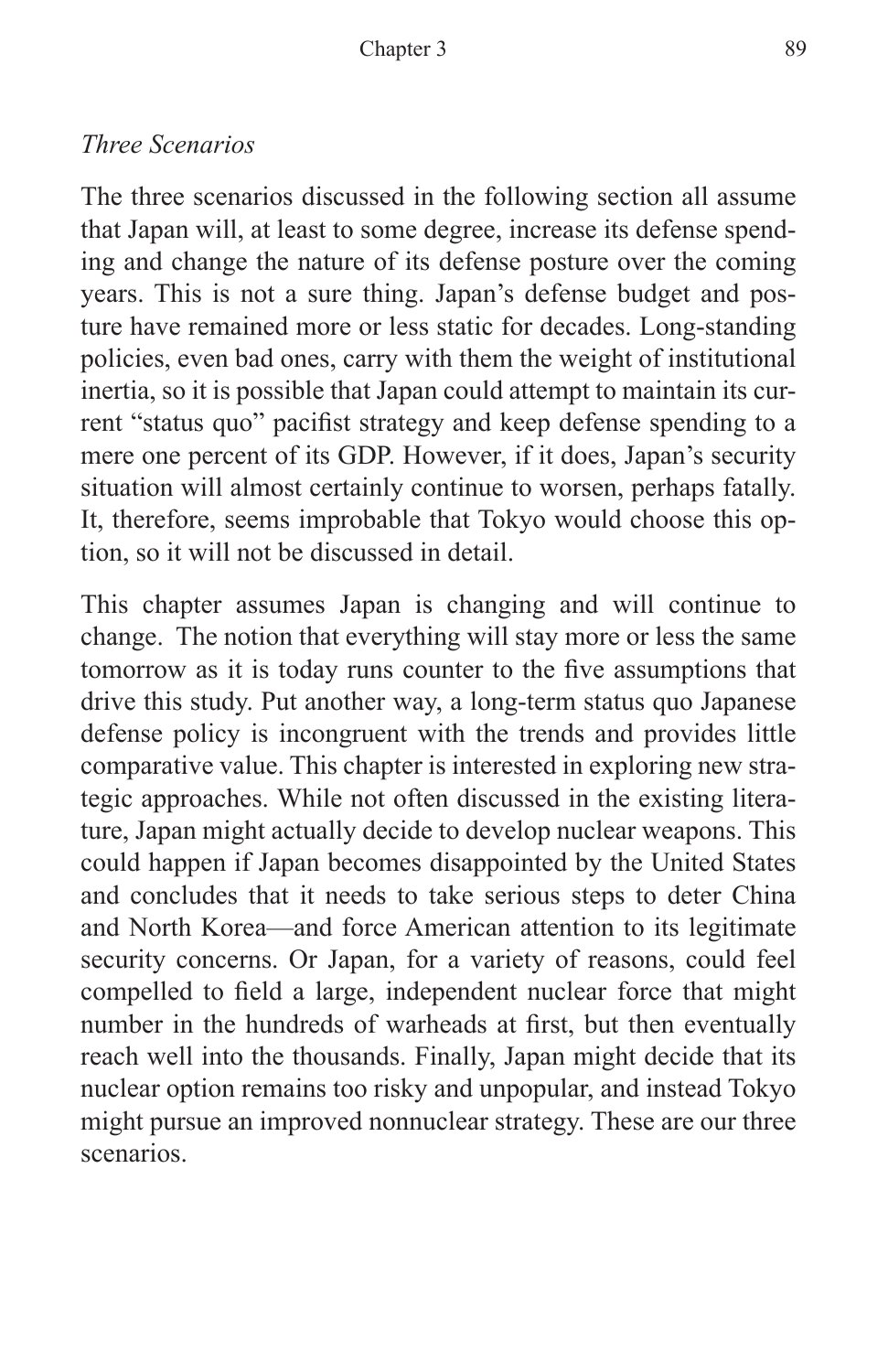### Scenario One: Small Nuclear Force

As Graham Allison and Philip Zelikow point out in their classic book *The Essence of Decision*, states make history altering decisions for reasons that are often difficult to assess in the after light, even for the principal decision makers who were there.<sup>7</sup> As such, it may be useful to avoid an exhaustive discussion of why Japan might develop and field nuclear weapons. Indeed, there are many ways in which Japan might decide to acquire nuclear weapons. Some are explored in the appendices. For the purpose of this section, however, we will simply assume that Japan does decide to go nuclear in the relatively near future. Having made the leap, we can then consider what that might entail and what might follow.

**Strategy**. The Japanese government is as cautious, rational, and logical as any in the world. As such, if it did go nuclear, Japan's policy could be expected to be established on top of a well-laid, strategic foundation. One possible and perhaps attractive strategy for Japan might be to build a small nuclear force to serve as a minimal deterrent and, if deterrence failed, a modest second-strike capability. Japan's political objective might be to integrate its nuclear weapons into the U.S. nuclear umbrella as soon as conditions allowed. That way Japan could both improve its ability to deter China and North Korea, and increase its strategic value and importance to its ally, the United States. Naturally, Japanese military strategists might not consider the nationalistic utility of nuclear weapons, but national pride would also be a factor in such an important political decision. Strong politicians in a democracy like Japan's make decisions with the popular will of voters in mind. They could hardly be successful otherwise.

**Doctrine and Targeting**. Once the overall strategic objective had been established, Japanese military planners would want to begin thinking about how they could realize the nuclear ambitions of their political leaders. It would be logical for the military to be desirous

<sup>7.</sup> Graham Allison and Philip Zelikow, *The Essence of Decision: Explaining the Cuban Missile Crisis*, New York: Longman Publishing, 1999.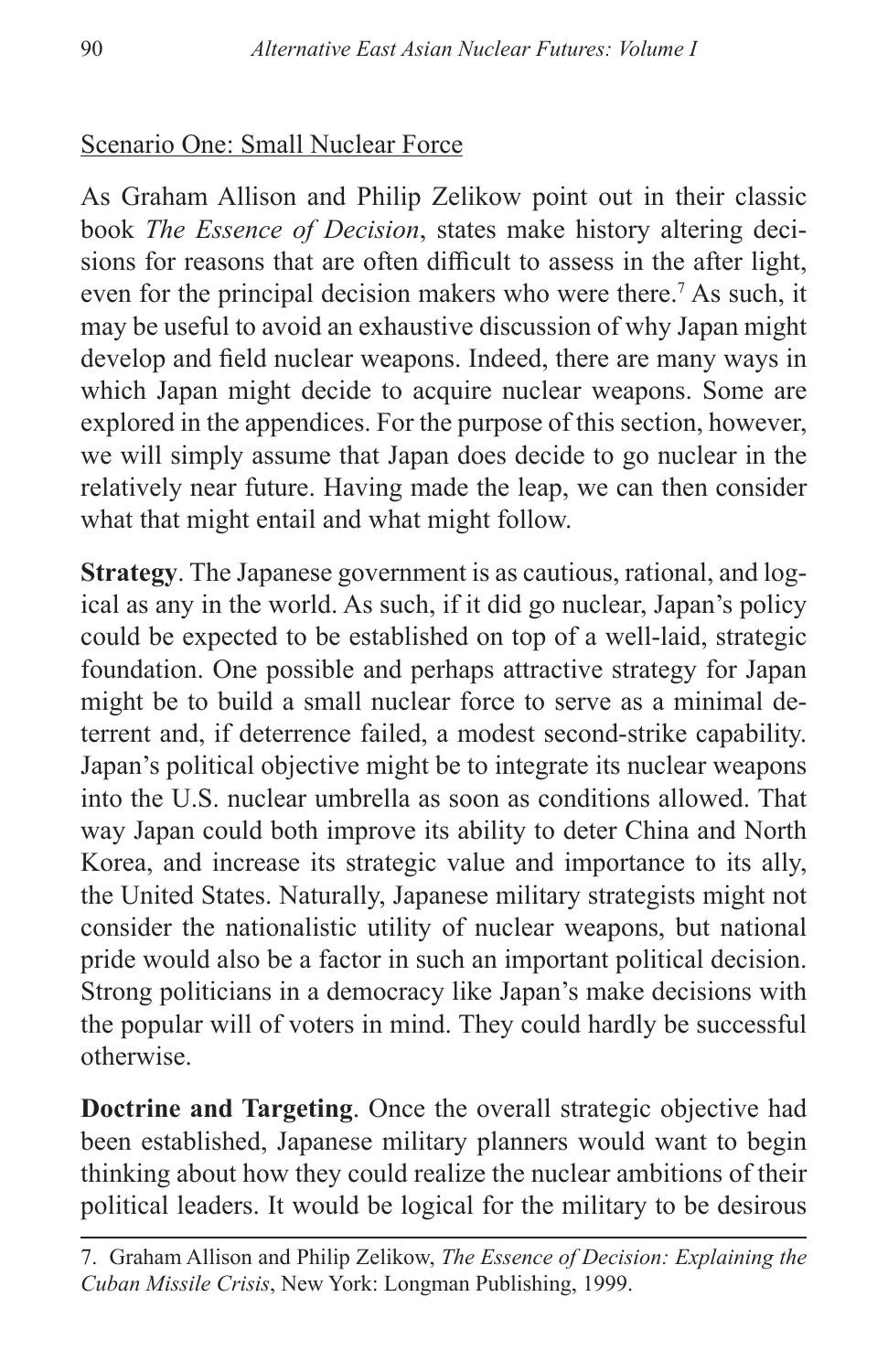of keeping weapons requirements within the limits of their political guidance. If the strategy was to field the smallest nuclear force possible, and in such a way as to elicit the minimal international (or at least American) concern possible, target selection would be important. One option might be to target specific locations in central Beijing and Shanghai, the respective political and economic hearts of China, and Pyongyang, the capital of North Korea. Small-yield warheads, it might be thought, could be delivered with precision to increase strategic and operational effects. One of the attractions of this scheme would be to initially avoid unnecessary civilian deaths, while holding out the chance for city centers to be completely destroyed. These would not be large city-busting nuclear weapons. Such a targeting policy might be judged to maximize potential strategic effects, while minimizing potential pitfalls in alliance relations and the chance for radioactive fallout to devastate Japan.

China would be the most challenging operational target for Japanese military planners, so it is here they would likely focus their cardinal energies. After a period of detailed study, Japanese planners might notionally select eight important targets around Beijing and six in greater Shanghai. Target categories might include leadership compounds, national command and control facilities, key military headquarters and government ministries, airports and seaports, and symbolic cultural sites. Each possible target would be measured for its strategic importance and attendant level of strike priority during a war. Strategic games and studies would be conducted to test various options and ideas. Great importance would be placed on research into how nuclear weapons might affect the decision making of the Chinese Communist Party's top leadership in a way favorable to Japan. In the context of contemporary Chinese politics, Japan would be mistaken only to focus on operational or tactical level details. With so few nuclear weapons notionally available, each target would have to count for a lot in order for the strategy to work, at least until such a time as Japan could form joint targeting plans with the United States.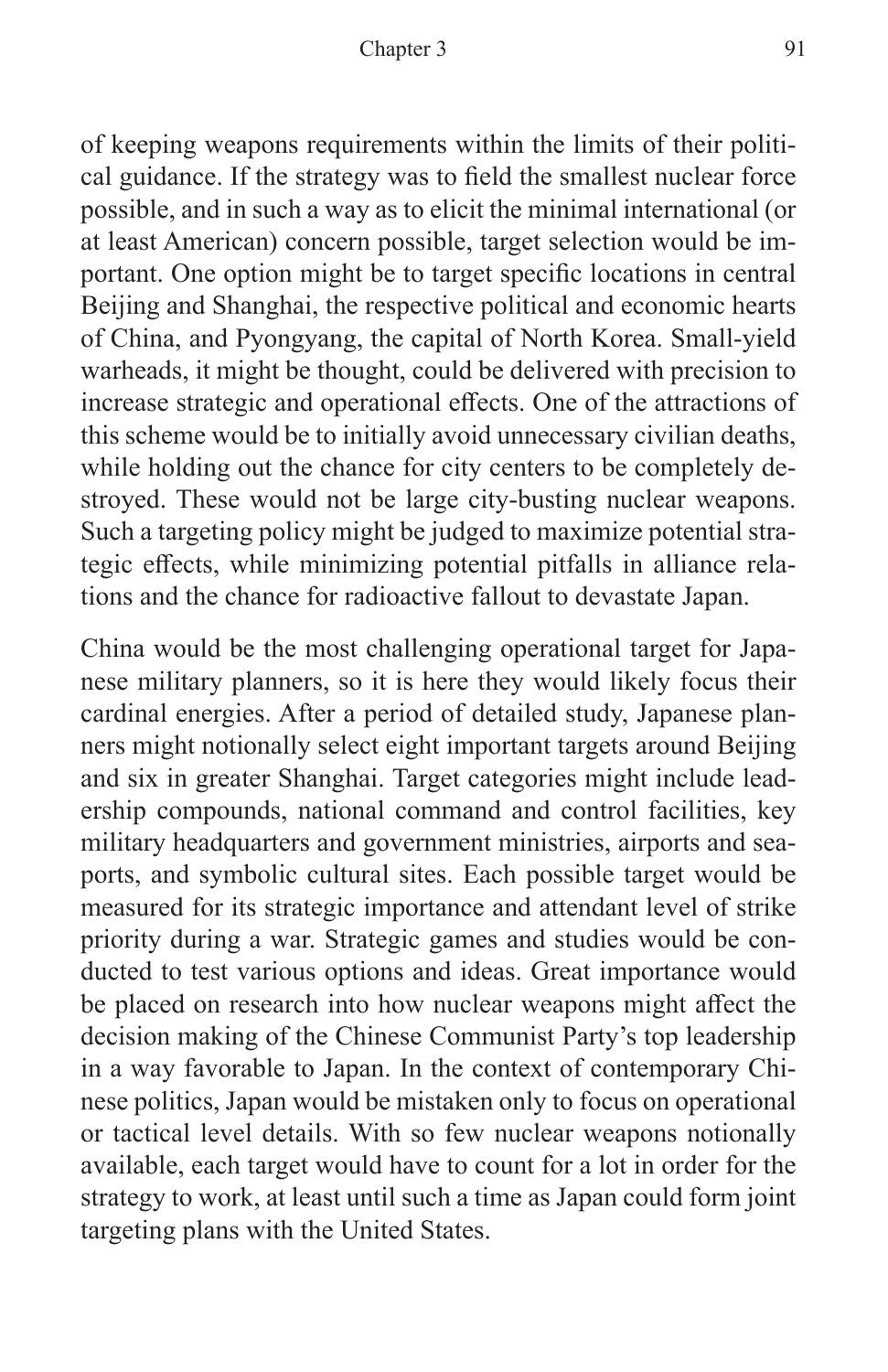**Weapons**. Once Japanese leaders, both civilian and military, had an idea of what they wanted their nuclear weapons to do, they could then provide basic requirements to the designers and manufacturers tasked with producing the weapons. The questions those building Japan's nuclear weapons might ask would be: How many do you want, and how big do you want them? The answers to those questions would vary depending on the level of optimism or pessimism felt by Japan's Joint Staff. Their operational plans would likely be highly conservative, as is generally the case. Japanese staff planners would probably assume that the enemy's capabilities would all work, perhaps even to the point of making giants out of those enemy systems whose performance is suspect. Japanese war plans might also intentionally underestimate what Japanese forces could achieve, even when fighting alongside their American allies.

With highly conservative planning assumptions, Japan might decide it would require up to six low-yield (5-20 kiloton) nuclear weapons *per target* to have a sufficiently high probability of hitting and neutralizing each. This may seem like a lot of bombs per target, until one considers the details. First, Japan would have to plan on suffering a surprise first strike against its nuclear force. Some weapons would be knocked out. Next, Japan would have to assume it would suffer some force attrition related to technical problems. In addition, some of Japan's nuclear weapons might not be available when they were needed because they were undergoing periodic repairs or maintenance-related upgrades. Not every bomb in a nuclear weapons arsenal is ready for war all the time. Finally, Japan would have to plan on losing some of its weapons before they could reach their targets. Not all could be expected to make it through China's thick screen of air and missile defenses, especially around Beijing and Shanghai, China's most vital cities. The planning situation would be vastly better with North Korea, but again, a China scenario would have to drive Japanese operational planning because it is the most challenging. Responsible defense establishments must always assume for the worst and think tragically to avoid tragedy.

If the Japanese Joint Staff's study results led them to feel more opti-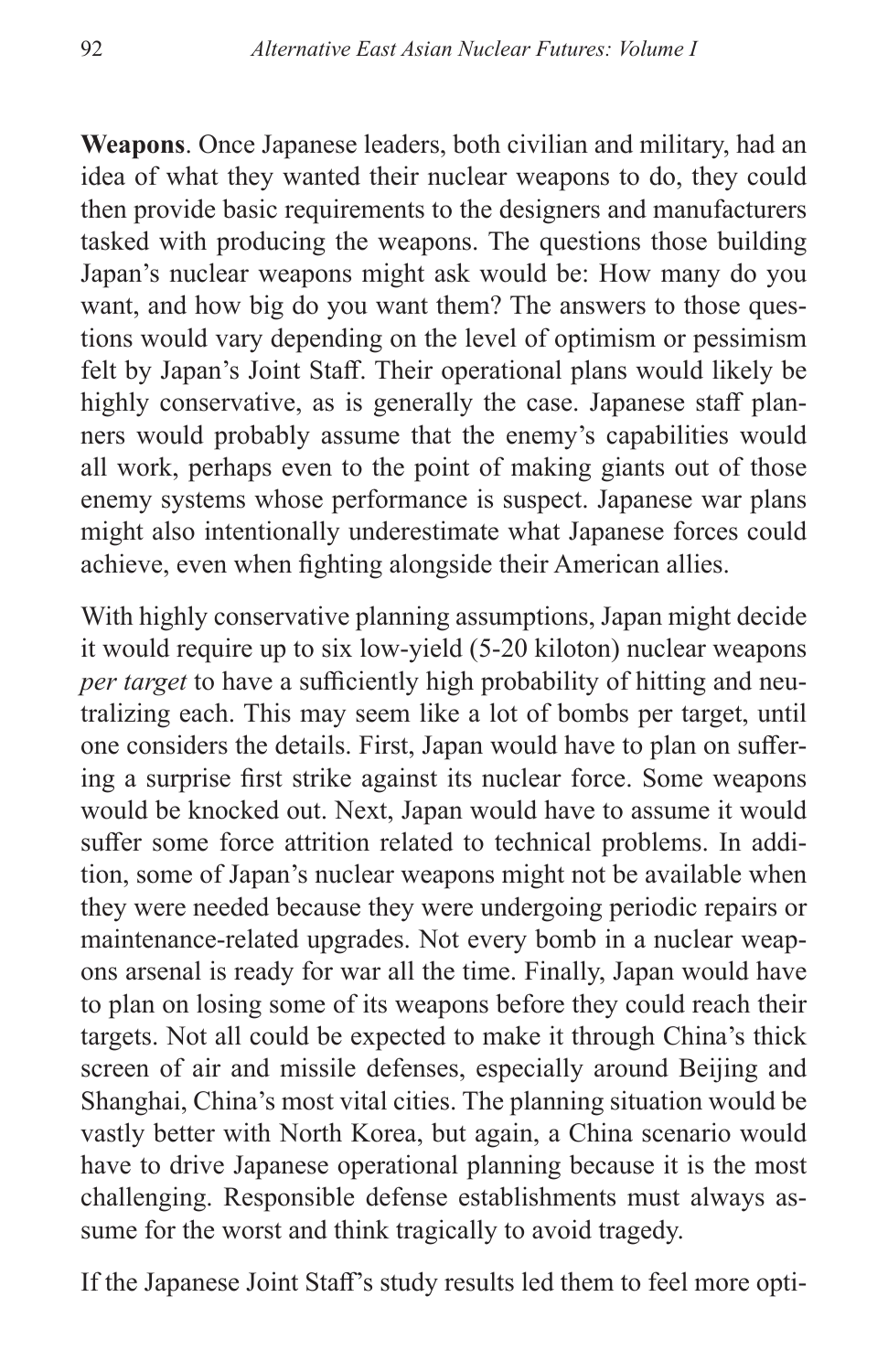mistic, or if Japan's political or financial situation allowed for only a very few nuclear weapons, a less conservative planning assumption could be used. Here a critical question would be what delivery vehicle or vehicles Japan plans on using. Obviously, the more survivable and reliable the means of delivery, the fewer nuclear weapons would be required by operational planners. Japan today does not have long-range cruise missiles or ballistic missiles. But even if it did, it seems very unlikely that its first generation nuclear warheads would be miniaturized to the extent required for ease of missile-borne delivery. As is the case for nearly all young nuclear states, Japan would look to aircraft to deliver its nuclear bombs until something better became available. Such an approach would save Japan time and money.

The only aircraft Japan has in its current inventory for striking surface targets is its indigenous F-2 fighter, which is a modified variant of the American F-16. These fighters could hardly be expected to defeat China's air defenses around Beijing and Shanghai, except if used in close coordination with large fleets of Japanese F-15s and decoy drones. Even then, the losses would likely be staggering, though that may not matter much in a nuclear war scenario where the life of Japan was hanging in the balance. Improving the situation considerably, Japan will stand up one or two squadrons of new F-35 joint strike fighters by 2020 (assuming that the aircraft is not further delayed in its production). Japan is also developing its own indigenous F-3 stealth fighter. Stealthy strike fighters would be a far better choice than F-2s for the nuclear delivery mission.

In any event, Japan's Joint Staff planners might, under political pressure, posit that two nuclear bombs would be sufficient to hold a single Chinese strategic target at risk. Japanese planners could therefore notionally require somewhere between 28 and 84 nuclear weapons if they assume for only 14 notional targets. Japan could deliver these weapons with anywhere between two to six squadrons (roughly 40 to 120 airframes) of strike or multirole fighter aircraft (F-2s, or future F-35s or F-3s). Given the unfavorably high probability of force attrition, each Japanese fighter would likely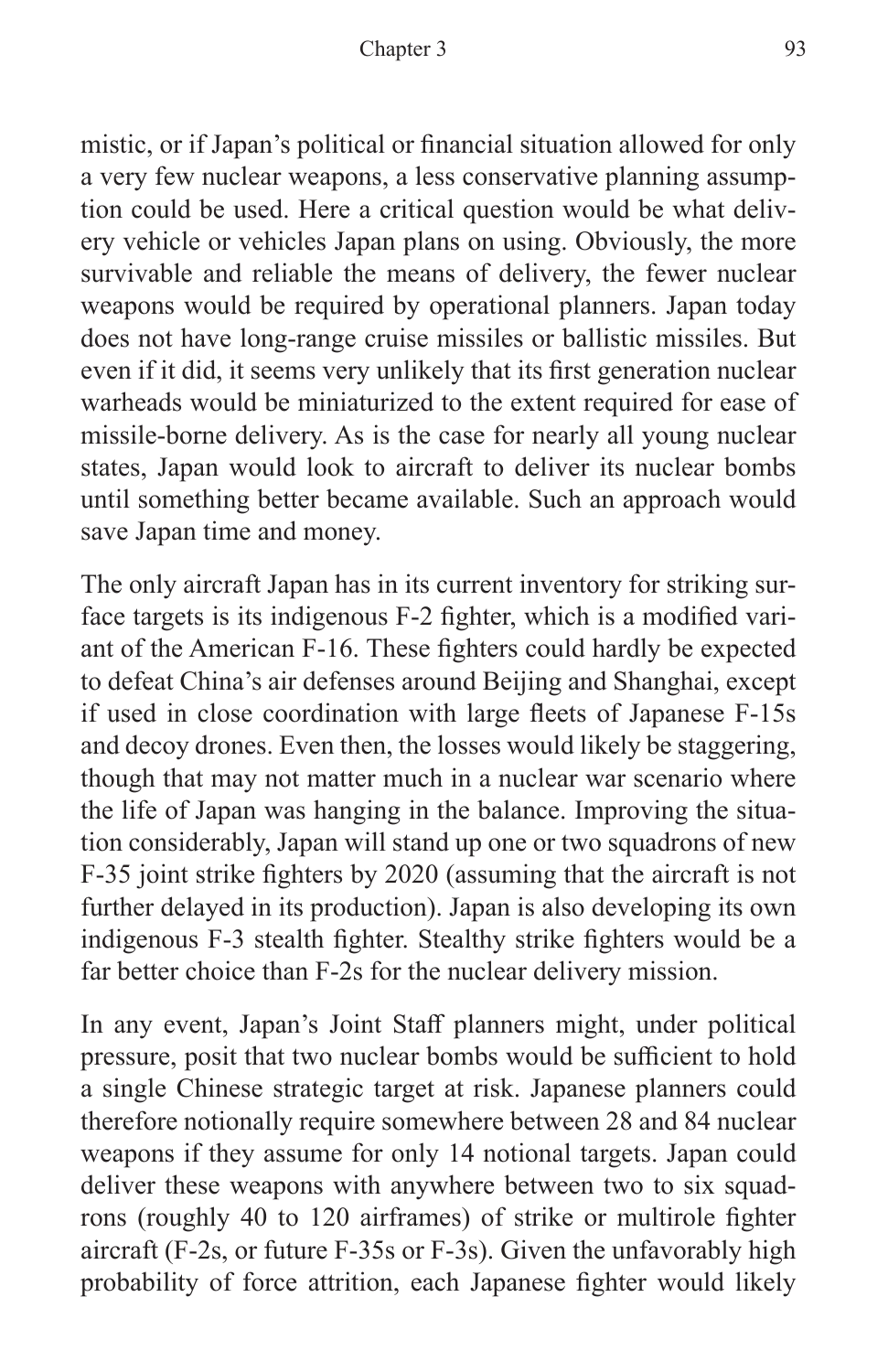carry one nuclear bomb so that no more than one strategic weapon would be lost with each fighter shot down.

**Budget**. The next question is how much a Japanese nuclear weapons program, as described above, would cost the taxpayers of Japan. Here nothing but speculation is available. It is impossible to accurately assess the cost of a notional Japanese nuclear weapons program because so little unclassified data exists that could be used to make a useful comparison. It must also be recognized that weapon costs vary greatly between countries. For illustrative purposes, however, Table 1 provides a notional estimate of what a small nuclear force *might* cost Japan. Note that these estimates do not include the cost of future conventional capabilities Japan would also need to acquire in support of its nuclear force. Note also that budget numbers tend to be highly misleading in even relatively transparent weapons programs. It should be understood by the reader that these estimates, like all defense budget estimates, may be of little value other than to give a false sense of certainty. Yet there is no question that Japan, which is the second most prosperous country in the world after the United States, could very easily afford a modest nuclear weapons arsenal if it wanted one.8 That much, at least, should be clear.

<sup>8.</sup> Japan's defense budget for the year 2013 was estimated to around 60 billion U.S. dollars. The budget available to Japan's military could increase significantly in the years ahead as Japan begins to export defense goods and services abroad, and reexamines its long-standing policy of restricting defense spending to one percent of GDP. Even if GDP growth over the next five years is slower than expected, and Japan does not lift its defense spending restrictions, it will still have one of the world's largest defense budgets. See, Deloitte, "Global Defense Outlook 2014: Adapt, collaborate, and invest," p.16, available from [www2.de](www2.deloitte.com/content/dam/Deloitte/global/Documents/Public-Sector/gx-ps-global-defense-outlook-2014.pdf)[loitte.com/content/dam/Deloitte/global/Documents/Public-Sector/gx-ps-global](www2.deloitte.com/content/dam/Deloitte/global/Documents/Public-Sector/gx-ps-global-defense-outlook-2014.pdf)[defense-outlook-2014.pdf.](www2.deloitte.com/content/dam/Deloitte/global/Documents/Public-Sector/gx-ps-global-defense-outlook-2014.pdf) See also *The Military Balance 2013*, London: International Institute for Strategic Studies, March 2013, p. 306.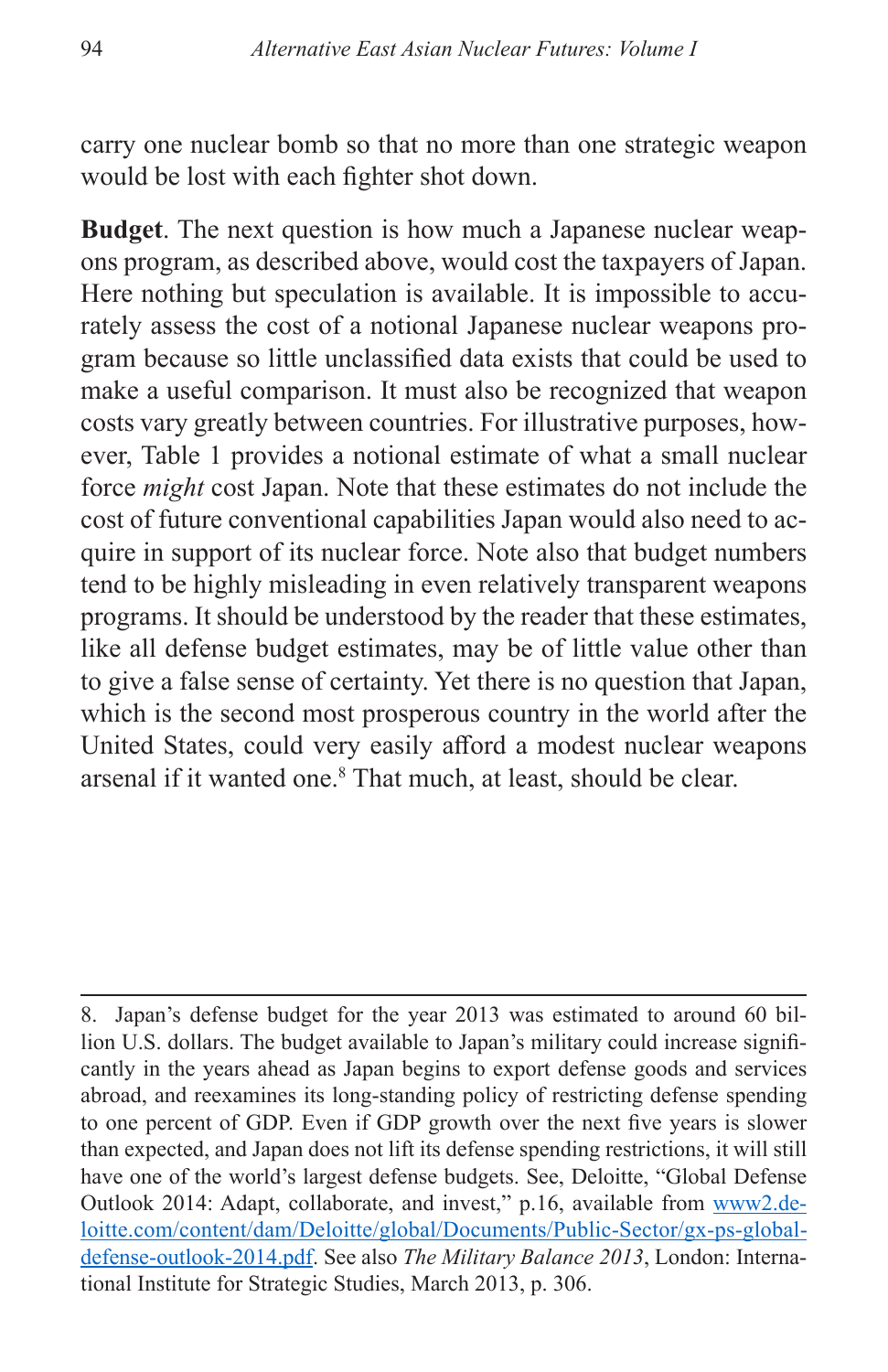## **TABLE 1. Notional Costs of Capabilities Required in Japanese Nuclear Force, Scenario One**

| Weapon (Unit Cost, USD)*                                                                                                                                           | <b>Number (Subtotal)</b>                       | Cost Estimate**                                                                                                                                                                                                                                                                                                                                  |  |
|--------------------------------------------------------------------------------------------------------------------------------------------------------------------|------------------------------------------------|--------------------------------------------------------------------------------------------------------------------------------------------------------------------------------------------------------------------------------------------------------------------------------------------------------------------------------------------------|--|
| Low-Yield Nuclear<br>Bomb (\$20 million)                                                                                                                           | 28-84 (\$560)<br>million to \$1.68<br>billion) |                                                                                                                                                                                                                                                                                                                                                  |  |
| Nuclear Storage and<br><b>Assembly Bunker Site</b><br>$(\$200$ million)                                                                                            | 2-4 (\$400-800<br>million)                     | <b>High Force</b>                                                                                                                                                                                                                                                                                                                                |  |
| <b>Nuclear Engineers</b><br>and Related Personnel<br>(\$350k per person a<br>year)                                                                                 | 1,000 (\$350 mil-<br>lion per year)            | <b>Number</b><br>\$8.34 billion-plus<br>\$350 million in reoccur-<br>ring costs for personnel,<br>and some additional<br>training and mainte-<br>nance costs<br><b>Low Force</b><br><b>Number</b><br>\$3.68 billion—plus<br>\$350 million in reoccur-<br>ring costs for personnel,<br>and some additional<br>training and mainte-<br>nance costs |  |
| Related Modifica-<br>tions and Training for<br>One Fighter Squadron<br>$(\$500$ million)                                                                           | 2-6 (\$1-3 billion)                            |                                                                                                                                                                                                                                                                                                                                                  |  |
| <b>SATCOM</b> for<br>Survivable Command<br>and Control (\$500<br>million)                                                                                          | 1-2 (\$500 million<br>to 1 billion)            |                                                                                                                                                                                                                                                                                                                                                  |  |
| Survivable National<br>Fiber Optic Command<br>and Control System<br>$($550$ million)                                                                               | 1 (\$550 million)                              |                                                                                                                                                                                                                                                                                                                                                  |  |
| <b>Hardened Aircraft</b><br>Shelter (\$8 million)                                                                                                                  | 40-120 (\$320-960<br>million)                  |                                                                                                                                                                                                                                                                                                                                                  |  |
| *All notional costs are highly speculative estimates. For illustrative purposes<br>only. In 2014 U.S. Dollars. **Note that all total costs listed (except for per- |                                                |                                                                                                                                                                                                                                                                                                                                                  |  |

only. In 2014 U.S. Dollars. \*\*Note that all total costs listed (except for personnel and maintenance costs, which are annual) would likely be spread out over a 5 to 10 year timeframe.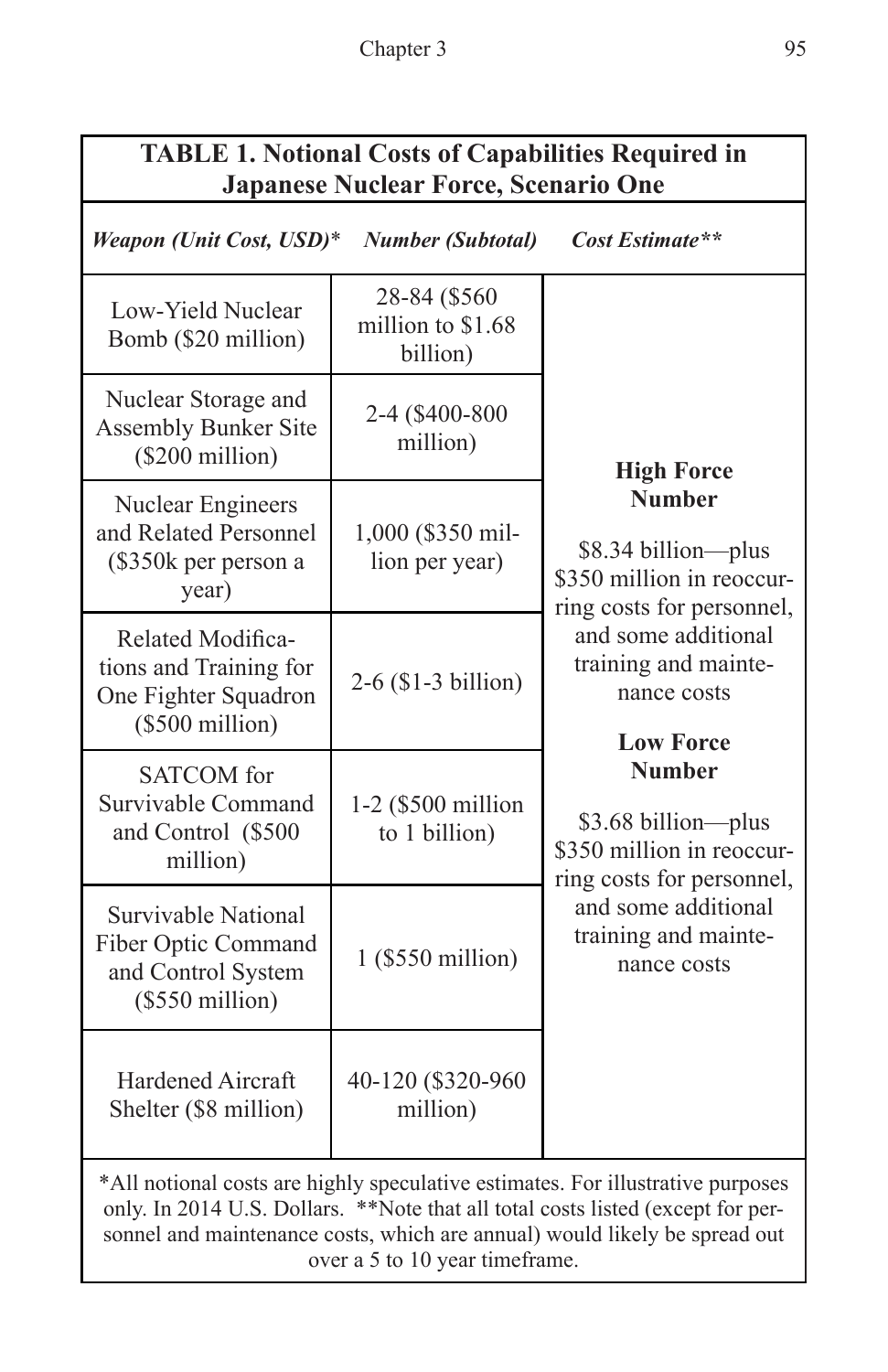**Implications**. Japan's top political leaders, strategists, and diplomats would have to assess the impact that its new nuclear bombs would have on its neighbors' perceptions and actions. Japan would weigh the response of the United States and the international community heavily. It would be reasonable to expect that Japan's goal would be to control information regarding its nuclear weapons program so that information release could be calibrated to maximize deterrence and minimize political blowback. The level of secrecy Japan decided to maintain would depend upon these factors as well as on perceptions of likely domestic opinion and reaction. Japan is one of the most transparent and legalistic countries in the world, so expectations of total secrecy could be ruled out. Moreover, it is difficult to see how Japan could effectively achieve its strategic aims of deterring Chinese and North Korean attacks (and attracting American support) if Tokyo did not make its nuclear program public to the greatest extent military and security considerations allowed; although a high degree of ambiguity might be desirable for political reasons.

Japan might assume that its discussions and early work towards its nuclear options could be ambiguous. When and if Tokyo did decide to make a bomb, it would be very difficult to keep secret. Japan would probably have to assume its program would leak, so Tokyo would want to have a force it could field quickly. Once Japan's nuclear weapons program was widely known (if indeed it was not able to have a policy of strategic ambiguity like Israel), tension would certainly follow. Most important would be the American reaction, which would likely be mixed.

Japan would want to have its top diplomats ready to make four promises to Washington: 1) To promise a no first-use policy; 2) to promise it would integrate its weapons into the American nuclear umbrella if allowed; 3) to promise to keep its nuclear weapons capabilities small; and 4) to promise it would not proliferate to other countries.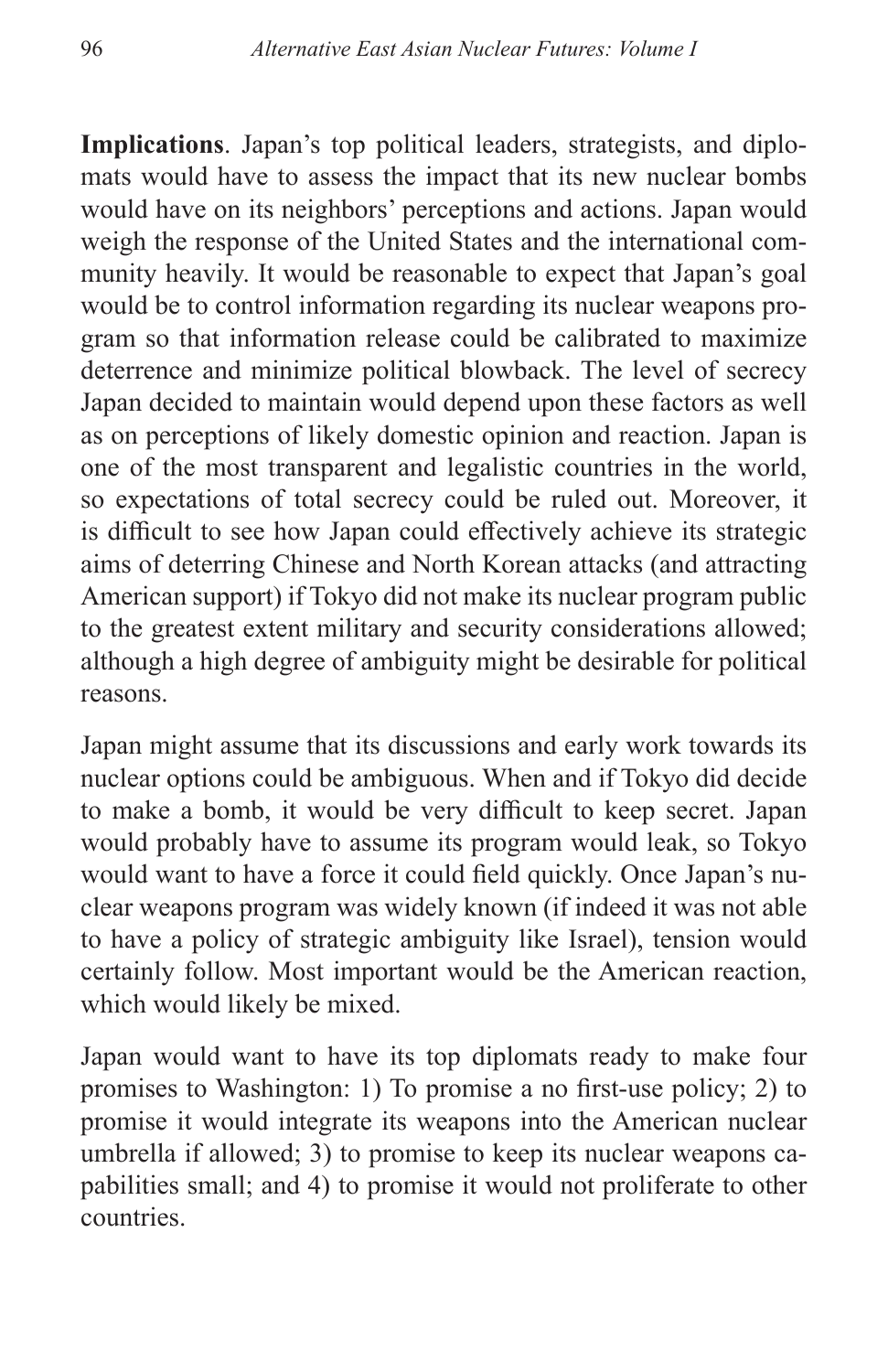Regardless of these or any other commitments Japan could make, a period of bilateral tension driven by the arms control community in the United States and elsewhere could be expected. On the other hand, many American leaders would sympathize with democratic Japan and readily "forgive" its actions. Here the evolution of the U.S. policies toward India and Pakistan (countries which, unlike Japan, are not even close treaty allies) would be instructive. Japan might have confidence that it would be able to successfully integrate its small nuclear force into the U.S. extended deterrent structure sooner or later. The principal question might be how long that could take. The answer would only be found in an accurate assessment of the then-U.S. president's worldview and relationship with Japan's prime minister. As in any alliance, trust matters a great deal, especially in moments of crisis.

Proliferation would be a serious concern regardless of how the United States responded to the notion of a nuclear-armed Japanese ally. It can be confidently assumed that South Korea, if it found out what Japan was doing, might quickly develop a nuclear weapons force at least as large as that of Japan for reasons of national pride. However, this would likely matter very little to Japan and may actually be seen as positive. With the Chinese and North Korean threats presumably looming large for Japan, having another Asian democracy with strategic weapons might be helpful from Tokyo's perspective.

China, for its part, would react very negatively and a crisis would ensue in Japan-China relations (or more likely, the on-going crisis between them would simply worsen). Chinese over-reaction would be the largest risk facing Japan in this scenario. North Korea's reaction would also be unpredictable and would likely lash out in some way. These adversaries' responses, however, might only further justify Japan's need for a nuclear weapons program in the eyes of the world. Japan's diplomats might make the argument that whatever Chinese proliferation followed its moves was already on-going and would have happened anyway. Given the extreme opacity surrounding China's nuclear weapons programs and the in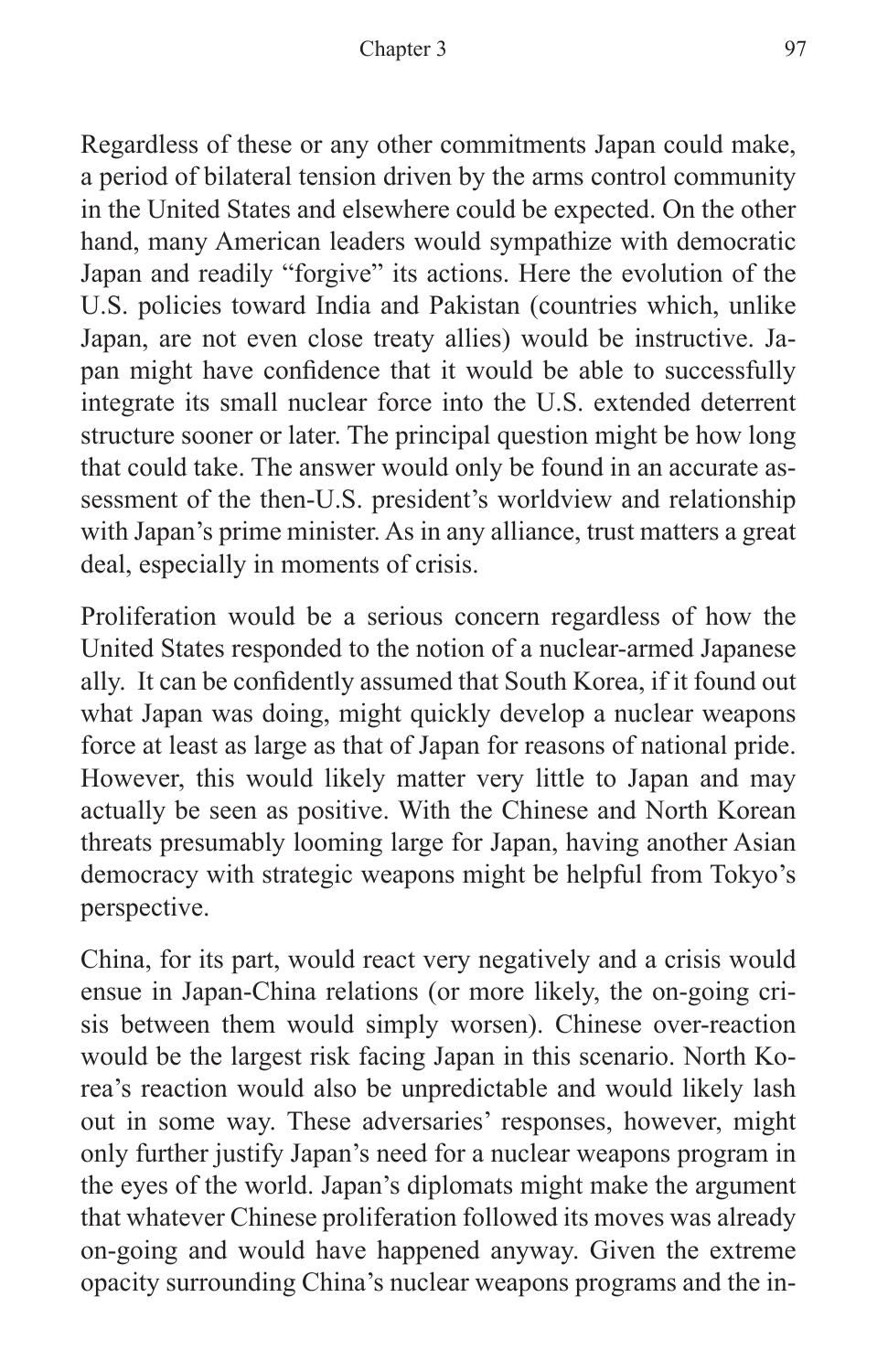herent impossibility of proving a counterfactual argument, Japan's argument might win favor with many international observers in the democracies of the world. Elsewhere the scene would be different and more hostile, especially in China. Nonetheless, an overtly hostile China would only work to convince many in the Japanese public of the need to have nuclear weapons for their protection. If Japan began to develop a small nuclear force and China over-reacted, and then the United States refused to integrate with it, domestic politics in Japan could drive Tokyo to seek a larger nuclear force. This brings us to the next scenario.

#### Scenario Two: Large Nuclear Force

Another Japan than the one we know today could, for reasons that might not currently exist, decide to develop a large nuclear force. It is not within the scope of this section to discuss at length what might drive such a momentous decision, only to note that it could happen. As can be seen in the appendices, crisis and fear have a way of quickly bringing unexpected futures to pass in the history of nations. Should the United States' rebalance to Asia reverse course in a dramatic fashion, the Japanese public might lose faith in their security situation. The results of that could be profound. While Japan has been a deeply pacifistic country since 1945, its policies might change radically if the nation's life was thought to be at stake. It is well understood in Asia, but sometimes forgotten in Washington, that the only reason Japan is not already a significant nuclear power is because its faith in the protective power of United States has been near absolute.

**Strategy**. The question then is what Japan's strategy might be in a case where it felt the need for a large nuclear weapons force. The Japanese government would certainly have a strategy or quickly develop one in a crisis. Assuming Japan did feel it must go nuclear in a big way, its strategic objective would presumably be to build an independent and survivable deterrent against a Chinese first strike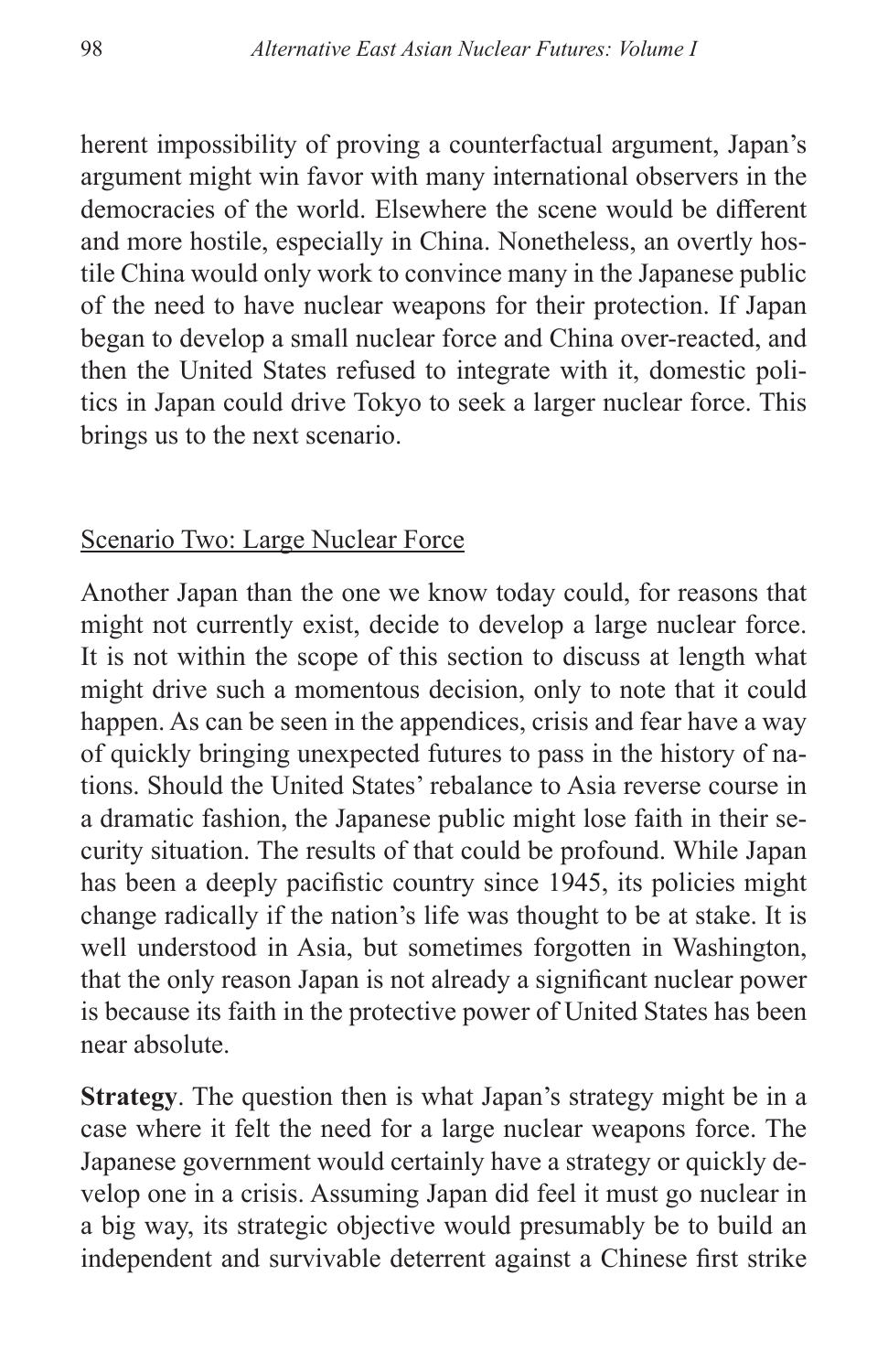on its cities. Japan is less likely to feel compelled to have a large nuclear force for a war with North Korea. The threat from that corner is smaller, and it is not an existential one. Therefore, Japan's strategy might be to build a large nuclear force to deter China. It might hope to conduct nuclear operations, if that became necessary, with the United States (and perhaps other friendly countries) in a coalition fashion. However, Japan may judge that it might have to fight on its own, and plan accordingly.

**Doctrine and Targeting**. Given the above assumptions, Japanese military planners might decide to target every possible element of China's nuclear warfighting infrastructure. There are compelling arguments for this. Japan is a densely populated island nation with little strategic depth. Once a war broke out, even a limited nuclear first-use by Beijing might prompt Tokyo to want the ability to counterattack with a disarming nuclear second strike. In Japan's mind this could ensure that China could never again engage in an act of nuclear aggression against it. Given the situation, Japan may perceive even a small number of Chinese nuclear attacks directed at its major cities as an existential threat. To paraphrase Winston Churchill, countries who feel their life is at danger will often take any measure available to them to ensure their survival.<sup>9</sup>

Chinese cities would make for poor targets in a nuclear war. There are too many, and they are too big to easily knock-out. More importantly, the Chinese Communist Party has a well-established track record of disregarding the welfare of the masses during times of crisis. Japan could perhaps threaten to kill over four hundred million civilians and the CCP leadership retort might be, "We have another billion where they came from. And the fallout from your attacks on us would kill you." China is simply too huge and undemocratic to deter with a counter value targeting strategy. Japan therefore might feel that it has to shatter China's entire nuclear strike force in order to survive. Target types would include national command and

<sup>9.</sup> Winston S. Churchill, *The Second World War: The Gathering Storm*, Cambridge, Massachusetts: The Riverside Press, 1948, p. 40.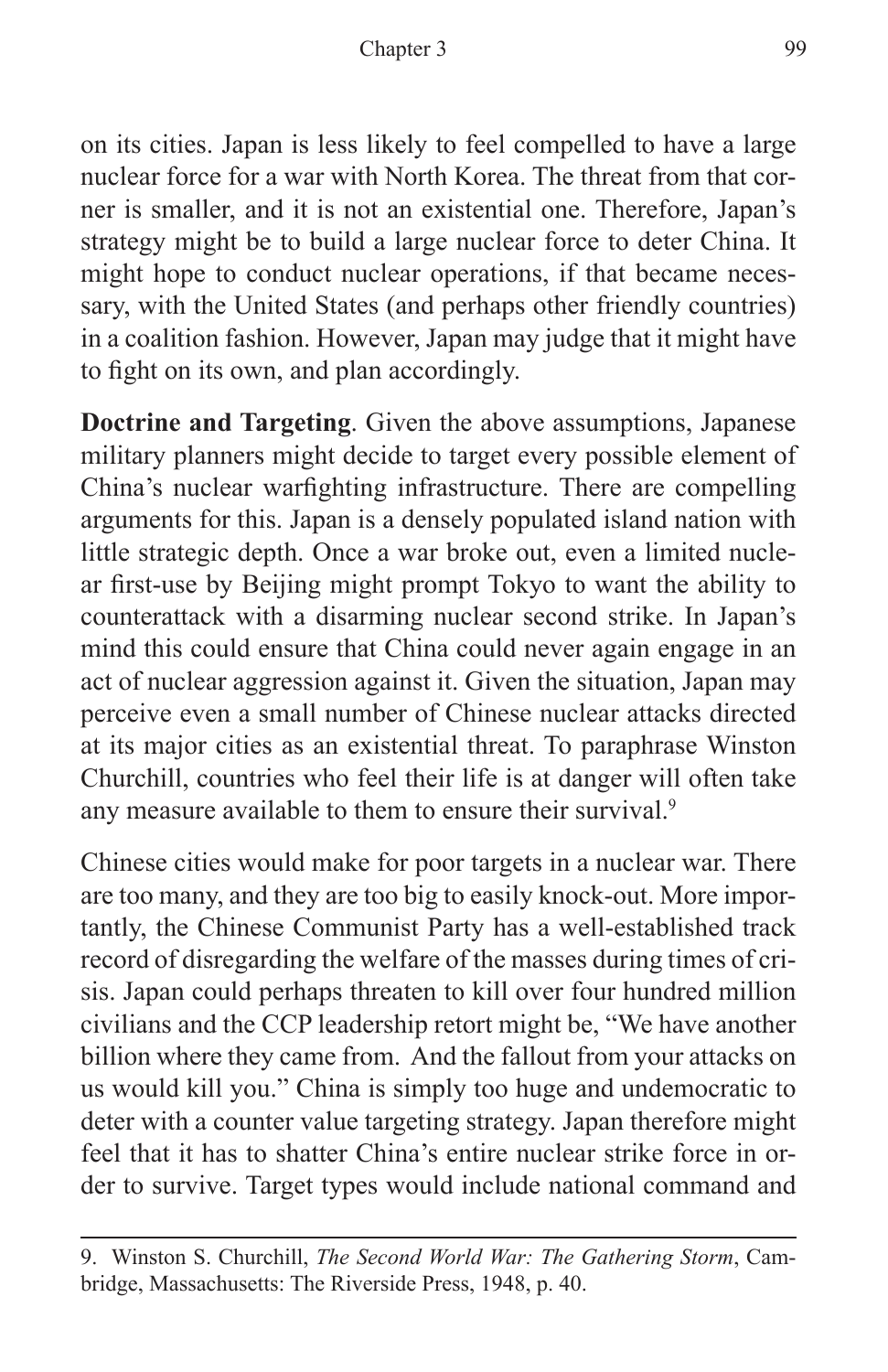control centers, nuclear warhead storage and assembly sites, missiles silos, submarine bases, and all known and suspected missile launchers. If it was suspected that Chinese bombers were equipped with nuclear weapons, their airbases would be targeted too. To avoid excessive fallout that would harm Japan and others, plans might call for striking targets with extreme precision, using relatively small, deeply penetrating warheads, and airbursts when required for area targets. Surface bursts would not be allowed because of the poisonous clouds and winds they create.

Decapitating strikes against China's top leadership might be favored in theory because only the seven men on the Politburo Standing Committee would probably have the authority to order nuclear strikes against Japan. However, Japanese planners might assess that they would have little ability to know if decapitating attacks were successful given China's vast networks of tunnels and bunker complexes. China's top communist leaders could disperse to numerous underground locations and communicate through buried fiber optic cable lines during a war. Just neutralizing a few of them would not suffice.

A safer option for Japan might be to target every possible Chinese nuclear weapon and delivery vehicle. This would be a herculean task, and one that would require a tremendous effort to improve Japan's foreign intelligence collection enterprise. Finding all of China's nuclear weapons in a timely manner during a crisis would be difficult at best, and could be completely unfeasible, but it might be judged as Japan's only hope once a nuclear exchange started.

**Weapons**. Assuming the Japanese Joint Staff makes its operational planning assumptions relatively conservative, but with an eye to what is politically and financially possible, Japan might require an initial force of approximately 400 nuclear warheads. These would consist of a combination of low-yield (5 to 20 kiloton) and higher yield (20 to 150 kiloton) weapons. Notionally, 200 Chinese strategic targets might be selected during the first phase of the Japanese build-up. Two warheads might be dedicated to each target to reach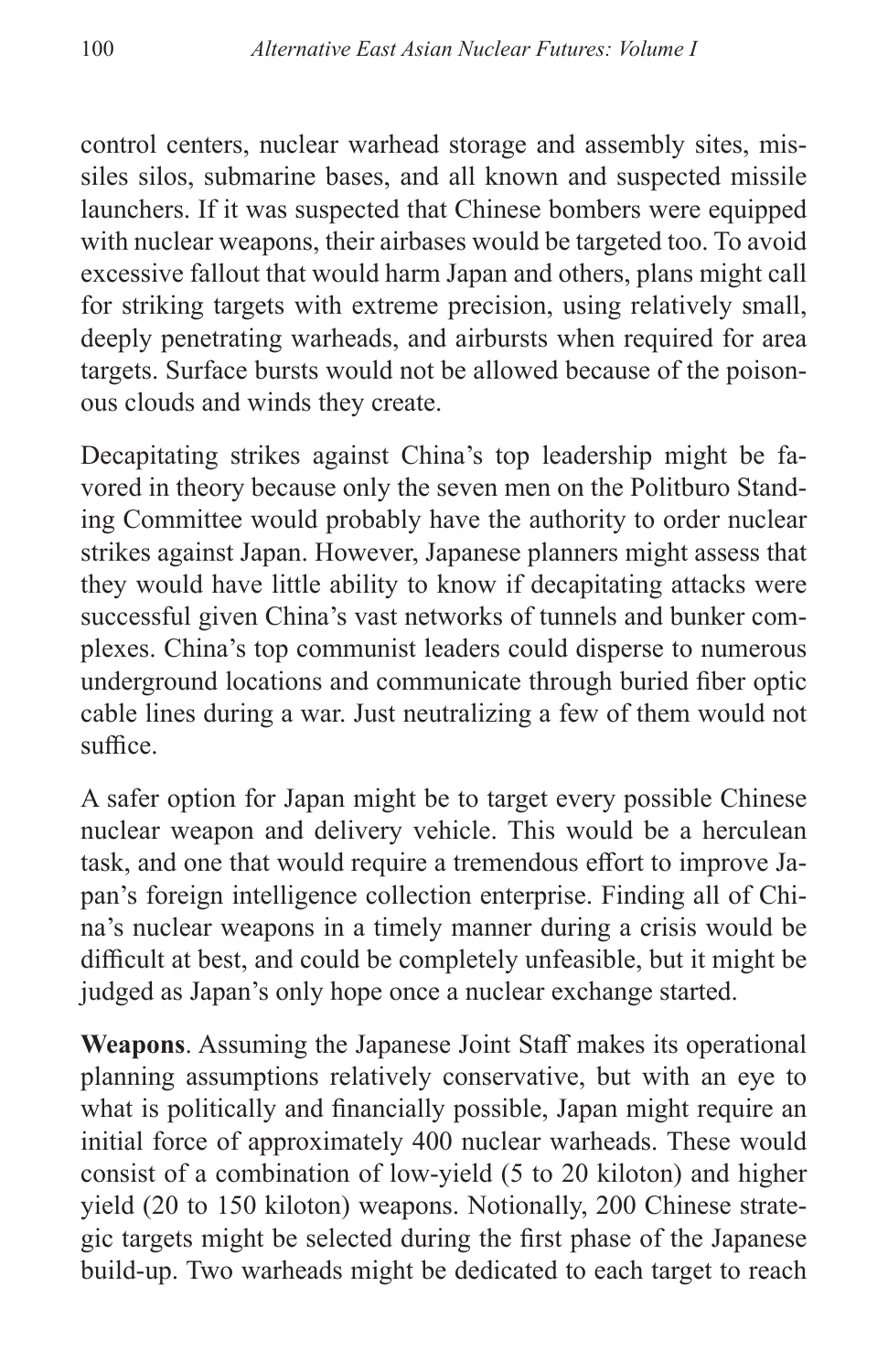the total requirement of 400 warheads. Japanese planners would, no doubt, recognize that China might very likely respond by increasing its nuclear forces, and developing countermeasures to hold Japanese nuclear forces at risk. As such, Japan might plan to double or triple the number of its warheads during the second phase of its build-up. Within ten years from the time it started, Japan could require well over a thousand nuclear warheads to sustain an arms race with China.

Delivery vehicles would notionally include air and submarine launched cruise missiles. Japan would arguably want a submarine and bomber heavy strategic force. Notionally, it might need anywhere from 12 to 36 submarines and 40 to 120 penetrating bombers, depending on Joint Staff planning assumptions, studies, and war game results. Submarines would be a natural choice because Japan produces some of the best diesel-electric boats in the world. Silent and stealthy, they could be modified to launch missiles from just off the Chinese coastline. Penetrating bombers, on the other hand, would require changing current Japanese laws which view bombers as purely offensive and therefore illegal. However, if Japan felt desperate enough to build a large stockpile of nuclear weapons, it would presumably have little trouble repealing those restrictions on bombers and other "offensive" weapons. A complete paradigm shift would have already taken place. From an operational perspective, penetrating stealth bombers would be required to hit those targets deep within the Chinese interior that were out of the effective range of submarine delivered strikes. Offensive or not, bombers would likely be needed and built in this scenario.

Ballistic missiles would also be considered by Japanese strategists. These probably would be assessed as less effective than cruise missiles. This is because ballistic missiles generate a large heat bloom upon launch, and are generally easier to track and intercept in flight because they travel hot through the cold background of space on predictable trajectories before reentering the atmosphere. Stealthy, new cruise missiles could be far more difficult to track and shoot down. Ballistic missiles have other shortcomings too. They are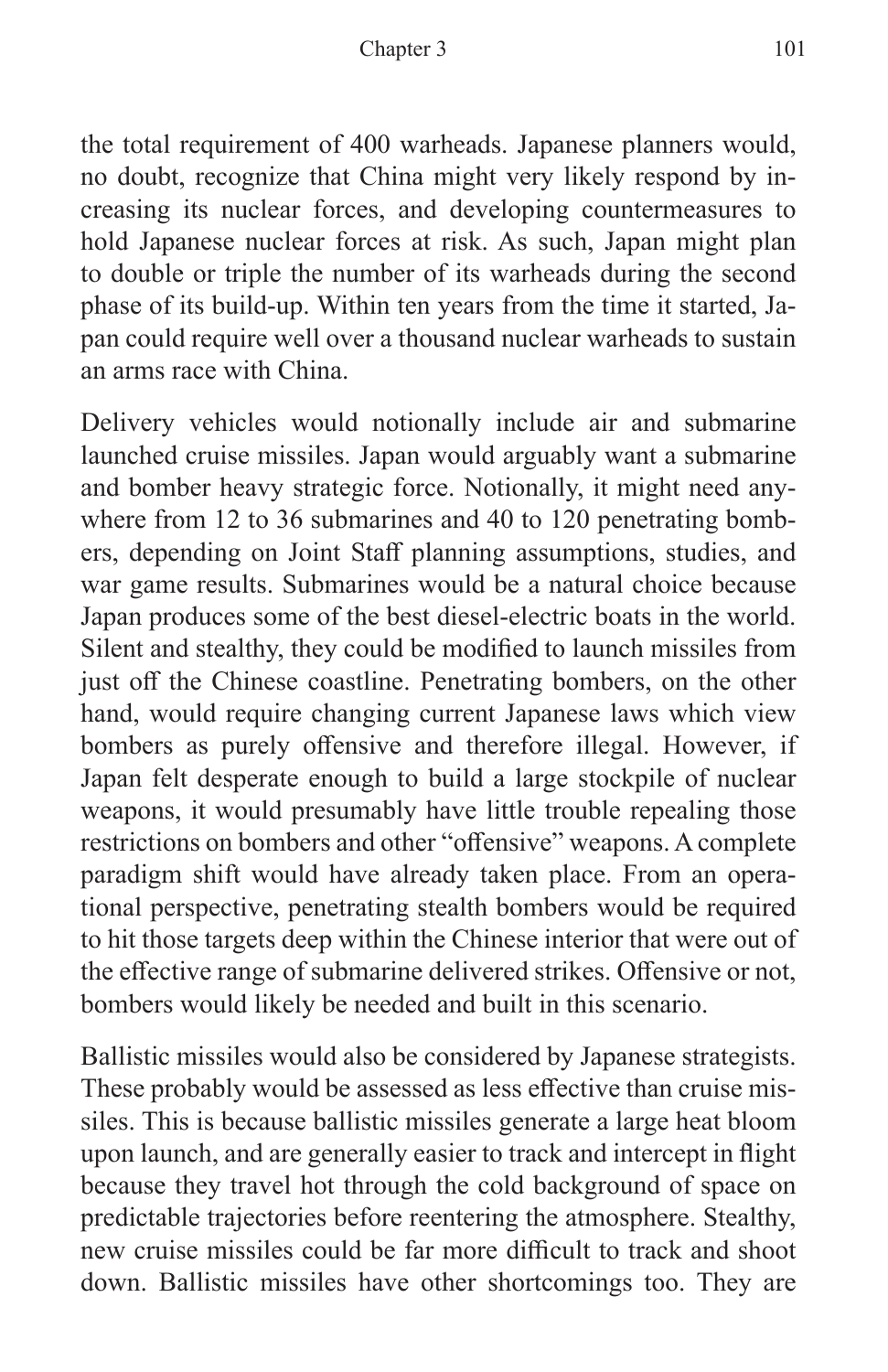larger than cruise missiles, making them ill-fitted to a Japanese society that prizes the efficient use of space and admires miniaturization. Moreover, ballistic missiles are associated in the Japanese military mind with "bad guys" like China, North Korea, and Iran, whereas cruise missiles, especially American Tomahawks, are seen as "good guy" weapons.

**Budget**. The reader is invited to see Table 2 for a notional estimate of what various large nuclear forces might cost Japan. As was emphasized with the budget numbers seen in scenario one, it is important to remember that these are for illustrative purposes only. They may give the unwary reader a false sense of certainty. That is not the intention. Rather, what should be clear is that Japan could afford to build a large number of nuclear weapons (and their supporting infrastructure and associated delivery vehicles) if it wanted, but the burden would be heavy. The real issue is whether or not such large defense expenditures would be seen as worth it, and there is no way to assess the unknown details of this hypothetical situation. However, it might be noted that the Japanese public has shown itself remarkably willing to sacrifice for the collective good of the society during times of trouble. This makes Japan different than most other democracies. Moreover, these societal traits would probably be vastly heightened during a severe crisis.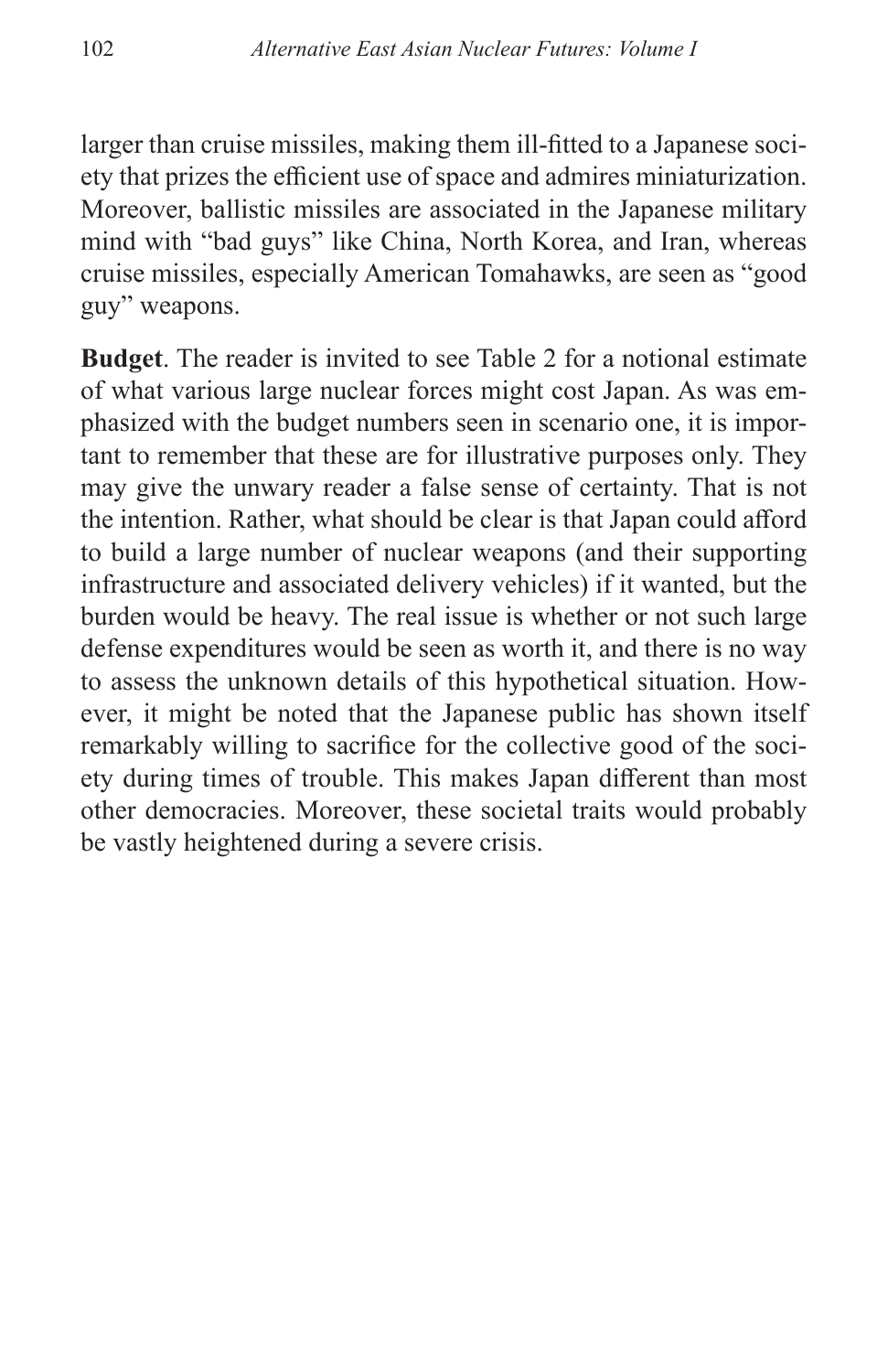## **TABLE 2. Notional Costs of Capabilities Required in Japanese Nuclear Force, Scenario Two**

*Weapon (Unit Cost, USD)*\* *Number (Subtotal) Cost Estimate\*\** 

| Cruise Missile, each with<br>Low-Yield Nuclear Warhead<br>(\$30 million)                             | 200-600 (\$6-<br>18 billion)           | <b>High Force Number</b><br>$$149.25 billion$ plus                                                                                                                                                                                                                                                                                |  |  |
|------------------------------------------------------------------------------------------------------|----------------------------------------|-----------------------------------------------------------------------------------------------------------------------------------------------------------------------------------------------------------------------------------------------------------------------------------------------------------------------------------|--|--|
| Cruise Missile, each with<br>High-Yield Nuclear War-<br>head (\$50 million)                          | 200-600<br>$$10-30$<br>billion)        | \$2.5 billion in reoccurring<br>costs for personnel, and<br>some additional training<br>and maintenance costs.<br>This would include up to<br>1,200 nuclear weapons<br>on an equal number of<br>cruise missiles. However,<br>the number of nuclear<br>weapons could increase<br>rapidly over time and<br>might ultimately go well |  |  |
| Nuclear Storage and As-<br>sembly Bunker Site (\$200<br>million)                                     | $6-12$ (\$1.2-<br>2.4 billion)         |                                                                                                                                                                                                                                                                                                                                   |  |  |
| Nuclear Engineers and Re-<br>lated Personnel (\$250k per<br>person a year)                           | 10,000 (\$2.5<br>billion per<br>year)  |                                                                                                                                                                                                                                                                                                                                   |  |  |
| Modified Soryu-class Sub-<br>marine (\$800 million)                                                  | 12-36 (\$9.6-<br>28.8 billion)         | into the 1000s.                                                                                                                                                                                                                                                                                                                   |  |  |
| Penetrating Bomber (\$500)<br>million)                                                               | 40-120 (\$20-<br>60 billion)           | <b>Low Force Number</b><br>$$52.35$ billion--plus \$2.5                                                                                                                                                                                                                                                                           |  |  |
| <b>SATCOM</b> for Survivable<br>Command and Control<br>$(\$500$ million)                             | $1-2$ (\$500)<br>million-1<br>billion) | billion in reoccurring<br>costs for personnel, and<br>some additional training                                                                                                                                                                                                                                                    |  |  |
| Survivable National Fiber<br>Optic Command and Con-<br>trol System (\$550 million)                   | 1 (\$550)<br>million)                  | and maintenance costs.<br>This would include a<br>minimum of 400 nuclear<br>weapons deployed on an<br>equal number of cruise<br>missiles.                                                                                                                                                                                         |  |  |
| <b>Hardened Aircraft Shelter</b><br>for Bomber (\$50 million)                                        | 40-120 (\$2-6<br>billion)              |                                                                                                                                                                                                                                                                                                                                   |  |  |
| *All notional costs are highly speculative. For illustrative purposes only. In<br>2014 U.S. Dollars. |                                        |                                                                                                                                                                                                                                                                                                                                   |  |  |

\*\*Note that all total costs listed (except for personnel and maintenance costs, which are annual) would likely be spread out over a 5 to 10 year timeframe.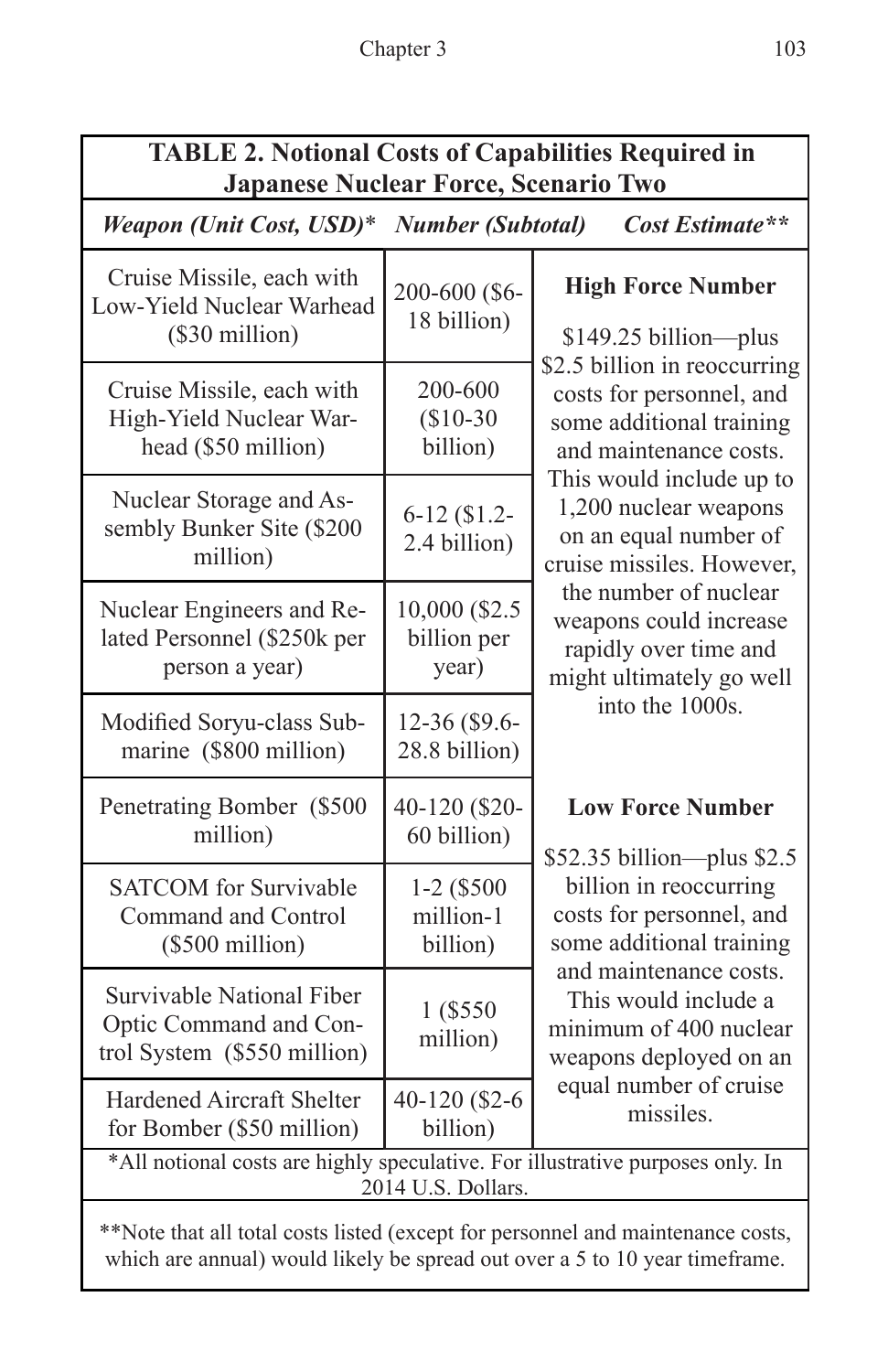**Implications**. In contrast with scenario one, Japan's political leaders, strategists, and diplomats might assess differently the impact that a large, independent nuclear force would have on its neighbors' perceptions and actions. They might still weigh the response of the United States and the international community, but probably only a little. This would be a Japan that had already lost faith in the ability of others to help it survive a war.

The American reaction that followed would likely be difficult to gauge, and it could be mixed. American leaders who no longer felt completely able to guarantee Japan's security might sympathize with Tokyo's self-defense impulses. There would probably be some sense of relief in Washington that Japan was doing something to deter China and North Korea. Yet this would be combined with deep anxiety that a dangerous regional nuclear arms race could break out. Here the evolution of U.S. policies toward Israel might be instructive.

Large-scale regional proliferation would be a serious concern no matter how the United States responded to the notion of a strong and independent nuclear-armed Japan. It can be assumed that South Korea would develop its own nuclear weapons force. As was the case in scenario one, this possibility would probably matter very little to Japan's decision-making calculus. With a potentially lethal Chinese threat looming large for Japan, having another Asian democracy with strategic weapons might be diplomatically helpful from Tokyo's perspective.

North Korea's reaction would be similar to China's, but it would probably know (and care) less about what Japan was doing. North Korea is, after all, a highly insular country living on what is essentially borrowed time. It always might lash out violently at Japan regardless of pretext. Negative Chinese and North Korean behavior, however, might only further harden the resolve of Japan to build up its nuclear forces with all possible speed and to the largest scale resources allowed.

After a period of time, the United States might change the nature of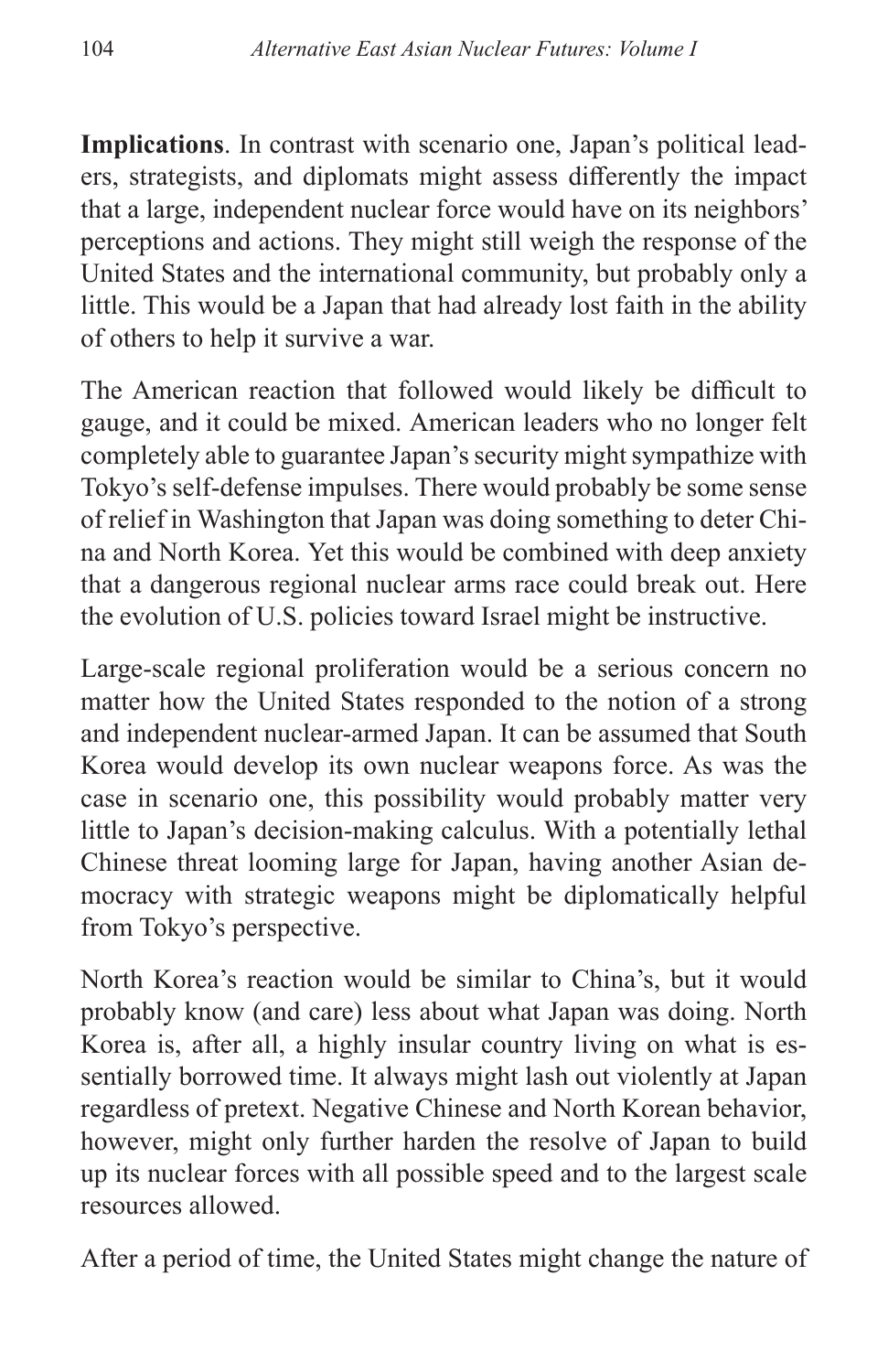its military posture in Asia, and work to correct whatever problems undermined its reputation in the Japanese mind. Eventually, Japan and the United States might be successful in positioning both their large nuclear forces for combined operations. In any event, the deterrent value of Japan's nuclear force might be tested by events before that day came. Japan might have to begin planning for a force size of thousands of nuclear weapons well before 2030 if it got into a nuclear arms race with China.

## Scenario Three: Improved Conventional Force

Today it is safe to assert that few in Japan want their country to have nuclear weapons. Japan is still a pacifistic country in spite of the growing external threats it faces. Most in Japan abhor weapons of mass destruction, especially nuclear ones, to a degree perhaps not seen anywhere else in the world. The public even appears to struggle with the notion of normalizing Japan's self-defense policies so they can meet internationally accepted United Nations standards. Yet Tokyo clearly sees that the trends are not favorable for its national security, and it is working hard within the framework of the U.S.-Japan alliance to improve its situation. Tokyo knows the United States needs Japan to do more to defend itself and strengthen the alliance. There are simply too few resources available—and the challengers too great—for the United States to rebalance alone. America needs Japan (and others) to help keep the regional peace $f_{11}$  $10$ 

Japan may now be somewhat constrained in its ability to contribute more defense resources to the U.S.-Japan alliance, but public sentiment is changing. Japan's defense policies today are already stronger than they have been in 70 years. In the near future, the government will likely be empowered to have even stronger policies still. Assuming Japan is not willing to consider nuclear options, what might it do *conventionally* to help protect itself and its ally?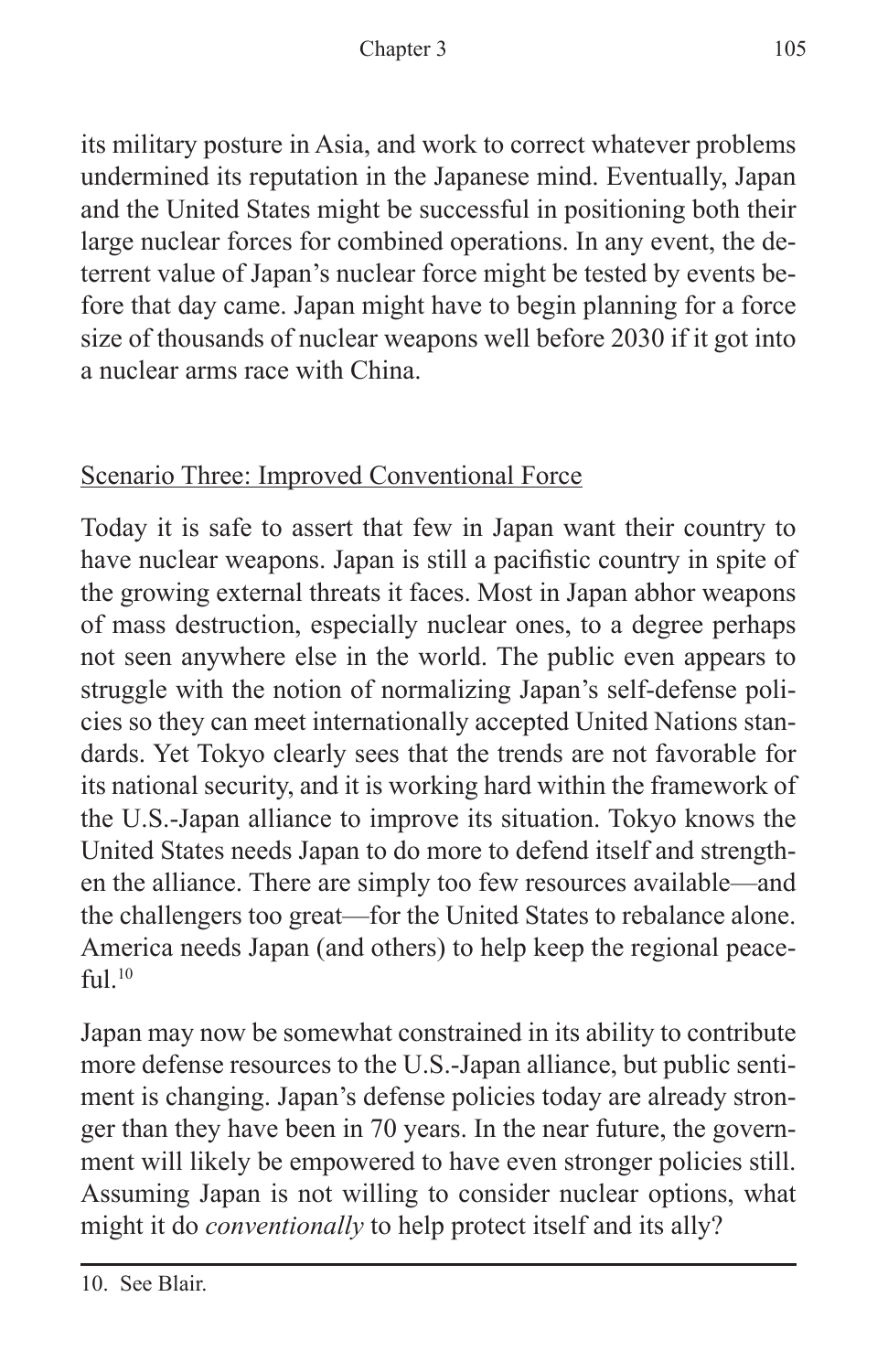**Strategy**. One wise strategy for Japan might be to selectively reinforce its conventional war-fighting capabilities with the long-term political aim of undermining and defeating China's missile force.<sup>11</sup> Such a strategy might give Japan greater confidence in the American ability to project power in the region, and also allow the U.S. military breathing room to focus on shoring up its extended deterrence posture. While Washington has the ability to modernize and strengthen its nuclear and conventional forces both at the same time, its capacity to do so under the current conditions is decidedly questionable. A Japanese strategy that focused on delegitimizing and eventually defeating China's conventional threats would contribute to regional stability.

**Doctrine and Targeting**. Japan would not plan on attacking China first in a war. It would assume that China would strike it first in a large-scale surprise attack. Chinese strikes might involve large numbers of ballistic and cruise missiles, aircraft, ships, and submarines. Japan would have to survive the first strike before it could do anything else. Japan's military is not well positioned to do this today. Japanese military bases are too poorly defended. Tokyo's first priority would be to invest in base hardening and resiliency at perhaps 15 to 20 critical sites to include command and control facilities, airbases, and naval bases. Then Japan might invest in cyber and electronic warfare weapons capabilities designed to counter Chinese reconnaissance operations. China's conventional missile strikes would be ineffective without timely information regarding targets.

Once Tokyo was relatively confident that its military command and control system and key allied bases could survive and recover from a Chinese surprise attack, it might want to acquire a limited conventional counterstrike force. Potential targets in China might include Chinese military bases or units that were engaging in (or directly

<sup>11.</sup> For a more detailed look at this possibility, see the author's *China's Evolving Reconnaissance-Strike Capabilities: Implications for the U.S.-Japan Alliance*, Arlington, Virginia: Project 2049 Institute, February 2014, available from [www.](www.project2049.net/documents/Chinas_Evolving_Reconnaissance_Strike_Capabilities_Easton.pdf) [project2049.net/documents/Chinas\\_Evolving\\_Reconnaissance\\_Strike\\_Capabili](www.project2049.net/documents/Chinas_Evolving_Reconnaissance_Strike_Capabilities_Easton.pdf)[ties\\_Easton.pdf](www.project2049.net/documents/Chinas_Evolving_Reconnaissance_Strike_Capabilities_Easton.pdf)*.* The following discussion in scenario three draws from this study.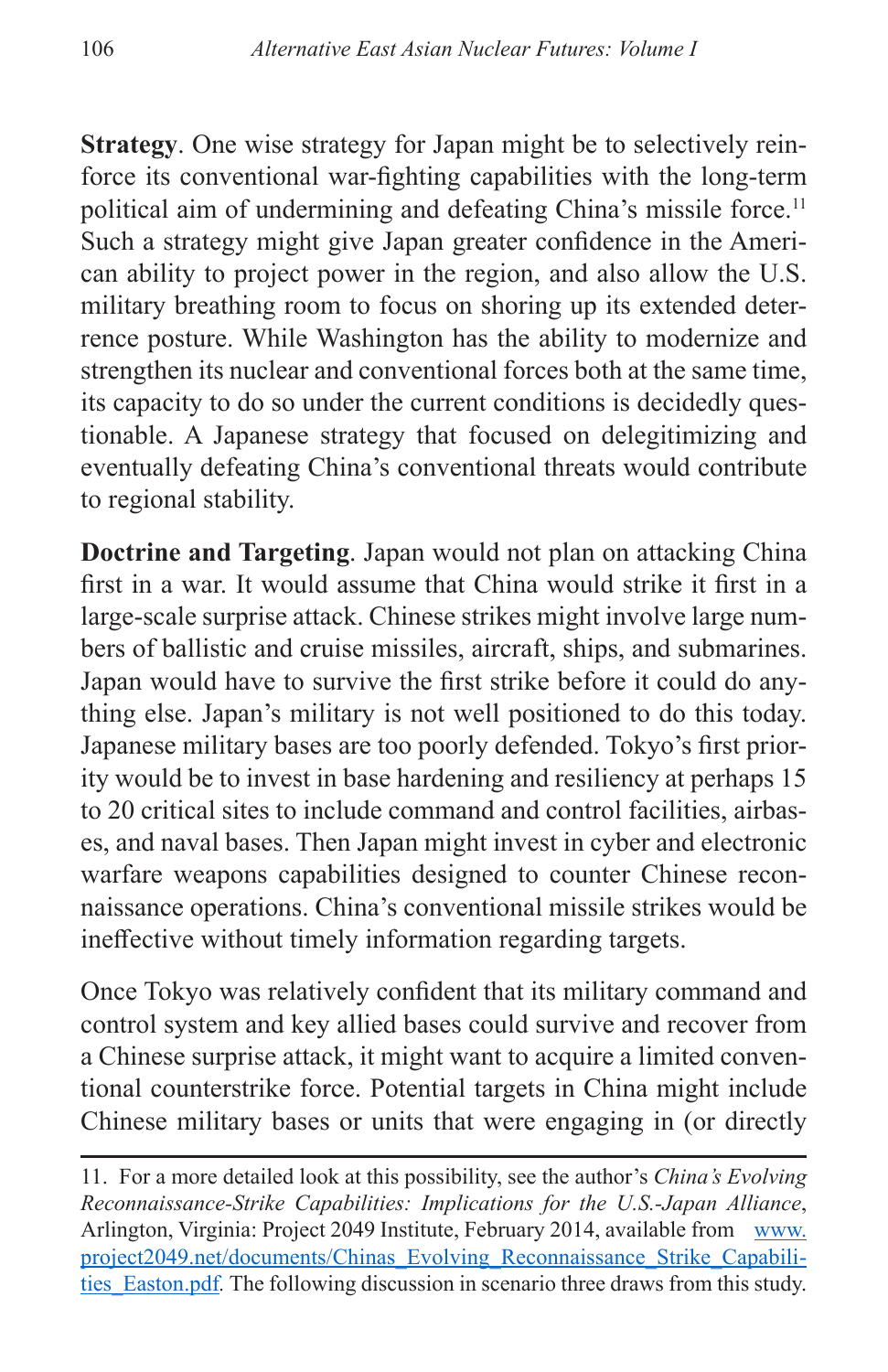supporting) attacks on Japanese and American territory or fielded forces. Target categories would include strategic air defense sites, airbases, regional command posts, communications facilities, naval ports, missile launch sites, satellites, and logistics centers supporting offensive Chinese operations. This could notionally include some 200 to 300 targets and thousands of individual aim points that would be apportioned between U.S. and Japanese forces according to resources and capabilities available.

**Weapons**. Tokyo might seek to acquire modest counterstrike forces including air, ship, and submarine-launched Tomahawk cruise missiles.12 The type and number of counterstrike capabilities acquired would depend heavily upon the dynamics of the U.S.-Japan alliance, Tokyo's political considerations, and Japanese domestic sentiment. Japan might also want to increase its inventories of guided air-to-surface missiles, BMD missiles, and coastal defense missiles.13 In addition, Japan might want to train and field a large force of military hackers that could conduct cyber operations. Nonkinetic space weapons might be considered as well for blinding Chinese satellites if Beijing began to launch attacks against Japan or its ally.

**Budget**. Table 3 attempts to show the costs of a notional Japanese conventional force as described by this scenario. Note that these estimates do not include the cost of conventional capabilities Japan already plans to acquire. These are new systems and capabilities that Japan arguably needs and does not possess or plan to get anytime soon. It can be confidently asserted that the numbers seen in Table 3 are significantly more "realistic" than those we saw for the

<sup>12.</sup> Nobuhiro Kubo, "Exclusive: Japan, U.S. discussing offensive military capabilities for Tokyo – Japan officials," *Reuters*, September 10, 2014, available from [www.reuters.com/article/2014/09/10/us-japan-usa-military-idUSKBN-](www.reuters.com/article/2014/09/10/us-japan-usa-military-idUSKBN0H500B20140910)[0H500B20140910.](www.reuters.com/article/2014/09/10/us-japan-usa-military-idUSKBN0H500B20140910)

<sup>13.</sup> Sam LaGrone, "Report: Japan Interested in Aegis Ashore for Ballistic Missile Defense," *USNI News*, September 16, 2014, available from [news.usni.](news.usni.org/2014/09/16/report-japan-interested-aegis-ashore-ballistic-missile-defense) [org/2014/09/16/report-japan-interested-aegis-ashore-ballistic-missile-defense](news.usni.org/2014/09/16/report-japan-interested-aegis-ashore-ballistic-missile-defense).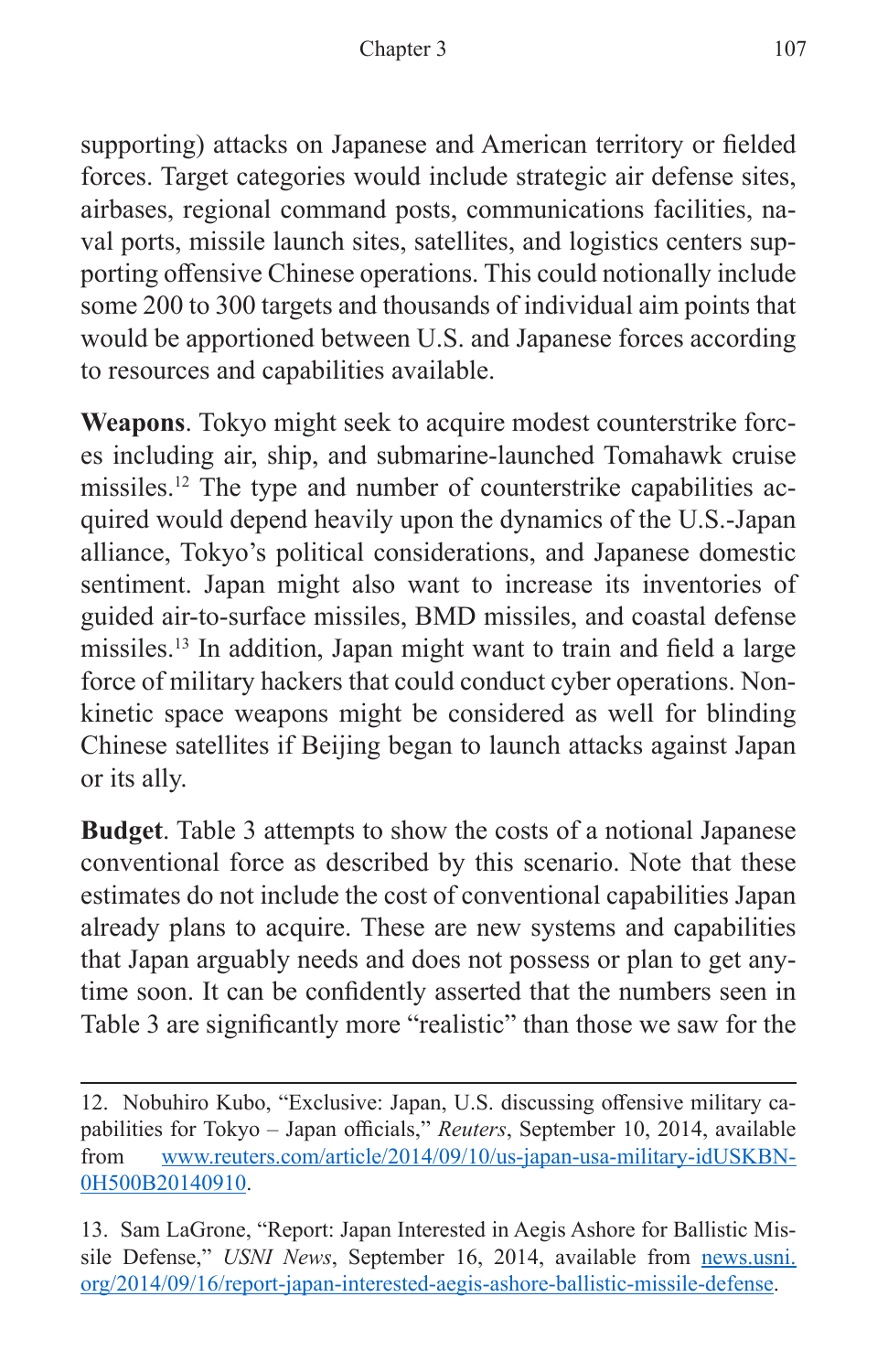first two scenarios. Some open source data was available for reference. This informed the cost estimates. Nonetheless, caution is still required because the available data was not always authoritative or necessarily even applicable for Japan where a unique government, financing, and defense industrial complex exists. As always, actual weapons costs could vary considerably.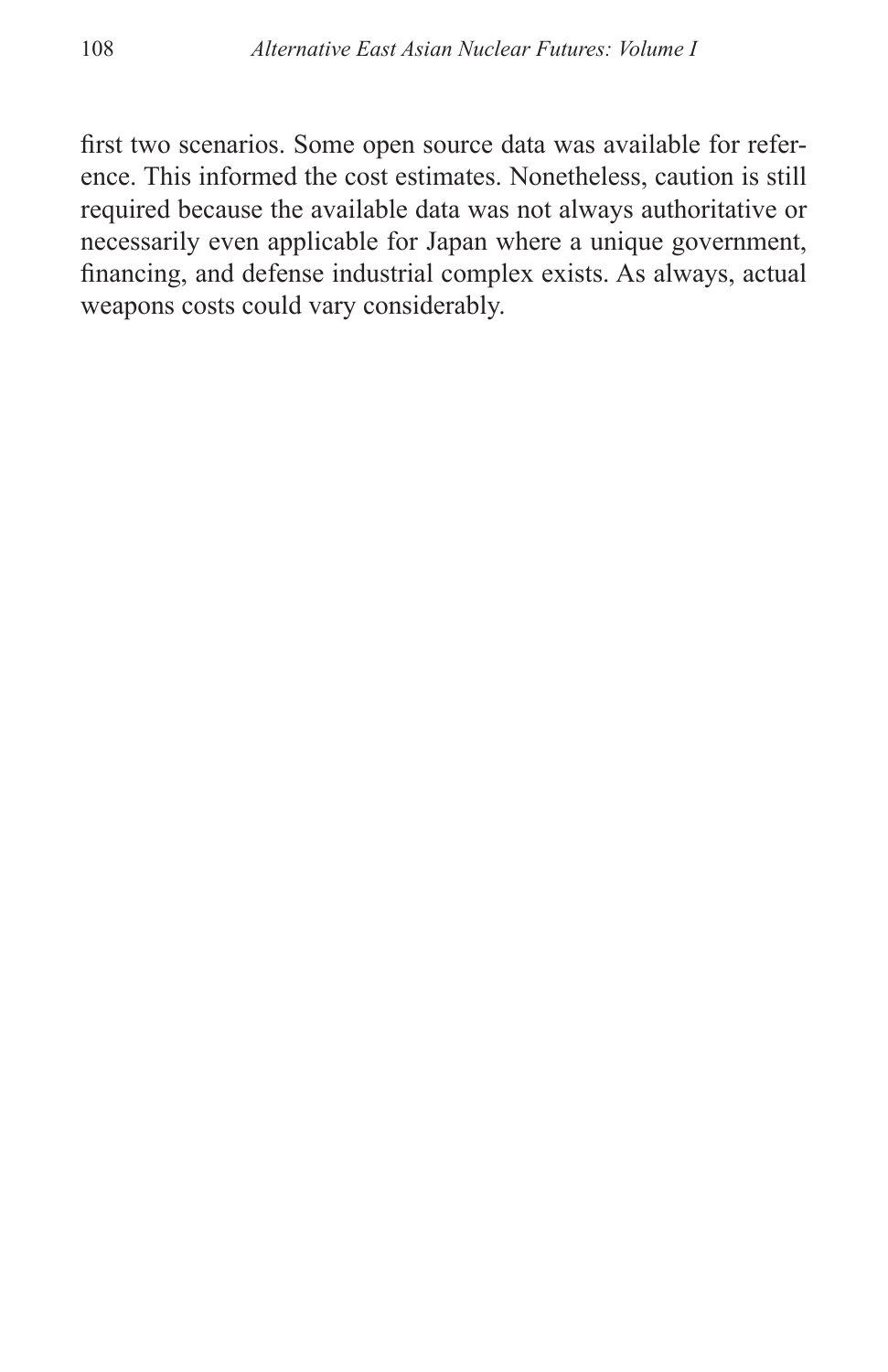| <b>TABLE 3. Notional Costs of Capabilities Required in</b><br><b>Japanese Nuclear Force, Scenario Three</b>                                                                |                                               |                                                                                                                                            |  |  |
|----------------------------------------------------------------------------------------------------------------------------------------------------------------------------|-----------------------------------------------|--------------------------------------------------------------------------------------------------------------------------------------------|--|--|
| Cost Estimate**<br>Weapon (Unit Cost, USD)* Number (Subtotal)                                                                                                              |                                               |                                                                                                                                            |  |  |
| Deeply Buried or Hard-<br>ened Command and Con-<br>trol Center (\$300 million)                                                                                             | 3-6 (\$900 million to<br>1.8 billion)         |                                                                                                                                            |  |  |
| Airbase Improvement<br>Package (\$500 million)                                                                                                                             | 3-7 (\$1.5-3.5 bil-<br>lion)                  |                                                                                                                                            |  |  |
| Naval Base Improvement<br>Package (\$500 million)                                                                                                                          | $2-4$ (\$1-2 billion)                         | <b>High Force Number</b><br>\$31.2 billion-plus<br>\$200 million in<br>reoccurring costs for<br>personnel, and some<br>additional training |  |  |
| <b>Additional Runway</b><br>Repair Personnel (\$200k<br>per person per year with<br>training costs)                                                                        | 500-1,000 (\$100-<br>200 million per<br>year) |                                                                                                                                            |  |  |
| Modified Soryu-class<br>Submarine SSG (\$800<br>million)                                                                                                                   | 3-12 (\$2.4-9.6)<br>billion)                  | and maintenance<br>costs                                                                                                                   |  |  |
| <b>Additional Electronic</b><br>Warfare Capability Pack-<br>age (\$500 million)                                                                                            | $2-10$ (\$1-5 billion)                        | <b>Low Force Number</b>                                                                                                                    |  |  |
| <b>Additional Cyber Warfare</b><br>Capability Package (\$500<br>million)                                                                                                   | $2-10$ (\$1-5 billion)                        | \$9.5 billion-plus<br>\$100 million in<br>reoccurring costs for                                                                            |  |  |
| Cruise Missile<br>(\$2 million)                                                                                                                                            | 150-500 (\$300 mil-<br>lion to 1 billion)     | personnel, and some<br>additional training<br>and maintenance                                                                              |  |  |
| Hardened Aircraft Shelter<br>for fighter (\$8 million)                                                                                                                     | 100-200 (\$800 mil-<br>lion to 1.6 billion)   | costs                                                                                                                                      |  |  |
| Hardened Aircraft Shelter<br>for large airframe (E-767,<br>P-3C, KC-135) (\$50<br>million)                                                                                 | 10-30 (\$500 million<br>to 1.5 billion)       |                                                                                                                                            |  |  |
| *All notional costs are highly speculative. For illustrative purposes<br>only. In 2014 U.S. Dollars.                                                                       |                                               |                                                                                                                                            |  |  |
| **Note that all total costs listed would likely be spread out over a 5<br>to 10 year timeframe (except for personnel, training and maintenance<br>costs, which are annual) |                                               |                                                                                                                                            |  |  |

costs, which are annual).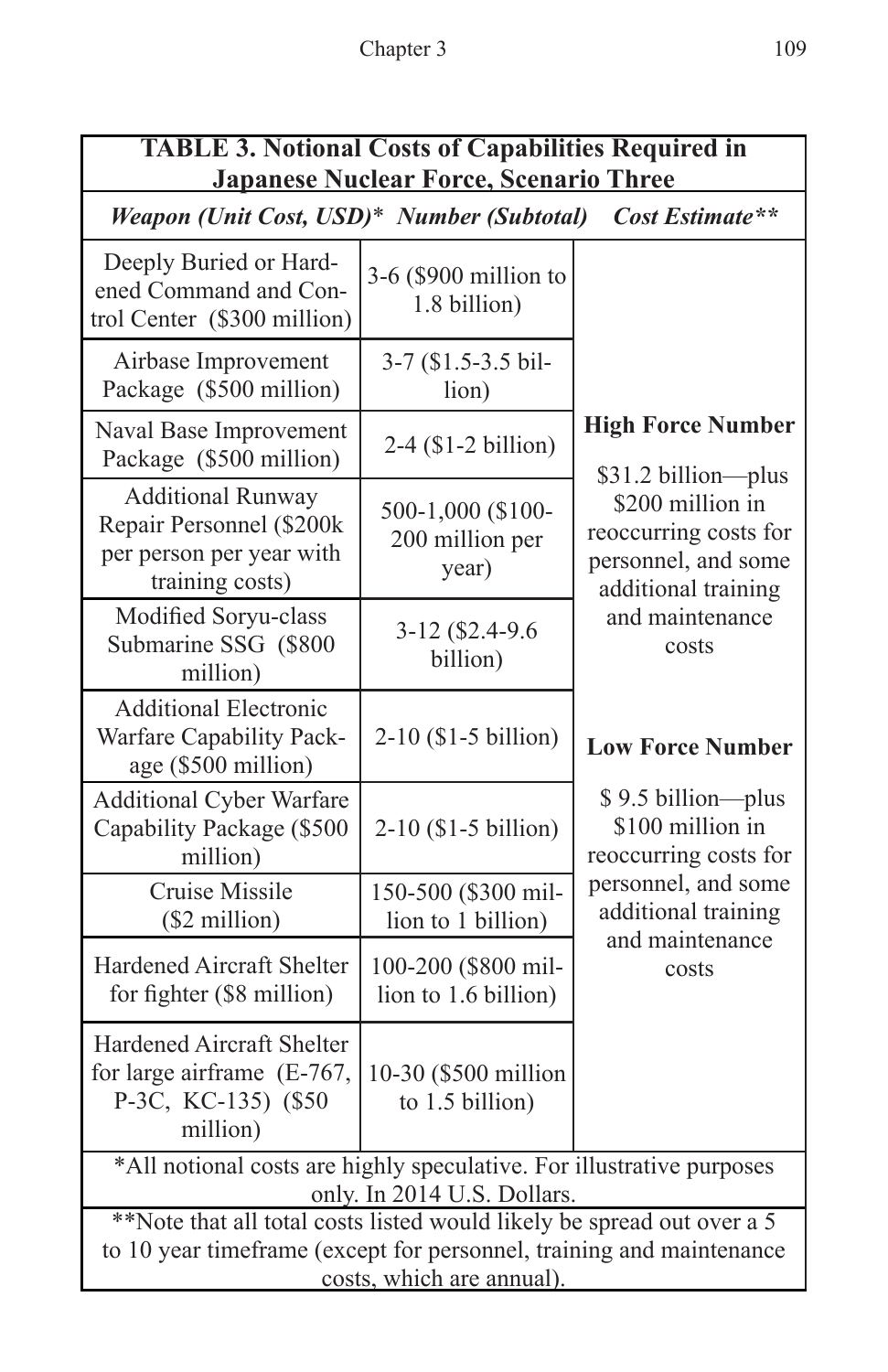**Implications**. The conventional capabilities Japan might build according to this scenario would help undercut the coercive value of China's long-range ballistic and cruise missiles, and would strengthen the U.S.-Japan alliance. Japan might drastically reduce the emerging regional power imbalance. It might also take away Chinese incentives for engaging in offensive first strikes against U.S. forces deployed in Japan. From the American perspective, these would be positive developments. They could help reduce the possibility that a regional nuclear arms race might break-out.

The reaction from South Korea is likely to be relatively moderate. Few of the Japanese capabilities listed could affect Korea's interests. The exception would be Japanese cruise missiles. However, South Korea is already deploying its own conventionally-armed ballistic and cruise missiles, so it could hardly complain if Japan does some of the same things. Moreover, even a moderate Japanese counterstrike capability, properly integrated into the U.S.-Japan alliance, might contribute to deterring future Chinese and North Korean adventurism or aggression. This would clearly be in South Korea's interest.

China might react to an improved Japanese conventional force by increasing the pace of its already fast build-up of conventional and dual-capable missiles. It may also speed up its other armament programs. However, China's principal focus is aimed at defeating Taiwan. The ROC military on Taiwan already has most of the defensive capabilities listed above (and many other effective ones that are not included). Japan's acquisition of capabilities like those of Taiwan might be deemed reasonable since both countries face many similar threats.14 Japan's conventional build-up would probably not fundamentally change the nature of China's actions. However, it might discourage the Chinese military and add complexity to its operational plans.

<sup>14.</sup> For example, see the author's *Able Archers: Taiwan Defense Strategy in an Age of Precision Strike*, Arlington, VA: Project 2049 Institute, September 2014, available from [www.project2049.net/documents/Easton\\_Able\\_Archers\\_Taiwan\\_](www.project2049.net/documents/Easton_Able_Archers_Taiwan_Defense_Strategy.pdf) [Defense\\_Strategy.pdf](www.project2049.net/documents/Easton_Able_Archers_Taiwan_Defense_Strategy.pdf).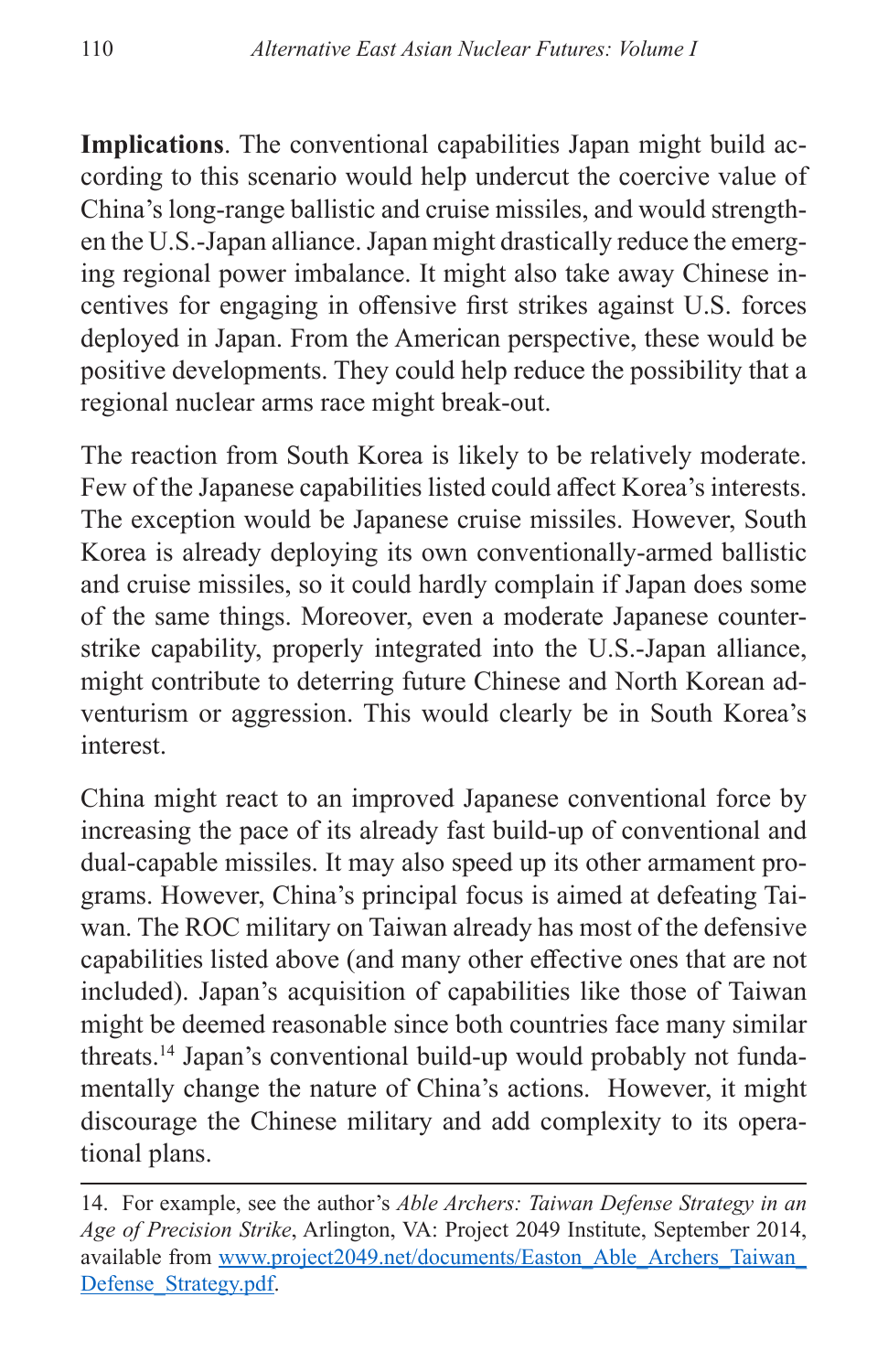## *Implications*

This section will briefly address the implications and key take-aways from the above three scenarios. Indeed, the three scenarios are designed to explore the implications of alternative future pathways that Japan could take to meet its defense and security needs. As was mentioned, the three scenarios were each based upon five driving assumptions. Beyond these five assumptions, however, each individual scenario otherwise differed. What happened in one did not happen in another. These scenarios try to show how different future events might lead to different outcomes, but they do not rigorously test any particular thesis regarding which events or series of events are more or less likely to lead to Japan going nuclear or staying nonnuclear.

So what do these scenarios tell us about potential Japanese strategies? U.S. Naval War College professors Toshi Yoshihara and James Holmes have previously argued that "a strategy of calculated ambiguity that at once played up Japanese capacity to go nuclear and remained noncommittal on Japanese intentions of doing so would offer Tokyo its best diplomatic option should security conditions continue to decay in East Asia."15 These scenarios agree with this assertion. Strategic ambiguity would probably have been pursued to varying degrees in at least two of the three scenarios. Especially in the second scenario—this chapter's most daring—Japan might have initially attempted to maintain some ambiguity.

The first two scenarios both paint pictures of nuclear breakout events in Japan. They emphasize the point made by Yoshihara and Holmes that "even barely perceptible signs of weakness in the U.S. nuclear posture (either perceived or real) could trigger alarm and overreaction in Japan."16 Given Japan's utter dependency on the

16. Ibid.

<sup>15.</sup> Toshi Yoshihara and James R. Holmes, "Thinking About the Unthinkable: Tokyo's Nuclear Option," *Naval War College Review* 62, no. 3, Summer 2009, p. 65.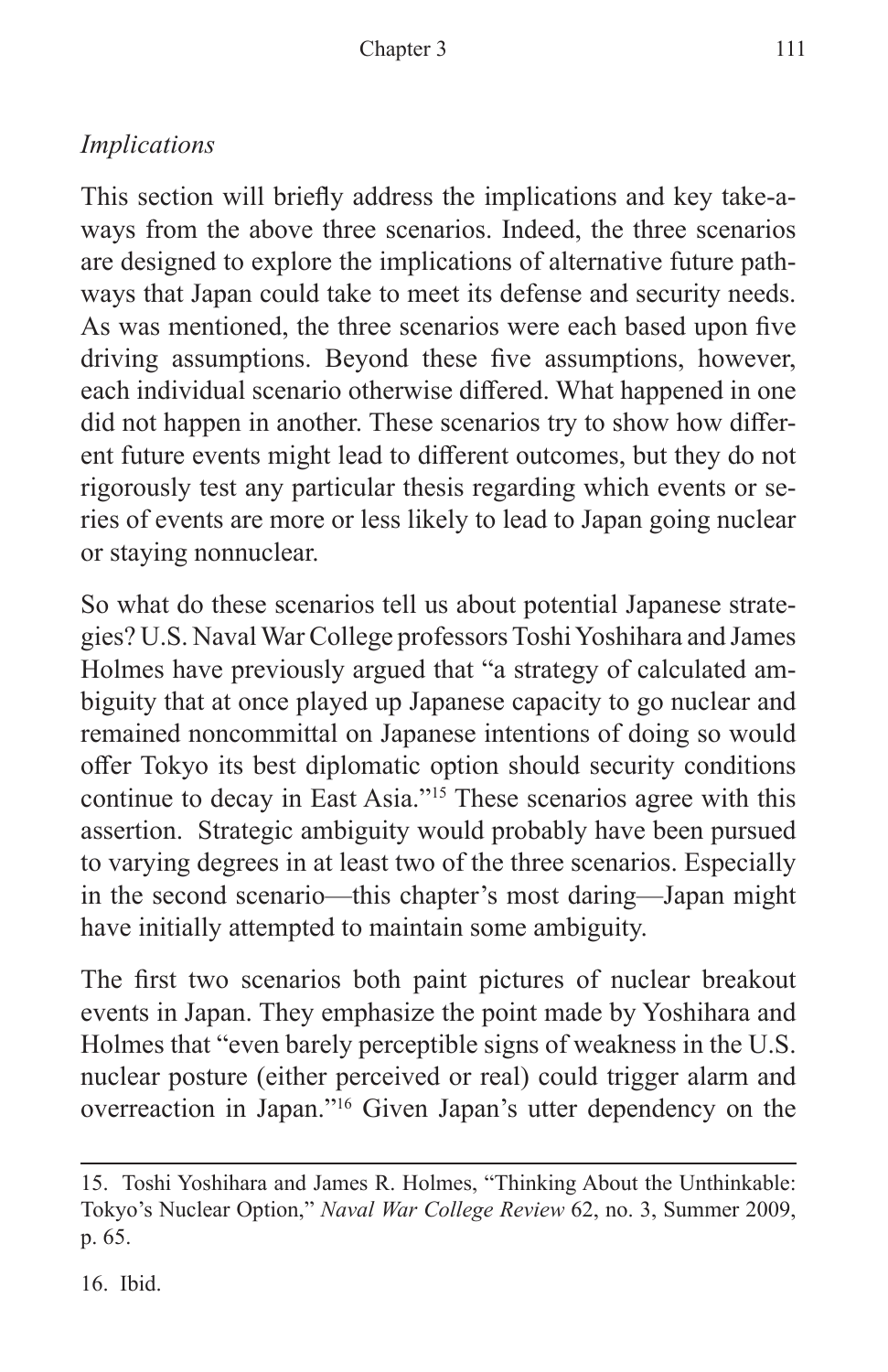U.S. extended nuclear deterrent for neutralizing strategic threats to Japan's security, it holds that the greater the crisis of confidence Tokyo has in Washington's commitments, the greater the Japanese push toward proliferation is likely to be in the future.

In the first scenario, Japan probably went nuclear as the result of a series of serious crises, but the situation did not ultimately reach the threshold where Tokyo felt the need to go it alone. Instead Japan wanted to quickly fold its capabilities into the preexisting, U.S.-led strategic deterrence structure. In the second scenario, the situation was clearly far worse from Japan's perspective. Japan ultimately felt compelled to become a full-fledged, independent nuclear power even as it worked to maintain its alliance with Washington. In the third scenario, which is arguably the chapter's most optimistic, Japan did not lose faith in its American ally's nuclear umbrella, and so chose to invest in conventional capabilities to strengthen Japan's indigenous defense capabilities while simultaneously bolstering the U.S.-Japan alliance.

It can be seen in the three scenarios that Japan's security calculations can and almost certainly will change over the coming 15 to 20 years based upon the actions of China and North Korea. Japan's domestic political and economic situation will also impact its strategic policies. Bureaucratic and individual leader interests can be expected to influence outcomes as well. However, it would appear that the single most important factor impacting Japanese decisions regarding whether or not to go nuclear will be the behavior of the United States during periods of regional crisis. Strong displays of American leadership and commitment, not only to Japan but also to the defense of others in the region, are likely to have reassuring effects. In contrast, any signs of weakness, either real or imagined, could have outsized effects on long-term Japanese decision making.

What do these scenarios tell us about what doctrines, targeting schemes, and weapons Japan might develop? It might be noted by the reader that Japan gets strike capabilities in all three of the scenarios. In the first scenario, these capabilities are limited to a small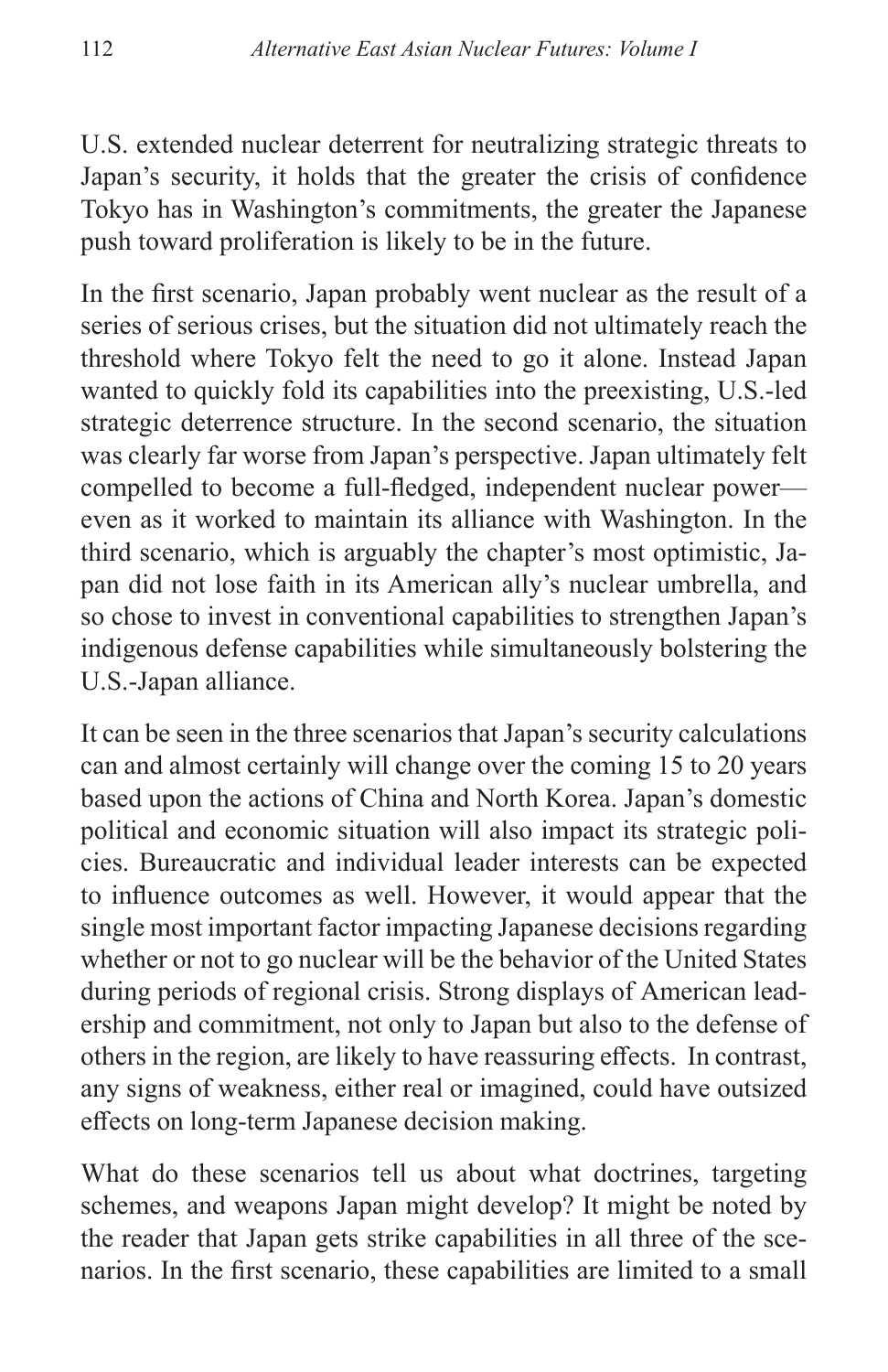number of low-yield nuclear bombs intended for delivery by F-2s and future F-35/F-3 strike fighters. Presumably, Japan also develops other forms of conventional strike capabilities in this scenario, but these are not discussed and probably would not be significant compared to its nuclear bombs. Scenario one assumes that Japan would only target two key cities (Beijing and Shanghai) in a fashion that holds symbols of power that the Chinese Communist Party leadership would value at risk. This is not a traditional counter value strategy that targets cities for the sake of threatening the wholesale slaughter of innocent people. Given the limited range of its delivery platforms and weapons—and China's dense array of integrated air defense systems—China's nuclear strike force is not considered as a target.

The second scenario presents the reader with an unlikely black swan-type event where Japan feels compelled to develop numerous nuclear strike capabilities. Here Japan risks a nuclear arms race with China. Given the presumed severity of Japan's strategic situation in this scenario, it is posited that Japan would choose to invest in a large-scale program to outfit modified diesel-electric submarines with nuclear cruise missiles. The scenario also sees Japan building penetrating stealth bombers with air-launched cruise missiles. This gives Japan a two-legged nuclear deterrent. In terms of targeting, this scenario does not provide specifics. However, it suggests that Japan, as an independent nuclear power facing a rapidly growing Chinese nuclear force, would probably quickly move toward a counterforce approach. This approach might assume that China's rigid military organizational system could have single nodes of failure, and Japan could affect paralysis-inducing strikes without targeting every Chinese strategic launch system. However, it might be assumed from this scenario that China's own ability to target Japanese nuclear strike capabilities could quickly place Tokyo in a reactive position. This scenario could see Japan attempting to achieve strategic parity with China, but with little prospect of long-term success.

The third scenario, in contrast with the first two, presents the read-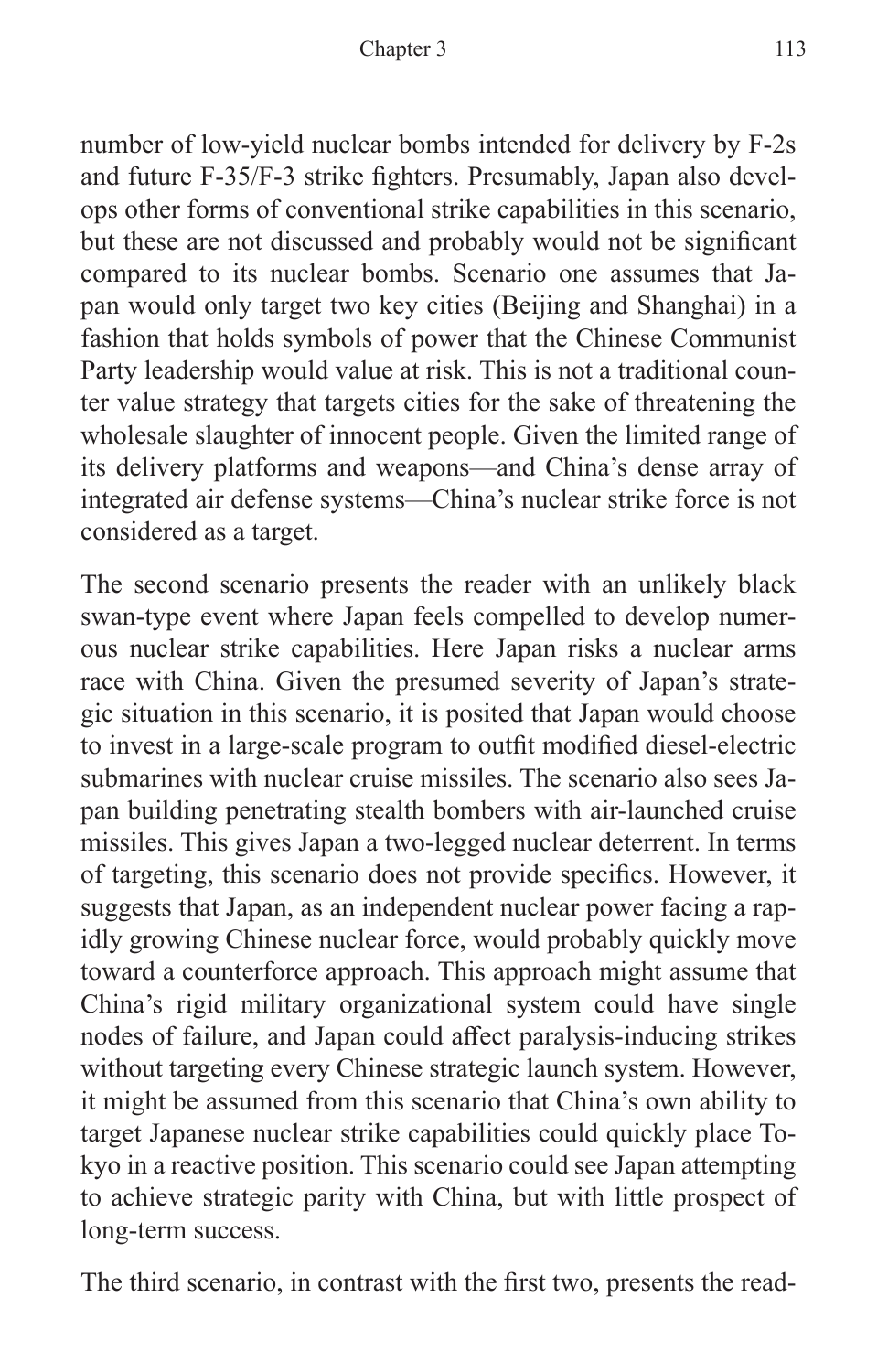er with a more moderate and "realistic" alternative future for Japan. This scenario assumes that the coming two decades will not be marred by any major regional security crisis that might shatter Japan's confidence in U.S. extended deterrence. As a result, this scenario sees Tokyo decide to forego the option of developing nuclear weapons in favor of increased investments into capabilities to ensure allied power projection from bases on Japanese territory. Japan also develops its own counterstrike capabilities alongside the U.S. in order to strengthen the alliance and maintain superiority against China at the conventional level of warfare.

What do these scenarios tell us about Japanese defense budgets? Not that much, although Japan does increase its defense budget in all three. Barring some kind of dramatic economic setback or disaster, it is difficult to imagine any future scenario where Japan would not choose to incrementally raise its heretofore stagnant defense budget from its current level of slightly over one percent of GDP. Tokyo will need to keep spending more if it wants to keep a favorable balance of power against China. The U.S. defense budget is unlikely to see any significant improvements for several years to come. Put another way, Japan's government recognizes it is falling behind, and it might logically seek to correct the situation to the greatest extent which resources and public opinion allow.

In the first scenario, Japan develops a small scale nuclear program that does not appear to create undue stress on its defense budget. This scenario posits that Japan could become a nuclear state without spending too much more than it does already on defense. The credibility of the cost estimates this scenario utilizes could be called into question. The cost problem was grossly oversimplified because so little data was available for reference. It is entirely possible that the weapons programs this scenario posits would actually cost many times as much…or far less.

The second scenario represents a sharp departure in terms of the defense budget that Japan is willing to accept. This scenario assumes that Tokyo might be willing to increase its military spending in order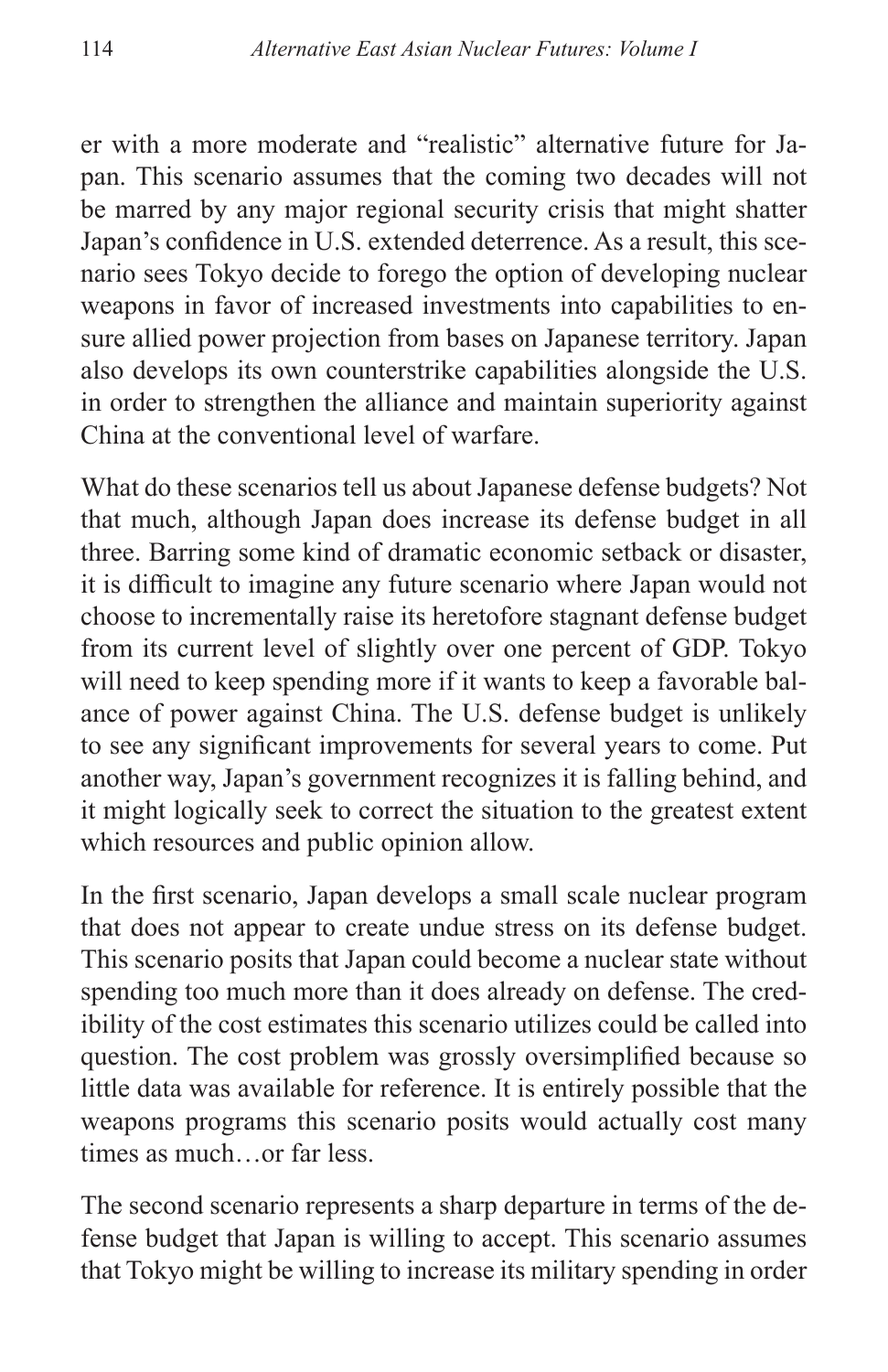to support a large nuclear weapons build-up. It is careful to note that the Japanese populace would probably only support this if the nation's life seemed imperiled. This scenario ignores the possibility that public sentiment might eventually turn against large spending increases if there appeared to be no end in sight to the nuclear arms racing and costs began to spiral out of control. As was the case with the first scenario, the credibility of the cost estimate this scenario utilizes could be called into question. It grossly oversimplifies the problem, and does not offer a program-by-program breakdown of potential costs. While such an exercise is outside the scope of this paper, it is important to note that the programs posited could actually present Japan with costs that are difficult (if not impossible) to accurately predict and control over time.

The third scenario is more sanguine in its projections because it does not see Japan engage in a sharp departure from its current defense spending patterns in order to develop, field, and maintain a nuclear deterrent force. In this case Japan might make important budgetary trade-offs that improve its defensive position. For example, Japan could decide to purchase a marginally smaller number of F-35 strike fighters in order to make investments that would maximize the protection and strategic utility of its fighter fleet. After all, more advanced aircraft and pilots are of little use if they cannot survive an adversary's first strike. Scenario three argues that investments into key capability areas such as airbase hardening and resiliency, counter-reconnaissance, and counterstrike could enable Japan and the United States to maintain a qualitative advantage over a larger adversary. However, some moderate defense budget increases would be needed to realize all the programs this scenario envisions.

While not previously discussed in detail, technology developments would be important for these three scenarios because they all take place in the future. Given that, what might these scenarios tell us about the impact of technology? Each of the three scenarios might be thought to assume that the evolution of defense technology will matter for Japan's strategic developments. Yet the scenarios appear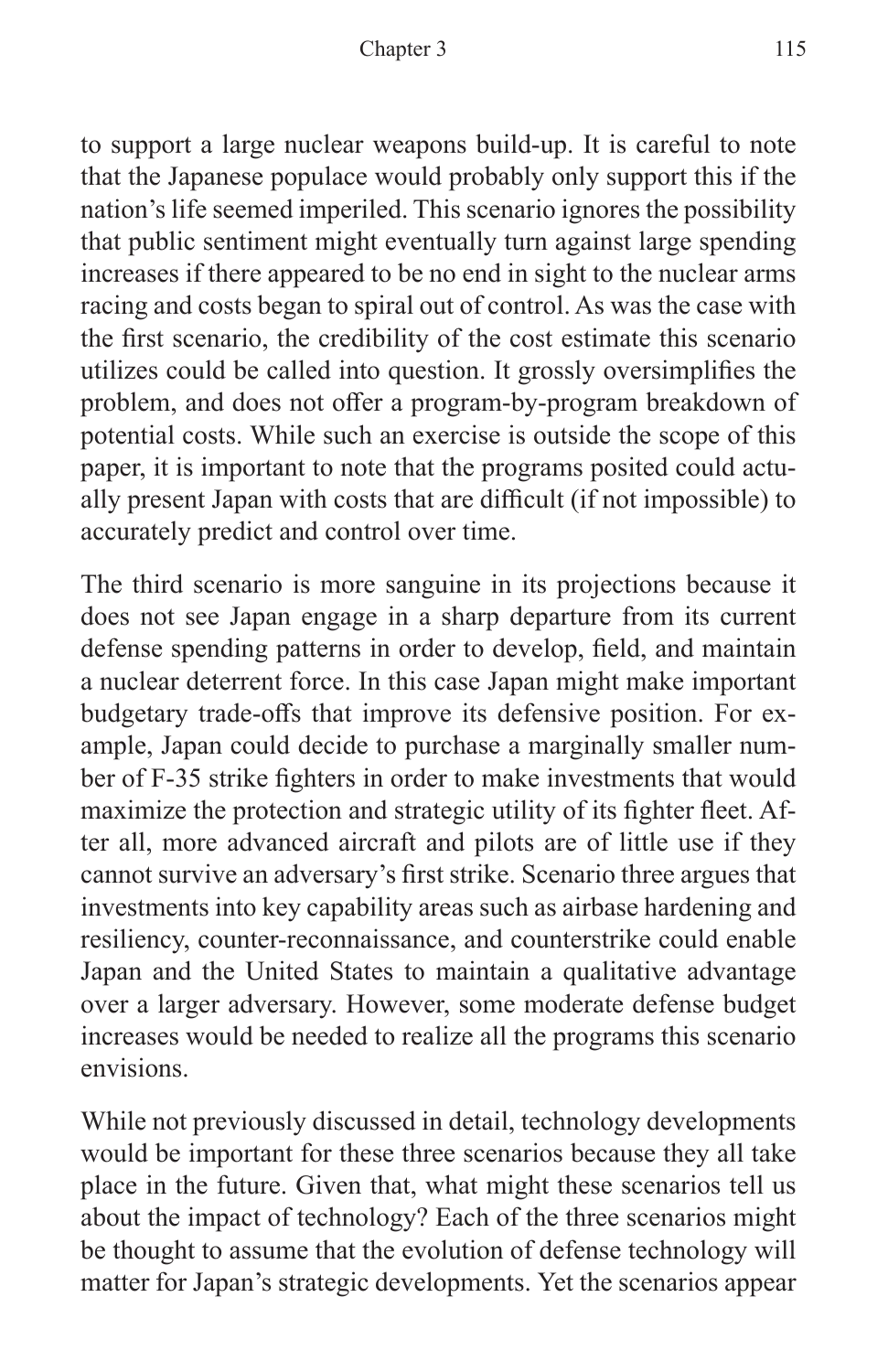to assume that technological change might occur in a rather predictable and manageable fashion. They do not go as far as they might in terms of demonstrating the full extent of disruptive technologies. Inside the time horizon of the three scenarios, several technologyrelated problems can be forecast for the defense of Japan. The protection against offensive cyber weapons, advanced missiles, unmanned aircraft, space and near space weapons, long-range small submarines, and electromagnetic pulse (EMP) weapons are just a few. Other technological factors also deserve the reader's consideration, including the impact three-dimensional printing will have on defense production; the potential for highly energetic, lightweight propellants or batteries to be developed; and the role that semi- and fully-autonomous robotics systems will play.<sup>17</sup> Suffice it to say that technological change is likely to play a more important role in Japan's defense than these three narratives account for. Numerous defense technology changes can be foreseen over the coming 15 to 20 years that will factor into any Japanese future nuclear or conventional weapons program. Many other changes are not foreseeable, but will happen nonetheless. All technological change will force new requirements and budgetary costs upon the military, and all will influence the fluid balance that exists between offensive (revisionist) and defensive (status quo) powers and their associated militaries.

#### *Conclusion*

This chapter has presented the reader with three scenarios that are designed to show alternative future pathways that Japan could take to meet its defense and security needs. For illustrative purposes, the three narratives were each based upon the following five assumptions: 1) American military primacy in Asia will wane; 2) China and North Korea will remain growing threats; 3) Japan will not be able to effectively partner with South Korea and Taiwan; 4) Tokyo will generally prefer a close alliance with Washington; and 5) Japan will

<sup>17.</sup> The author is indebted to Mr. Jason Aquino for these points.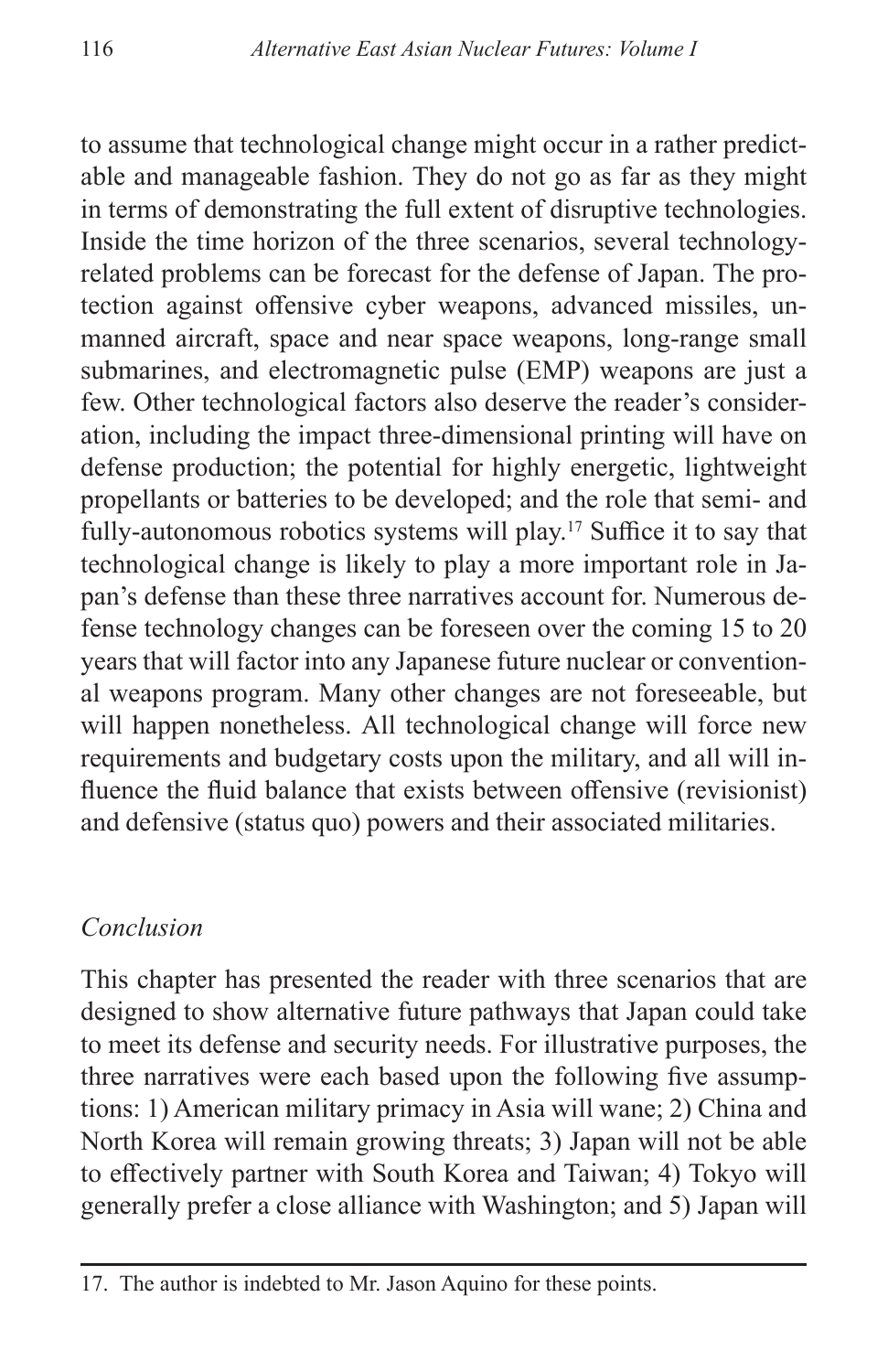not concede to Chinese and North Korean demands on issues of importance.

The three scenarios show us that there are a large number of independent variables involved in any future strategic course that Japan charts. Assuming Japan departs from its current path, one can imagine it developing a requirement for a nuclear force as small as 28 or as large as several thousand. See Table 4 for a summary of the targets and nuclear weapons (or conventional defenses) Japan might require in each scenario. One tentative conclusion these scenarios might hold is that a nonnuclear strategy focused on undercutting the coercive value of a Chinese first strike offers Japan's best hope of contributing to a more secure region in the decades ahead. Scenario three would be the best of the possible outcomes.

It must be noted that this chapter and all the findings that follow from it are incomplete and tentative. The analysis is incomplete because it rests partly on speculation and partly on currently observable trends; and straight line projections of the future (to say nothing of speculation) are notoriously misleading. The complexity of the international system is so extreme that any judgment regarding the probability of future events happening, or not happening, must always be considered tentative at best. Yet by not imagining what the future could be, analysts deny themselves the opportunity to evaluate the merits and risks associated with different options that are available to government leaders. This chapter might therefore be considered useful if it helps provide a glimpse into what alternative futures might play out over the next 15 to 20 years. That way policymakers can take better stock of their options and begin preparing for the future today.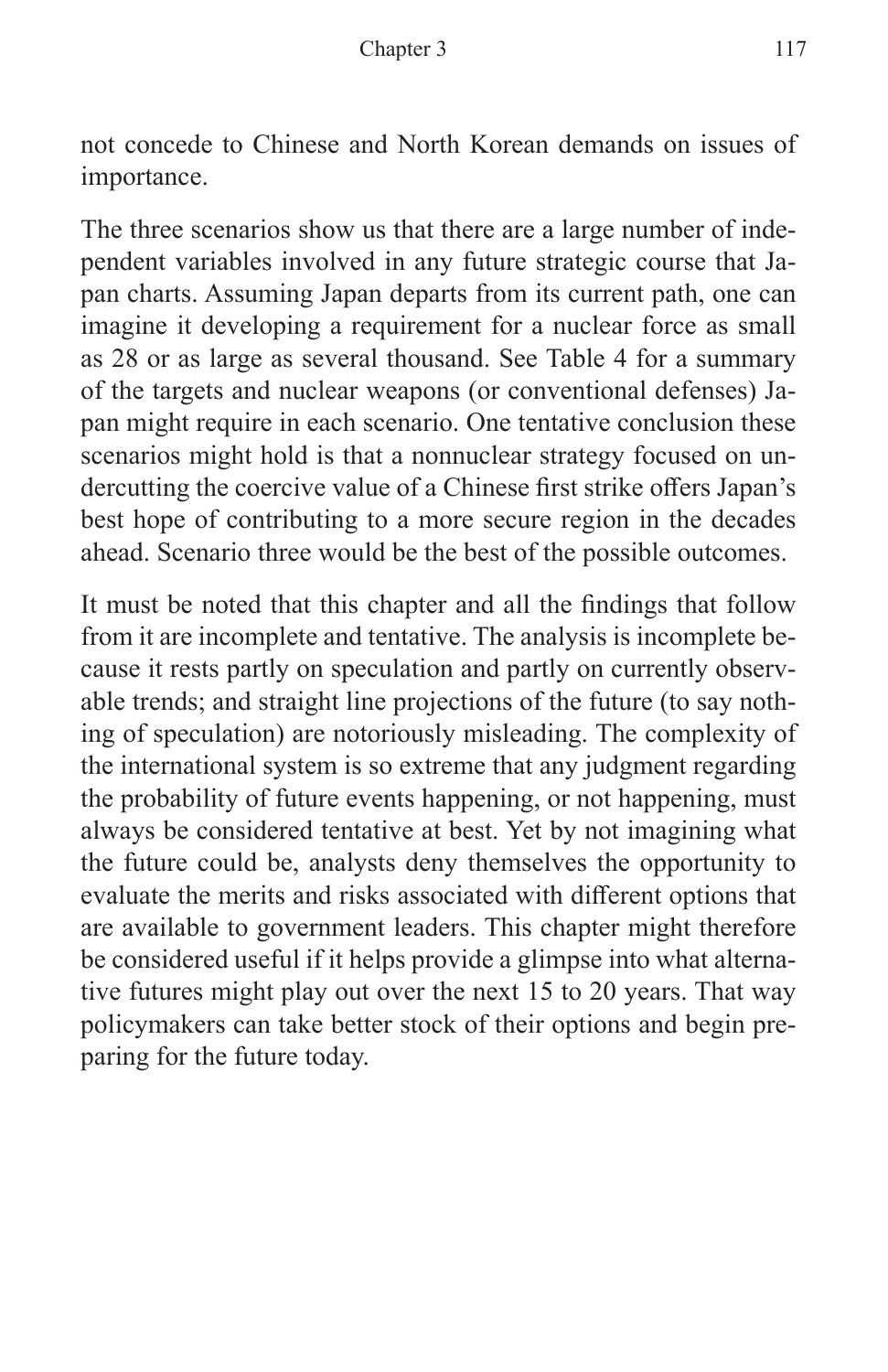| <b>Summary of Scenario Results for Targets, Weapons, and</b> |                                                                                                                                                                                          |                                                                                                          |                                                                                                                                                                                                                                                  |  |  |  |
|--------------------------------------------------------------|------------------------------------------------------------------------------------------------------------------------------------------------------------------------------------------|----------------------------------------------------------------------------------------------------------|--------------------------------------------------------------------------------------------------------------------------------------------------------------------------------------------------------------------------------------------------|--|--|--|
| <b>Other Capabilities</b>                                    |                                                                                                                                                                                          |                                                                                                          |                                                                                                                                                                                                                                                  |  |  |  |
| <b>Scenario</b>                                              | Chinese Targets (#)*                                                                                                                                                                     |                                                                                                          | <b>Weapons and Capabili-</b>                                                                                                                                                                                                                     |  |  |  |
| ties<br><b>Details</b>                                       |                                                                                                                                                                                          |                                                                                                          |                                                                                                                                                                                                                                                  |  |  |  |
| Scenario<br>One                                              | Beijing Area<br>(8)<br>Shanghai<br>Area $(6)$                                                                                                                                            | Low-yield<br>$(5-20$ kilo-<br>ton) nuclear<br>bombs<br>delivered<br>by tacti-<br>cal fighter<br>aircraft | 28 to 84 bombs, depend-<br>ing on planning assump-<br>tions and number allotted<br>to each target; 2 to 6<br>squadrons of F-2s and/<br>or F-35s (40-120 aircraft)<br>depending on planning<br>assumptions and number<br>carried by each aircraft |  |  |  |
| Scenario<br>Two                                              | Command<br>and Control<br>Centers (30-<br>40)                                                                                                                                            | Low-yield<br>$(5-20 \text{ ki} -$<br>loton) and<br>higher yield<br>$(20-150)$<br>nuclear<br>warheads     | Phase One: 400 war-<br>heads on equal number<br>of cruise missiles. 12<br>submarines (12 missiles<br>per submarine, with 1/3<br>of fleet constantly at sea);<br>and 40 bombers (6 AL-<br>CMs per bomber)                                         |  |  |  |
|                                                              | Nuclear War-<br>head Storage<br>Sites (10-30)<br>Nuclear Sub-<br>marine Bases<br>$(2-6)$<br><b>Missile Silos</b><br>$(45-90)$<br>Known Mis-<br>sile Launch<br><b>Units (100-</b><br>300) |                                                                                                          | Phase Two: at least<br>800-1200 warheads on<br>up to 36 submarines (12)<br>missiles per sub with $1/3$<br>fleet constantly at sea),<br>and 120 bombers (6 AL-<br>CMs per bomber)                                                                 |  |  |  |

## **Appendix 1: Table Four**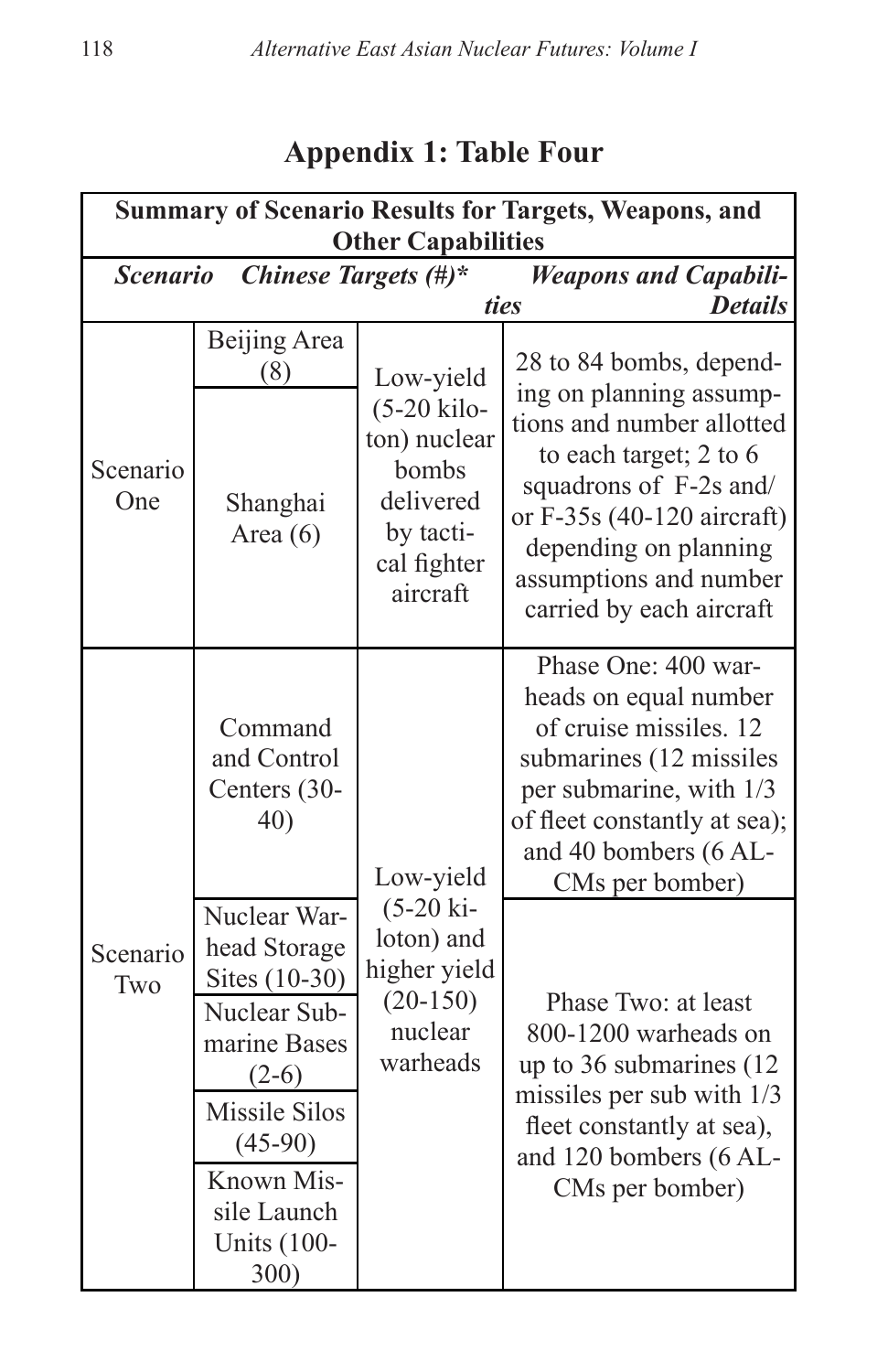| <b>Summary of Scenario Results for Targets, Weapons, and</b><br><b>Other Capabilities (continued)</b> |                                                                                                                                                                                                                                                                                                                            |                                                                                                                                                                                                                                              |                                                                                                                                                                                                                                                                                                                                                                            |  |  |
|-------------------------------------------------------------------------------------------------------|----------------------------------------------------------------------------------------------------------------------------------------------------------------------------------------------------------------------------------------------------------------------------------------------------------------------------|----------------------------------------------------------------------------------------------------------------------------------------------------------------------------------------------------------------------------------------------|----------------------------------------------------------------------------------------------------------------------------------------------------------------------------------------------------------------------------------------------------------------------------------------------------------------------------------------------------------------------------|--|--|
| Chinese Targets $(\#)^*$<br><b>Weapons and Capabilities</b><br><i>Scenario</i><br><b>Details</b>      |                                                                                                                                                                                                                                                                                                                            |                                                                                                                                                                                                                                              |                                                                                                                                                                                                                                                                                                                                                                            |  |  |
| Scenario<br>Three                                                                                     | Strategic Air<br><b>Defense Sites</b><br>$(30-60)$<br>Airbases (15-<br>25)<br>Regional<br>Command<br>Posts (15-30)<br>Communica-<br>tions Facilities<br>$(15-25)$<br><b>Naval Ports</b><br>$(3-6)$<br>Missile<br><b>Launch Units</b><br>$\frac{(40-75)}{\text{Satellites} (20-$<br>30)<br>Logistics<br>Centers (50-<br>60) | Base harden-<br>ing and resil-<br>iency at 15-20<br>sites in Japan,<br>electronic and<br>cyber warfare<br>capabilities,<br>and conven-<br>tionally-armed<br>Tomahawk-like<br>cruise mis-<br>siles and other<br>precision strike<br>munitions | Base hardening and<br>resiliency efforts<br>would include bury-<br>ing or constructing<br>shelters for com-<br>mand and control<br>centers, aircraft,<br>power stations, fuel<br>tanks, water tanks,<br>personnel spaces,<br>etc. It would also<br>include intensive<br>training for disper-<br>sal operations and<br>rapid runway repair<br>and airfield damage<br>repair |  |  |
| *All notional targets and target numbers are highly speculative. For<br>illustrative purposes only.   |                                                                                                                                                                                                                                                                                                                            |                                                                                                                                                                                                                                              |                                                                                                                                                                                                                                                                                                                                                                            |  |  |

I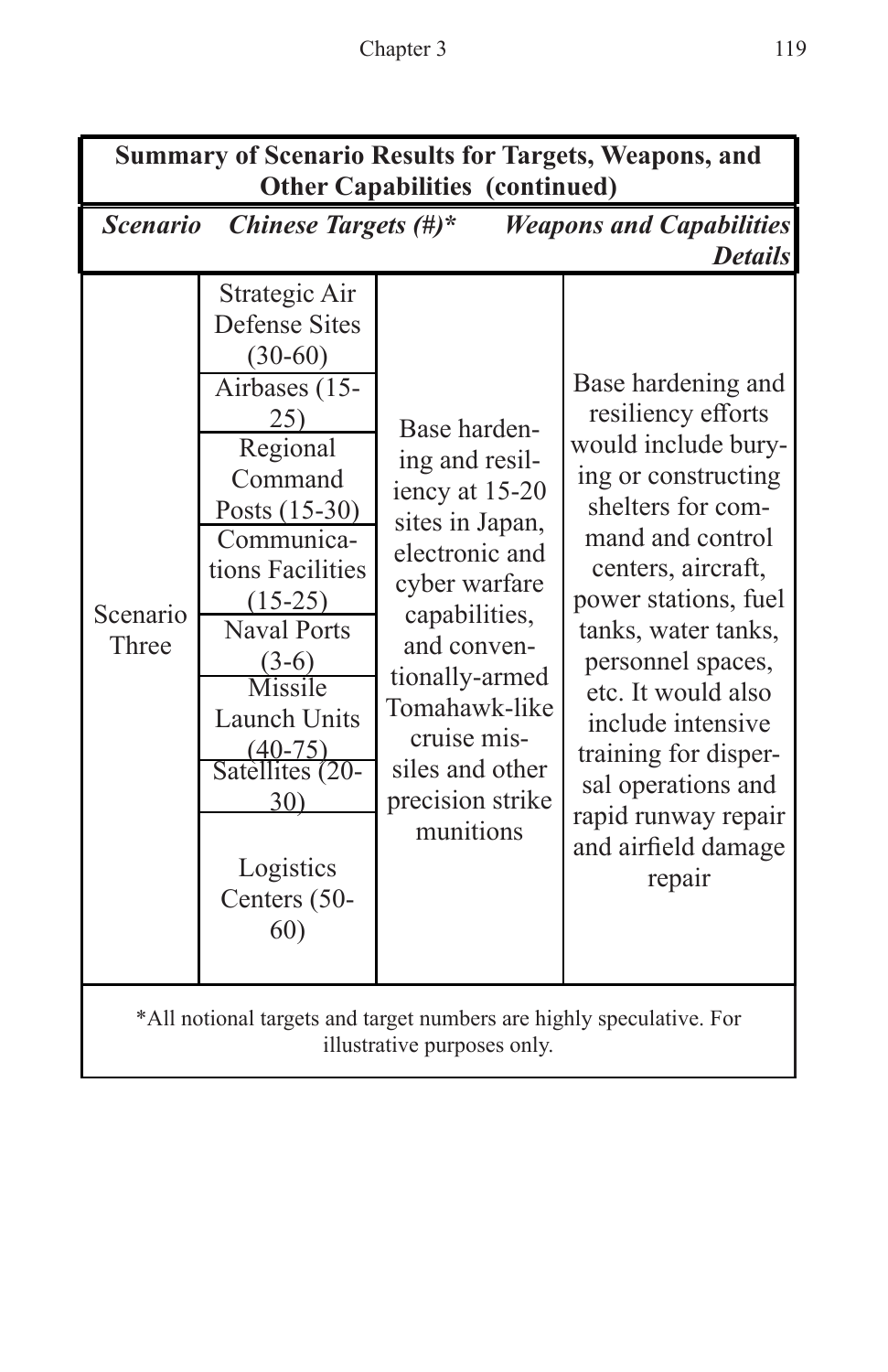## **Appendix 2: Narratives to Going Nuclear**

This final appendix section will present the reader with a companion reader to the three scenarios seen in the chapter. Three "narratives to going nuclear" will appear as vignettes. All three narratives are based upon the same following five assumptions that drove the chapter's three scenarios: 1) American military primacy in Asia is waning; 2) China and North Korea will remain growing threats; 3) Japan will not be able to effectively partner with South Korea and Taiwan; 4) Tokyo will continue to prefer a close alliance with Washington; and 5) Japan will not concede to Chinese and North Korean demands on issues of importance.

Beyond these five assumptions, each individual narrative will otherwise differ in content and context. By design, what happens in one will not happen in another. These narratives are intended to help the reader imagine how different future events in Asia could influence or lead to different outcomes for Japan's defense strategy. It is hoped that the narratives will be viewed as at least somewhat credible. Certainly, an effort has been made to make them "realistic" pieces of creative fiction.

#### *Narrative One: Small Nuclear Force*

It is 2014, and Tokyo's national security elite view their surrounding security environment as increasingly harsh due to North Korea's ballistic missile and nuclear weapons testing programs and China's intrusions into Japan's territorial waters and airspace. There are deep misgivings in Tokyo and across the region regarding the ability and willingness of the U.S. government to meet its rhetorical commitments to Asia. Affirming the unpleasant reality that the U.S. military predominance in the Pacific is waning, Admiral Blair, the former commander of U.S. Pacific Command, calls upon the government of Japan to authorize its military commanders to form joint task forces with the United States in times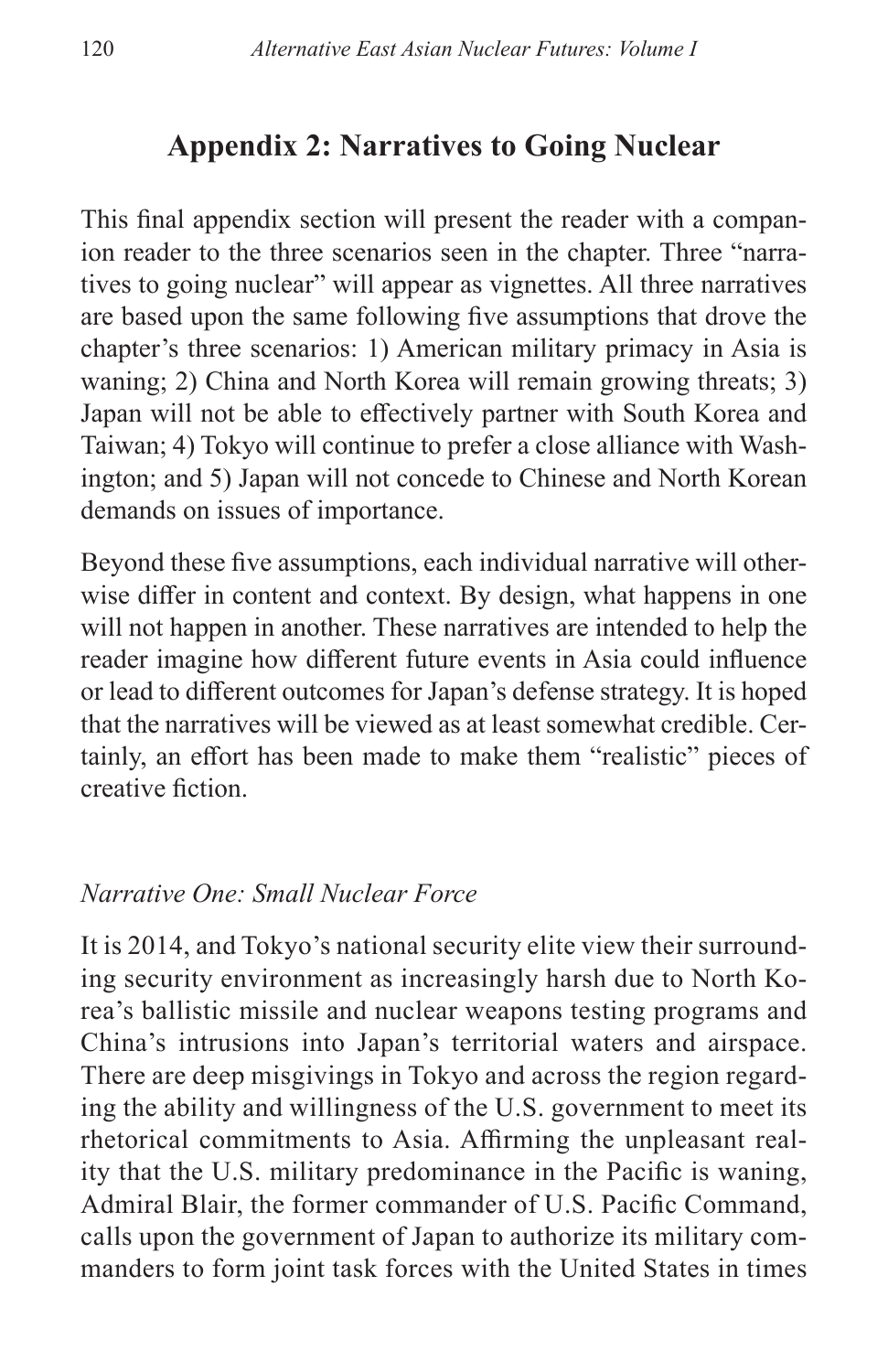of crisis. Washington's best strategic thinkers no longer believe that they will be able to balance against China's growing military power without more Japanese help.

Despite some claims to the contrary from their American counterparts, Japanese leaders become convinced that Tokyo will have to build its own strategic deterrent capabilities if the status quo is not to be altered in ways unfavorable to Japanese interests. To meet this challenge, Prime Minister Abe decides to push the Japanese legislature to adopt his cabinet's reinterpretation of the country's constitution and moves to renegotiate the bilateral defense guidelines between Japan and the United States. In tandem with these efforts, he orders a classified year-long study to examine options for the indigenous development of nuclear weapons and their associated delivery vehicles.

In March 2016, after a prolonged internal debate, the government of Japan reluctantly decides to move forward with a nuclear weapons development program as a hedge against the strategic unknown. However, these moves are tentative. As a result, the year 2018 finds Japan's program still in an embryonic state. Tokyo's overriding policy goal is to attract U.S. attention to Japanese security concerns, and many believe that nuclear weapons will not be needed to protect Japan. Despite its concerns, Tokyo holds out hope that the United States will do more to ensure Japan's defense, especially against an increasingly unpredictable China.

Three things happen over the next several months that radically change Japan's decision-making calculus. First, at a bilateral summit in Beijing the new U.S. administration moves to realize a "new great power relationship" with China and announces an arms sale freeze to Taiwan and significant reductions in RC-135 and EP-8 surveillance flights along the Chinese coastline. In return, Beijing arrests several military hackers it claims were illegally engaged in cyber warfare against the United States and greatly scales back its known cyber espionage activities. China then begins to deescalate tensions in the South China Sea with the Philippines and Vietnam,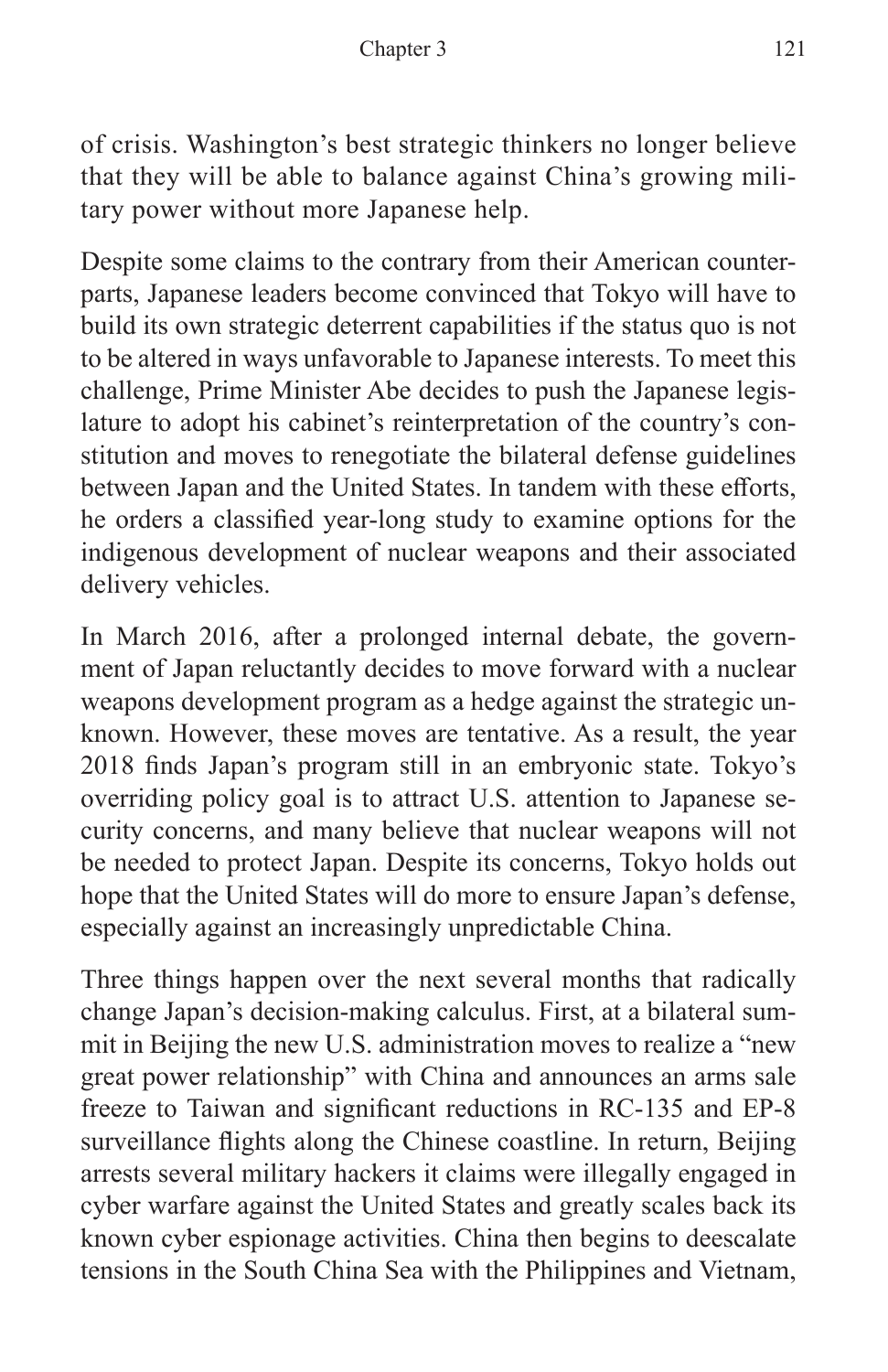making symbolic concessions to both. Appealing to the American president's vanity, China's Chairman Xi Jinping promises a new era of Sino-U.S. relations in which the two superpowers work together to shape the international system in mutually beneficial ways. The implication is that American allies and security partners will largely be shut out from the process.

Not long after, a U.S. Marine Corps V-22 Osprey tilt-rotor aircraft crashes into a farming community in northern Okinawa during a nighttime training exercise. With several local Okinawan residents killed, violent public protests follow the crash. This forces the U.S. government to shut its Marine Corps air station at Futenma and cancel plans for a relocation facility elsewhere on the island. The Third Marine Expeditionary Force moves its headquarters and several other facilities from Okinawa to Tinian and Guam in the Northern Mariana Islands, even as provocative Chinese maritime and air activities around the Senkakus and in the Philippine Sea continue apace.

During this transition, Japan's left-leaning *Asahi Shimbun* newspaper publishes a leaked U.S. Department of Defense planning document that states if a large-scale war with China was believed by the Pentagon to be imminent, U.S. air and naval forces would temporarily evacuate their vulnerable bases in Japan to get outside the range of Chinese ballistic and cruise missiles. This revelation creates a profound sense of betrayal in the Japanese public, and many media pundits begin to question the validity of U.S. extended deterrence. If the United States is not willing to put its troops in harm's way to defend Japan, what chance is there that it would risk its cities?

In an attempt to shore-up the damage this leak does to the alliance, Washington holds a series of defense consultations with Tokyo and agrees to harden its air bases in Japan against missile attack and to invest more in operational resiliency measures such as rapid runway repair. However, during the course of the talks, it becomes clear to the Japanese side that the United States would still be reluctant to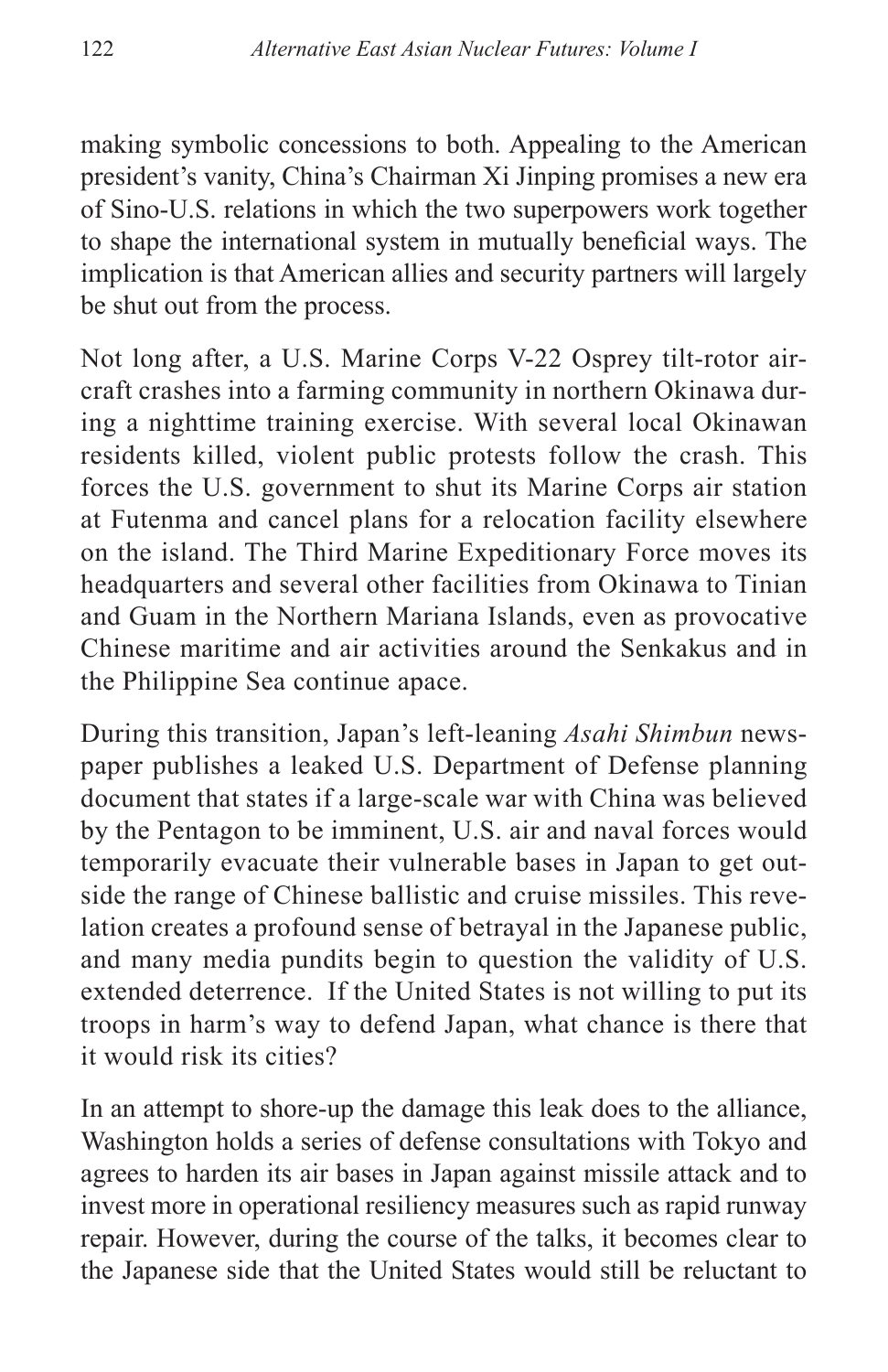put its only forward-deployed aircraft carrier at risk. Tokyo must expect that the USS Ronald Reagan and most of her strike group would not be immediately available for the defense of Japan in the event of conflict with China. The venerable U.S. Seventh Fleet suddenly looks less reassuring. Making matters worse, several weeks later the U.S. Congress decides not to give the Pentagon additional funding for hardening its military bases in Japan. Instead, Congress votes to allocate the additional money to Andersen Air Force Base on the American territory of Guam.

This series of events creates a sense of panic in Tokyo's foreign policy and defense communities. From the perspective of Japan's policymaking elite, the United States is no longer in a position to guarantee Japan's security. In an emergency session on New Year's Day 2019, Japan's National Security Council votes unanimously to support the development of a nuclear deterrent as soon as possible. Within five months, Japan manufactures and deploys a 1,700 pound implosion fission bomb with an estimated yield of 11 kilotons.

Stored in an underground bunker at Chitose Air Base in Northern Japan, the weapon is initially intended for air delivery aboard modified F-2 and F-35s fighters. Over the course of the following 20 months, Japan produces another 35 weapons. These nuclear bombs are kept unassembled in a newly constructed hardened tunnel complex adjacent to Chitose Air Base, with the trigger mechanisms stored separately at a different facility on the base itself. Using mock weapons, the Japanese Air Self-Defense Force (JASDF) practices nuclear missions that stage out of the airbases at Komatsu, Tsuiki, and Naha. The actual nuclear bombs are not tested.

It is now the year 2021, and up until this point the direct budgetary costs of Japan's nuclear weapons program have been limited. Costs associated with the program include those related to: 1) The manufacture of the 36 nuclear bombs; 2) the modernization of one secure underground bunker facility and the construction of one se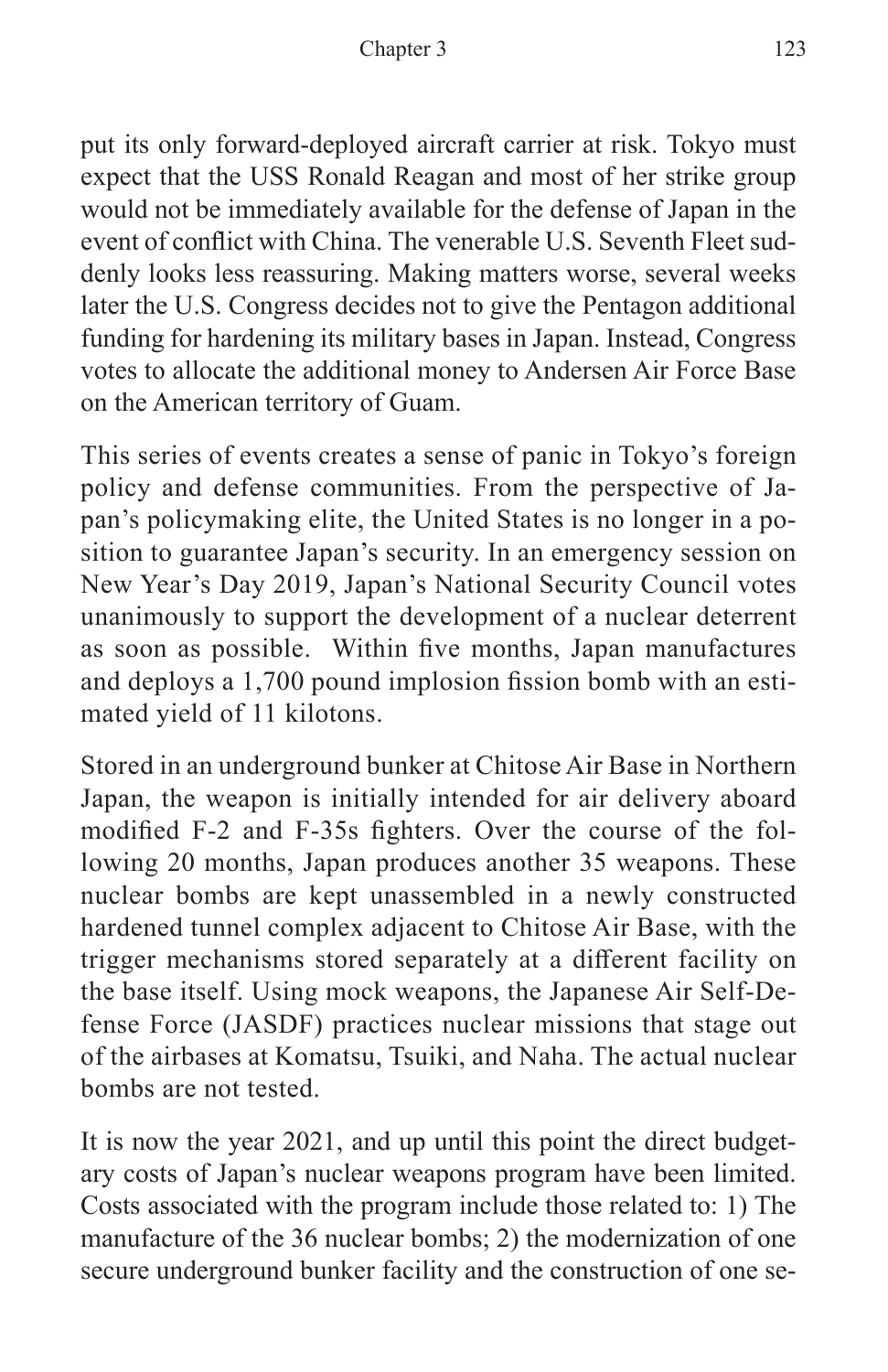cure tunnel facility; 3) the installation of a "fail-safe" command and control system with both dedicated fiber optic and satellite communications networks linked to the Ministry of Defense Headquarters and the Prime Minister's Office; 4) the operation of one dedicated supercomputer for modeling and simulation; 5) the training of pilots, maintenance crews, and security personnel, etc.; and 6) the expansion of Japan's nuclear emergency response teams. Japan has become a nuclear state by spending well under two percent of its previous defense budget, or just over one billion dollars per year.

In 2022, Japan finds itself at another strategic crossroads. Washington has presented it with an attractive proposal: Tokyo can either begin the next phase of its nuclear weapons program, the development of an independent (and expensive) submarine launched, nuclear cruise missile deterrent, or it can accept American offers to integrate its small strategic forces into the U.S. extended deterrence structure. Japan, encouraged by the efforts of the United States to bolster its security and further encouraged by the success of America's stunning post-2020 economic growth, readily opts for the latter choice. Soon Japan's limited strategic capabilities are fully integrated into joint command structures and formalized in planning documents.

Japan's strategy is to use its limited nuclear weapon capabilities in coordination with the United States only as a last resort during periods of high tensions. In staff level planning sessions, it is decided that both Japan and the United States would respond to an enemy nuclear attack on Japanese territory with a joint campaign against the aggressor nation. Military targets could include critical enemy airfields, naval port facilities (including submarine pens), ballistic missile base headquarters, and air defense facilities. Strategic targets could include national command centers, major urban population centers, and critical national infrastructure. The timing, scope, and intensity of the joint nuclear counterattacks would depend heavily upon the political situation, threat perceptions, available assets, and strategic objectives.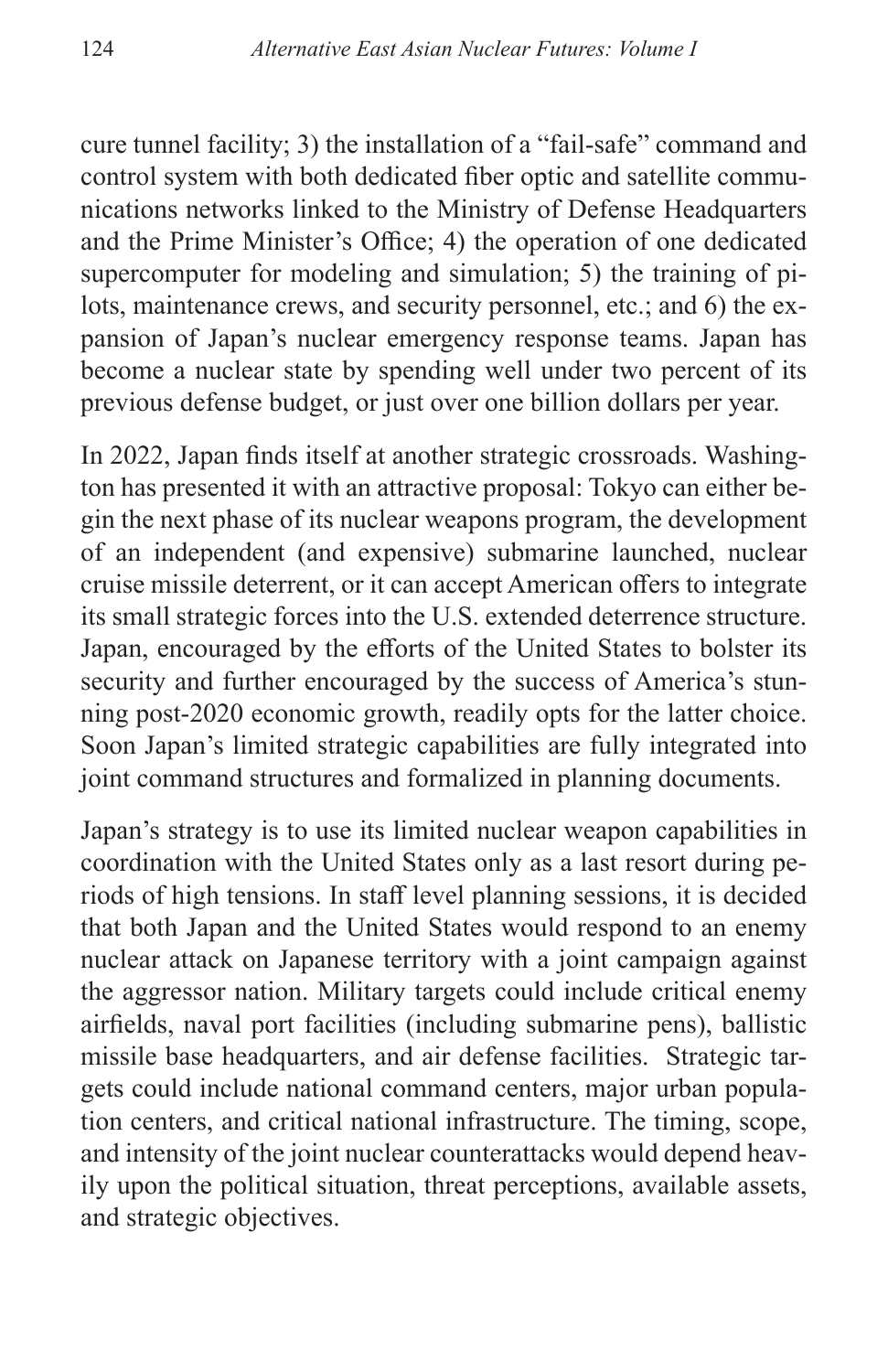The United States and Japan decide that, as a matter of principal, urban population centers would only be targeted in a reciprocal and proportional fashion. For example, if the PRC destroyed Tokyo with nuclear attack, the United States and Japan would destroy Beijing in return. If three major Japanese cities were destroyed, three of the aggressor's cities would be destroyed. The allies also decide that under most circumstances, Japan's cities will probably (read: hopefully) not be targeted by its adversaries. As a result, strikes on potential military, not strategic, targets are given priority during annual war game exercises held by U.S. and Japanese strategic forces.

The joint U.S.-Japanese strategic force continues to evolve through the 2020s, and it proves particularly valuable in November 2027 during a major nuclear crisis on the Korean Peninsula. Despite a dangerous close call, the crisis deescalates within weeks and nuclear attacks on Japan are ultimately deterred. Several years pass, and by 2030 China and the DPRK are both fully engaged in multi-lateral disarmament talks with the United States, Japan, South Korea, Taiwan, and others. A process begins whereby East Asian countries steadily disarm, and relations between former adversaries begin to warm. The 2030s offer the prospect of a more stable and prosperous region, although many old animosities still linger.

## *Narrative Two: Large Nuclear Force*

A series of crises occur in the lead up to the year 2020 that shatters Japanese confidence in U.S. extended deterrence and creates a sense of panic in Tokyo. The nature and severity of this situation is far worse than anything previously imagined by Japanese leaders. Several elements are at play that leads to the crises. First, the U.S. economy fails to recover from the Great Recession, and in 2016, a critical election year, isolationism washes over Washington. The U.S.-led Trans-Pacific Partnership (TPP) agreement falls apart, and trade discussions underway with European Union countries are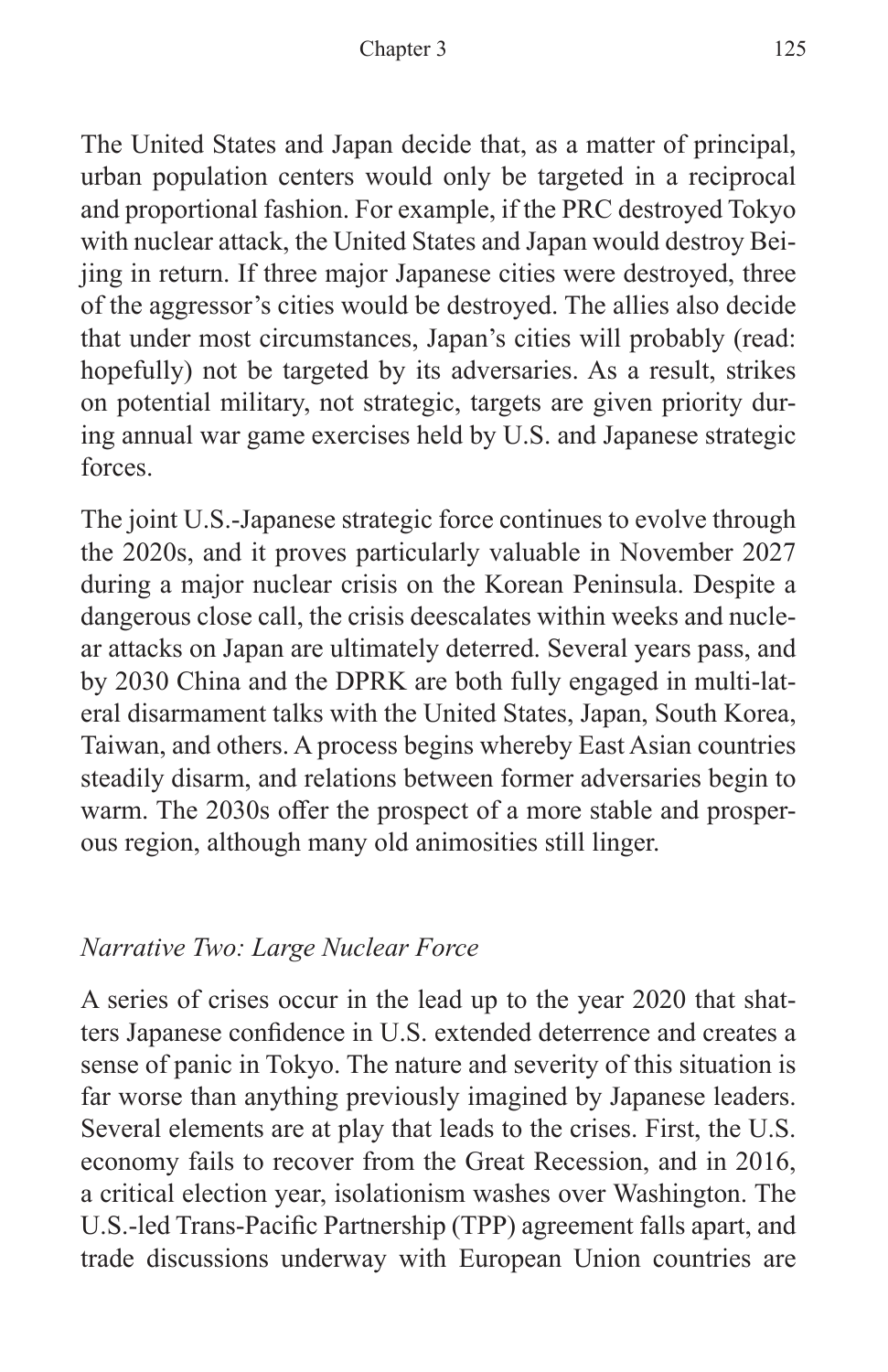halted. Interest groups move to curtail the export of U.S. shale gas in the name of energy independence. This negatively impacts markets and economies around the world, and in Asia the ensuing spike in the price of oil and gas combines with a number of domestic factors to drastically weaken an already teetering Chinese economy.

In late 2018, China's communist leadership in Beijing decides to create a crisis with Taiwan as a last resort measure to shore up its weakening grip on internal social stability and distract public attention from the domestic economic failure. The People's Liberation Army (PLA) mobilizes its reserve forces in preparation for conflict, and China's internal security forces declare all public assemblies to be "illegal acts of Taiwanese fifth columnist and counter-revolutionary separatists." A state of martial law descends on China, and all foreign and social media coverage of events is blocked. When Taiwan's president refuses to enter into political negotiations based on a "One China, Two Systems" framework, Beijing responds by first shelling and then invading several of Taiwan's offshore islands in the Taiwan Strait. Several of these islands are captured with relatively few casualties on either side. However, China encounters an unexpectedly fierce battle on Tungyin Island, where Taiwanese troops fight inside a fortified network of tunnels that honeycomb the solid-granite island fortress.

During the battle, the local ROC commander orders the launch of the island's 125 ballistic and cruise missiles as well as several hundred guided rockets. These strike several Chinese airfields and naval bases supporting the invasion. Entire brigades of Chinese fighter jets are put out of action, and several surface ships and submarines are sunk in port. In addition, many of the large amphibious ships being used for the assault are sunk. Tungyin Island is finally captured at an estimated cost of 9,000 dead and wounded PLA soldiers, sailors, and pilots. Follow-on plans for a maritime blockade and invasion of Taiwan's major ports and beaches are suspended, pending a Politburo Standing Committee investigation into the disaster.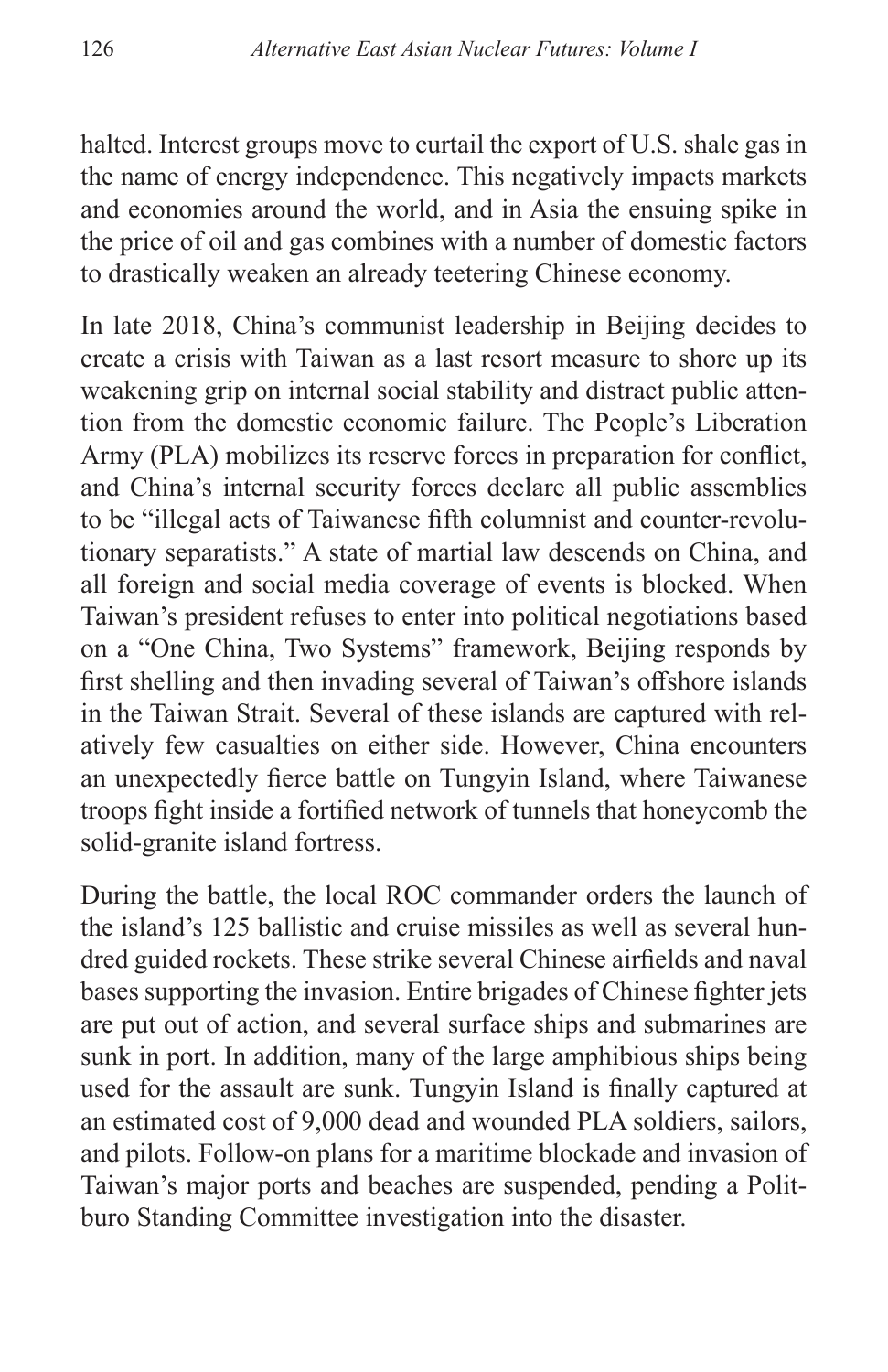Meanwhile, Taiwanese technology companies, banks, and investment groups in the Kunshan District of Shanghai flee for Canada, the United States, England, and Australia, leaving millions of Chinese middle-class urban workers unemployed in their wake. Despite the tight grip of China's internal security forces, riots and looting break out in neighborhoods across the greater Shanghai area. Ultimately order is restored but at the cost of large-scale and brutal police violence that deepen public disaffection. Several prominent provincial government leaders and two central committee members are purged in the aftermath that follows.

For its part, the U.S. response to the 2018-2019 Taiwan Strait Crisis is found to be wanting by Japan and several other regional nations that rely on American security commitments. The White House was unusually slow to react, and the Pacific Command appeared to Japanese observers to be unwilling to respond, as it did in the 1995- 1996 Crisis, with overt shows of force. To the contrary, PACOM canceled planned military exercises near Okinawa during the crisis and reduced the number and quality of its forward deployed forces in Japan to avoid appearing "unnecessarily provocative." The U.S. Congress is outraged but powerless to change the China-friendly administration's weak response.

It soon emerges that during the height of the crisis one U.S. Army Major at Kadena Air Base ordered air defense missiles to be fired at a flock of migratory birds that he erroneously identified as a possible swarm of armed Chinese drones. One of the missiles narrowly missed a civilian passenger jet landing at Naha International Airport. The Japanese national media begins to label the American military forces in Japan as unprofessional and dangerous.

Several months later an even more serious crisis develops in U.S.- Japan relations; this one involving the DPRK. It begins when Japan's National Police Agency seizes tens of millions of dollars in illegal North Korean mafia assets in Osaka. In reprisal, a group of DPRK naval commandos conducts a nighttime sabotage mission against Sado Island in the Sea of Japan, killing nearly a dozen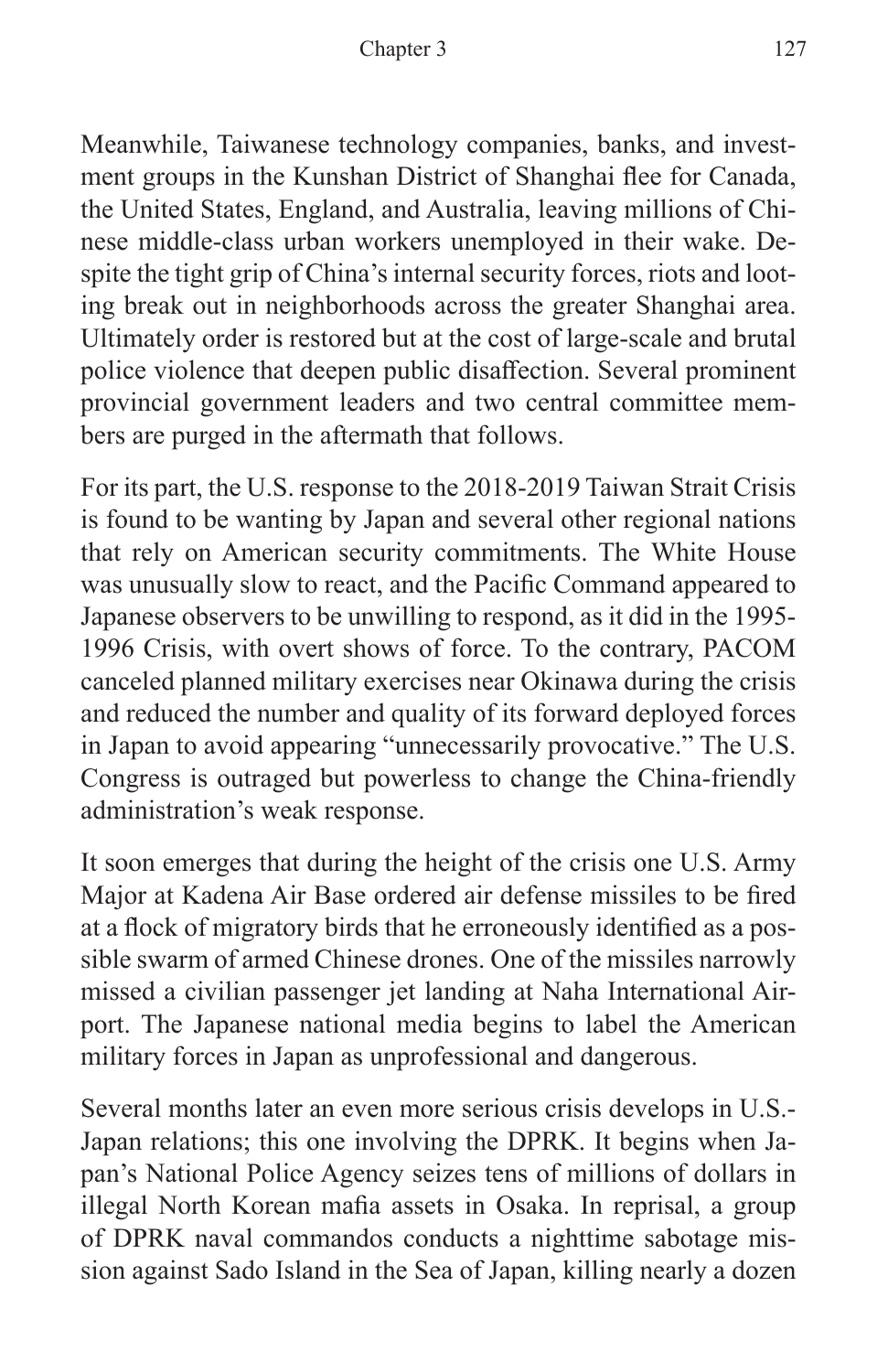coastguard and civilian personnel. The next morning, five of the DPRK commandos are captured alive in a fishing boat on the way back to North Korea.

When Tokyo refuses Pyongyang's demands to release its prisoners, North Korea mobilizes several *Nodong* ballistic missile launch units and publicly threatens to turn Japan into a "sea of nuclear fire." That same day Japan's air force collects signals intelligence suggesting that North Korea plans to launch its missiles at Kanazawa, Tokyo, and Yokohama within 48 hours—and at least one of the mobilized launch units is affiliated with the DPRK nuclear program. The government of Japan desperately requests that the U.S. military conducts a preemptive strike on the North Korean launchers and missile base headquarters, but Washington dithers. The United States only commits to increased Aegis ballistic missile defense (BMD) ship patrols in the Sea of Japan.

Three days later North Korea fires nine conventionally-armed ballistic missiles at Japan. Of these, one suffers from engine failure and splashes into the sea shortly after launch; five are intercepted by Japanese and American Aegis ships; and two are successfully intercepted by a Japanese Patriot battery near Tokyo. However, one makes it through the defenses and slams into a public housing complex in greater Tokyo, killing a large number of civilians. There are also some cases of serious injury and damage to private property from falling fragments of the other intercepted missiles. The attacks (and North Korean threats to conduct follow-on attacks) create a panic across Japan. The crisis eventually deescalates without further violence, but the credibility of the U.S. extended deterrence is deeply affected. Japan is now in a state of shock.

Weeks later Japan's National Security Council votes to turn-thekey on its latent nuclear weapons capabilities program, and soon Tokyo produces its first weapon, a relatively low-yield, 30 kiloton device designed to be mated to submarine-launched cruise missiles. By mid-2020 Japan has produced 12 submarine-launched, nuclear cruise missiles, and the program reaches initial operational capabil-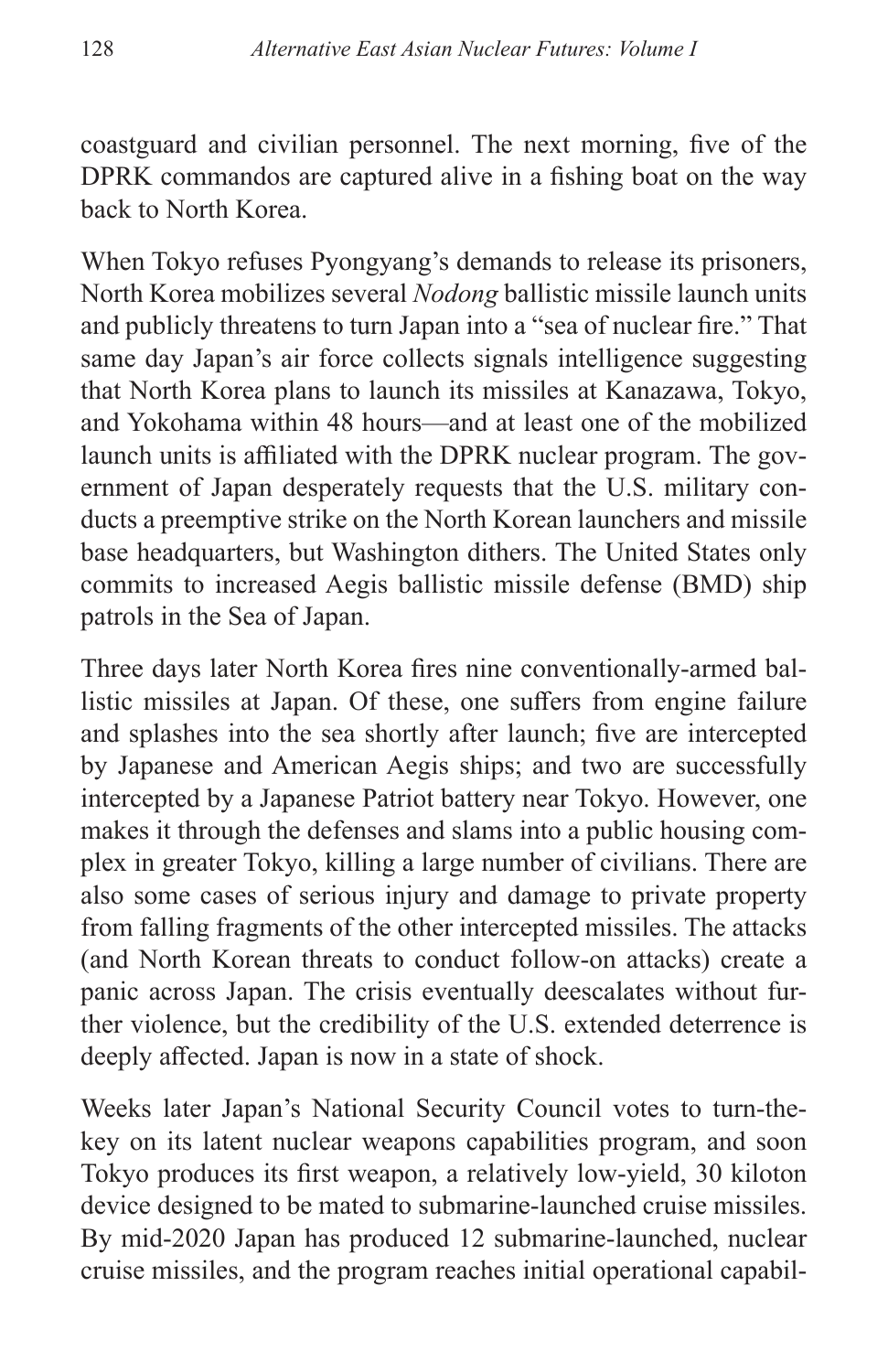ity a year later. Tokyo informs Washington of its plans to have at least one submarine conducting deterrent patrols at all times. This fails to elicit the hoped-for American response. The U.S. Secretary of State, fearing another crisis with China and North Korea, privately labels Japan's moves as: "Unproductive and unhelpful for regional security…potentially even disaster inducing."

Japan is quietly pressured by the United States to drop its proposed nuclear deterrent patrols, but while bilateral consultations are still underway, details of the emerging submarine capability are leaked to the press. This leads to an outpouring of domestic sentiment that ultimately compels Tokyo to go forward with the program. The majority of the Japanese public, now gripped by a deep fear of future enemy attacks and distrustful of American security guarantees, strongly supports the government's plan. Moreover, vociferous protests from Beijing, Pyongyang, and Seoul against the program and multiple cases of violence directed at Japanese businessmen, diplomats, and students abroad, serve to further bolster the Japanese public's strong desire for an indigenous nuclear deterrent. The United States attempts to stay neutral amidst the controversy, fearing that its respective regional alliances and partnerships could be damaged. In the end, however, its reputation is damaged on all sides. Little comes of its halting attempts to calm tensions.

In February 2022, Japan begins a series of underground and underwater nuclear tests on its uninhabited islands and sea territory in the North Pacific. These are detected and then actively covered up by the U.S. administration which is seeking to maintain a tenuous hold on the Comprehensive Nuclear Test Ban Treaty. Months later, however, the details of the tests are leaked to the Japanese media. Soon Japan conducts its first deterrent patrol with its new cruise missile submarine (SSG), a heavily modified Soryu-class boat with twelve vertical launch tubes capable of firing cruise missiles that have a range of at least 1,500 kilometers (930 miles). These are equipped with a 200 kilogram (440 pound) warhead containing 6 kilograms (13 pounds) of plutonium.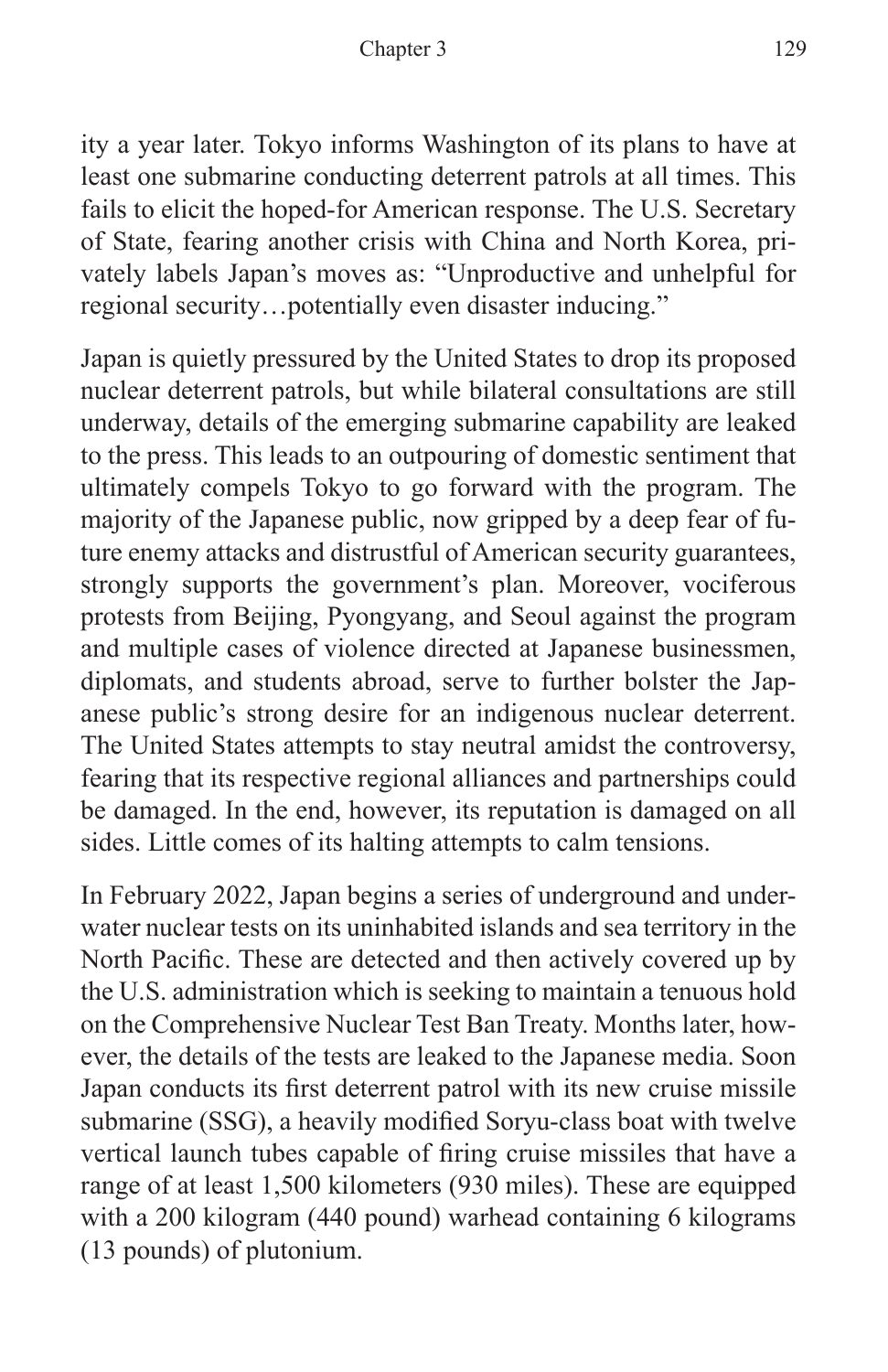Blue crews and green crews switch places aboard the boat every month, allowing Japan to keep its first submarine at sea most of the year on extended war deterrence patrols. To decrease time in port for crew change and replenishment, several large hatches are installed to provide space for rapid resupply and repair access. In addition, a special submarine tender is built for supporting crew changes and resupply operations at sea. A second SSG is launched the following year, and a third the year after that. By 2024, Japan has one boat at sea at all times, and often two for overlapping coverage in case of combat attrition. When in port, most of the submarines are based in a hardened, wet-dock tunnel complex that has been built in Ominato Bay, near Matsu in northern Honshu, and some are stationed at the Kure Submarine Base.

By the mid-2020s, Japan's air force has successfully lobbied the Tokyo government for nuclear missions. The Japanese Air Self Defense Force soon begins fielding an indigenous, unmanned, stealth strike fighter capable of launching long-range, hypersonic (Mach 5+) nuclear cruise missiles. These aircraft are home-based inside hardened aircraft shelters at Misawa Air Base and frequently dispersed to other airbases around Japan to increase their survivability in the event of an enemy first strike.

By 2029, Japan has some 1,100 nuclear warheads and an equal number of penetrating missiles for delivering them. Throughout the 2020s, Tokyo has repeatedly approached the United States with proposals on joint targeting, but reactions in Washington are mixed, and the allies are unable to come to an agreement. Japan's growing nuclear forces, while on good terms with their American counterparts, stay completely independent of U.S. command and control. China's strategic forces have been growing rapidly since 2020. By 2029 Beijing commands an estimated 1,900 nuclear weapons that are able to strike Japanese territory.

China's buildup puts pressure on Tokyo to greatly accelerate its armaments production to reach near parity with Beijing by 2033. Fears are high that China could deliver a knockout first strike against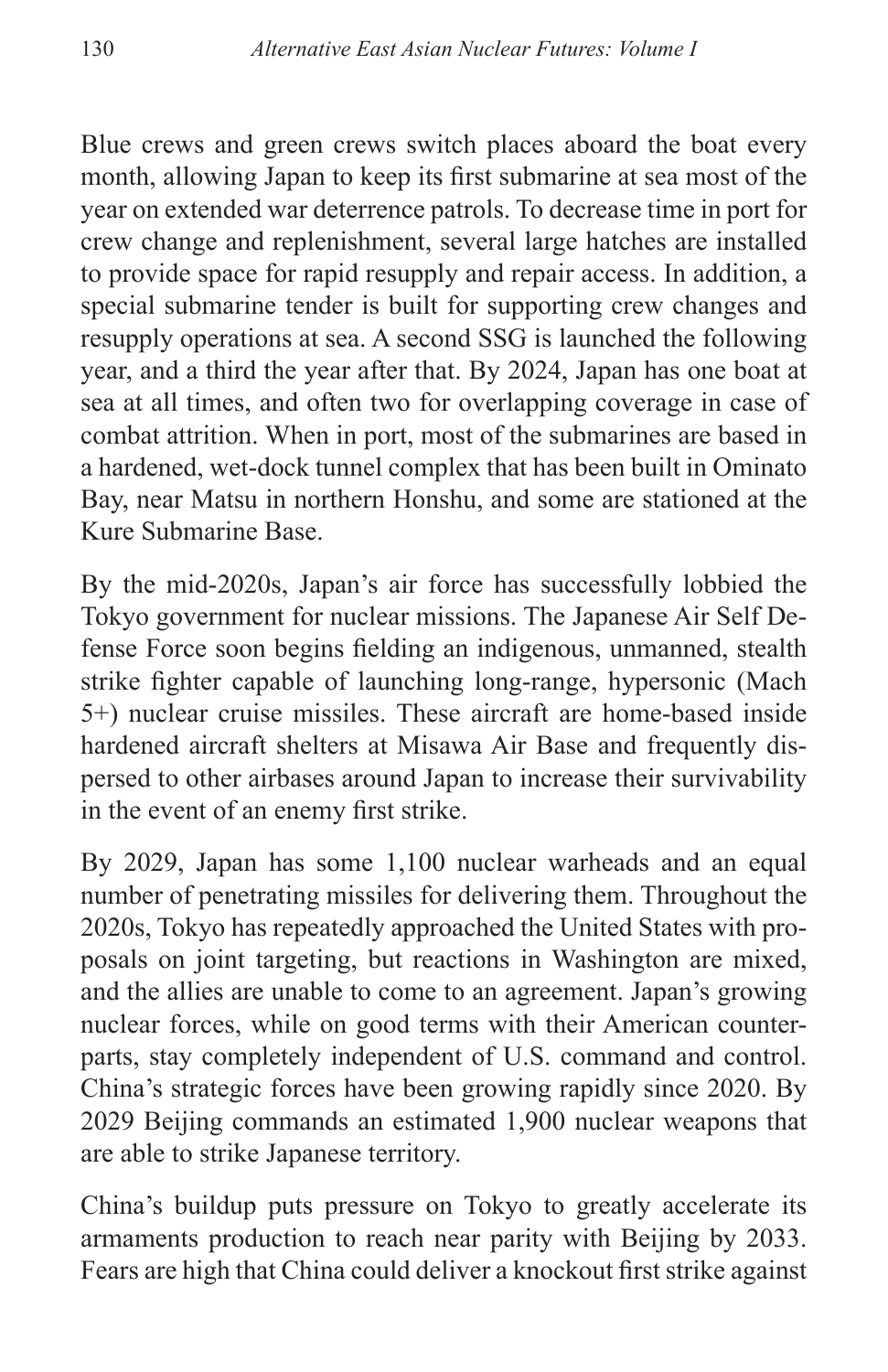Japan using a combination of nuclear weapons and conventionallyarmed precision strike capabilities. New Chinese stealth drones and near-space vehicles threaten Japanese airbases and ground force missile garrisons. Making matters worse, Chinese nuclear powered attack submarines and improved anti-submarine warfare capabilities threaten even Japan's most secure submarine launched nuclear deterrent. Quantity begins to matter much more than before.

A secondary strategic threat comes from the Korean Peninsula. North Korea and South Korea have both developed nuclear weapons and associated delivery vehicles capable of targeting Japan. However, internal issues on the peninsula distract from what would almost otherwise certainly be a highly unstable, multilateral nuclear arms race. Russia's economy, long in steady decline, is suddenly buoyed by new Siberian resource deposit finds and further aided by the large and growing volume of sea traffic along the Northern Passage. When Moscow accelerates its strategic détente with Beijing, even more stress is placed upon Japan's nuclear forces.

Funding Japanese nuclear forces becomes an issue that stresses the government of Japan. Tokyo has had to increase its military spending from 1.15% of GDP in 2020 to 2.95% by 2030 in order to support its strategic buildup. In the early 2020s, when the shock of North Korean missile attacks was still fresh in the public's mind, the budget increases were of little issue. However, by the end of the decade, the public sentiment has turned. There appears to be no end in sight to the nuclear arms race with China, and costs, due in large part to the development of cutting-edge unmanned technologies, appears set to spiral out of control.

Making matters worse, Japan's defense exports (principally to Southeast Asia, Australia, and North America) are in decline due to the high price of the Yen, and personnel costs have skyrocketed for reasons relating to the price of caring for retired officers and troops. The average Japanese male now lives to see his 91st birthday, and Japanese females regularly live past their centennial year. Yet the medical advances making this possible are expensive and do not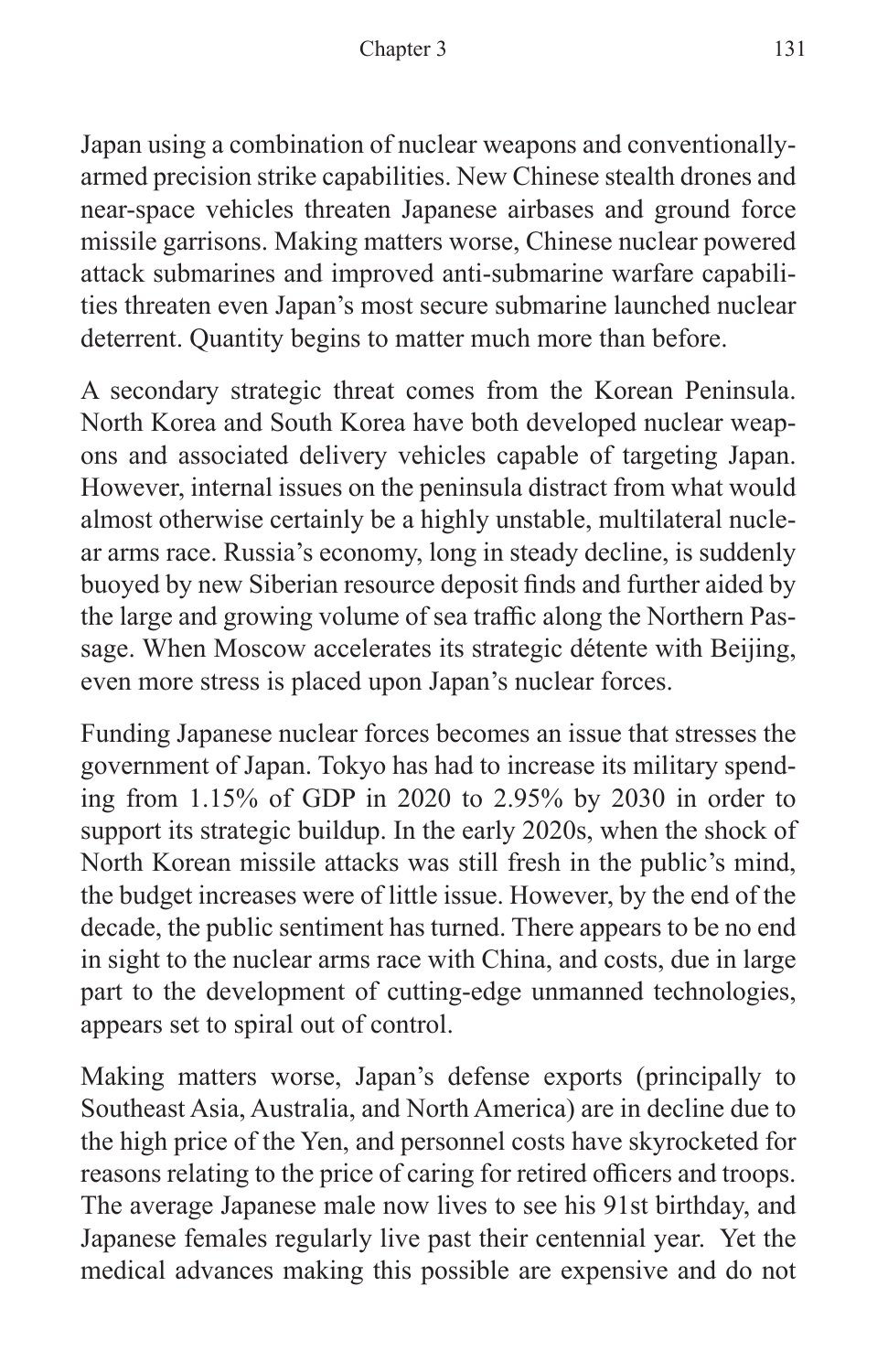greatly improve the economic productivity of the elderly. Military personnel still retire at a relatively young age. Japan's graying society compels the military to invest in systems operated by relatively small numbers of young Japanese officers and highly educated TCTs (technical and cyber troops) that have responsibility over arrays of unmanned autonomous and semiautonomous systems.

Hopes are high in Japan for future arms control agreements, but the number and instability of the nuclear armed actors involved make coming to any diplomatic agreement a long and arduous task. The Korean Peninsula, unified under a federal government in 2030, is particularly unstable because so much of Seoul's attention is focused on the need to nation build at home while simultaneously protecting against a Chinese or Russian land invasion. Moreover, Beijing is embroiled in yet another domestic political purge, and its foreign affairs stance oscillates wildly to reflect the views of the pro-business and pro-military factions that cycle through high positions of power. Taiwan, now recognized internationally as an independent country under its revamped Republic of China constitution, is also reluctant to enter into nuclear arms control talks. The verification protocols could give Beijing unwanted leverage, and an excuse to re-insert itself into Taiwan's domestic affairs. The 2030s offer little prospect for peace and stability in East Asia.

#### *Narrative Three: Improved Conventional Force*

The alliance that binds the United States and Japan has served as an anchor of peace and prosperity in the Asia-Pacific region for over half a century, but by 2014 it is widely recognized that American power projection capabilities, enabled by military bases on Japanese territory, are under threat. While airbases and air stations in Japan could allow hundreds of American fighters and bombers to deliver strikes around the clock during a conflict, their size and static nature renders them easy to target. In contrast, U.S. aircraft carriers, which typically each support 44 strike aircraft and produce 120 sorties in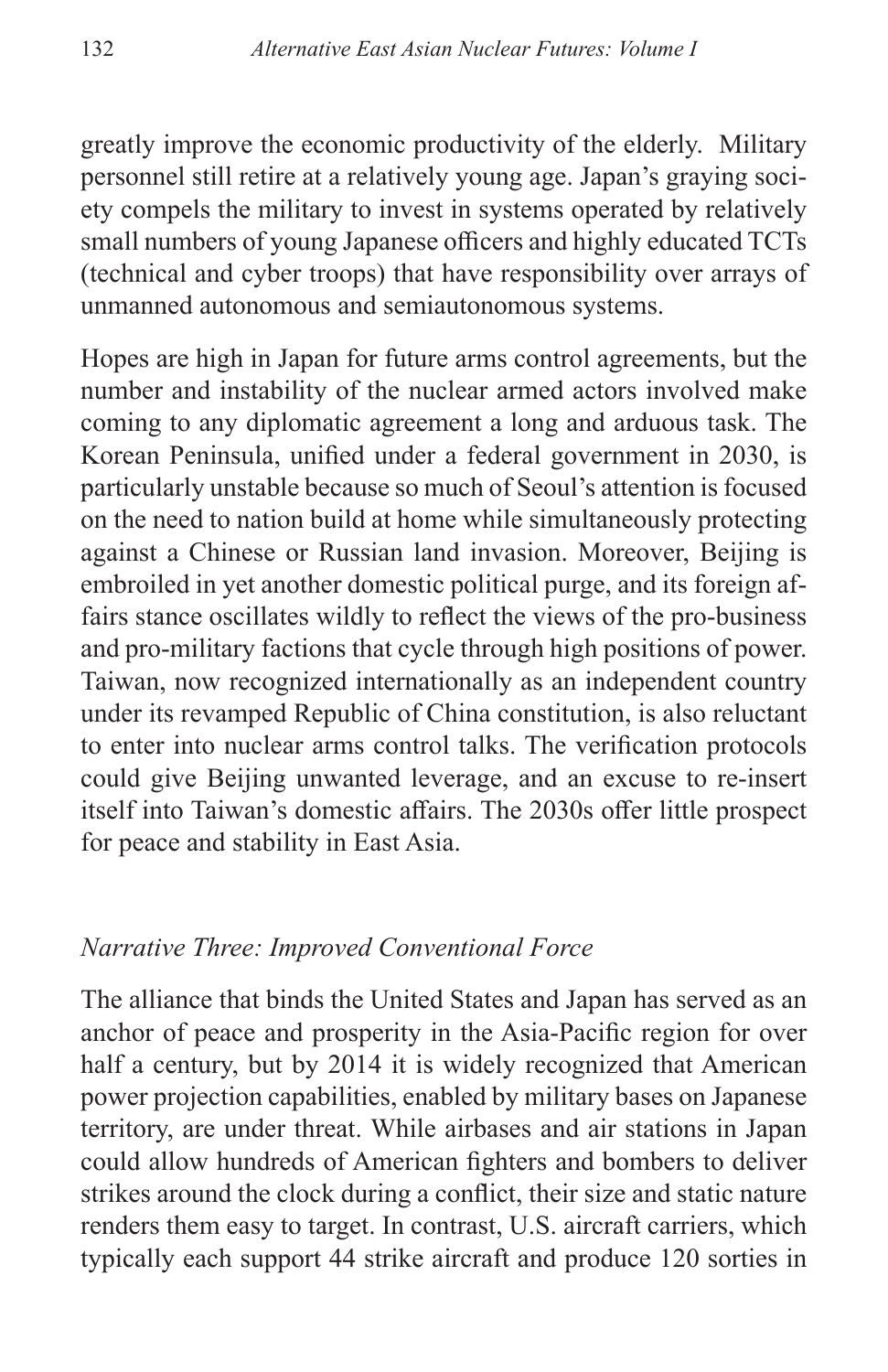their twelve hours of daily operation during a conflict, are highly mobile and difficult to target, and therefore more survivable. However, when compared to airbases on land, carriers have little built in resiliency. Aircraft carrier decks, once damaged, are generally unusable again for the duration of any conflict.

This situation has led Japanese strategists to worry that China's rapidly emerging precision strike capabilities could give Beijing conventional strike parity in the foreseeable future and, by so doing, undermine the U.S.-Japan alliance. U.S. airbases and fleets in and around Japan are so potentially vulnerable to the PLA's longrange precision strike capabilities that some American observers have begun calling for a strategy to conduct "off-shore control" and abandon the U.S. commitment to a robust forward deployed presence in Japan. Others have suggested that the United States should appease China by limiting its arms sales to security partners like Taiwan. These developments, while not reflective of official policy in Washington, have served to heighten Tokyo's sense of a looming security crisis.

Japan's security situation, while serious, gets a boost in 2015 when the United States agrees to bilateral talks on increasing Tokyo's access to American strike capabilities previous deemed to be too offensive by the Japanese. These talks include possible offers to provide Japan with advanced submarine and ship launched Tomahawk cruise missiles and offensive cyber warfare capabilities. Japan also expresses interest in shore based Aegis systems for next generation missile defense. The same year, Washington and Tokyo release an important document, the 2*015 Guidelines for U.S.-Japan Defense Cooperation*. This agreement modernizes the U.S.-Japan alliance and allows for a new era of joint strategic development. However, these measures, while necessary, are not sufficient by themselves. In order to assure the long-term health of the alliance—and with it regional security and prosperity—there are three additional areas of investment that decision makers in Washington and Tokyo begin to make in the 2015 to 2025 timeframe: (1) Base hardening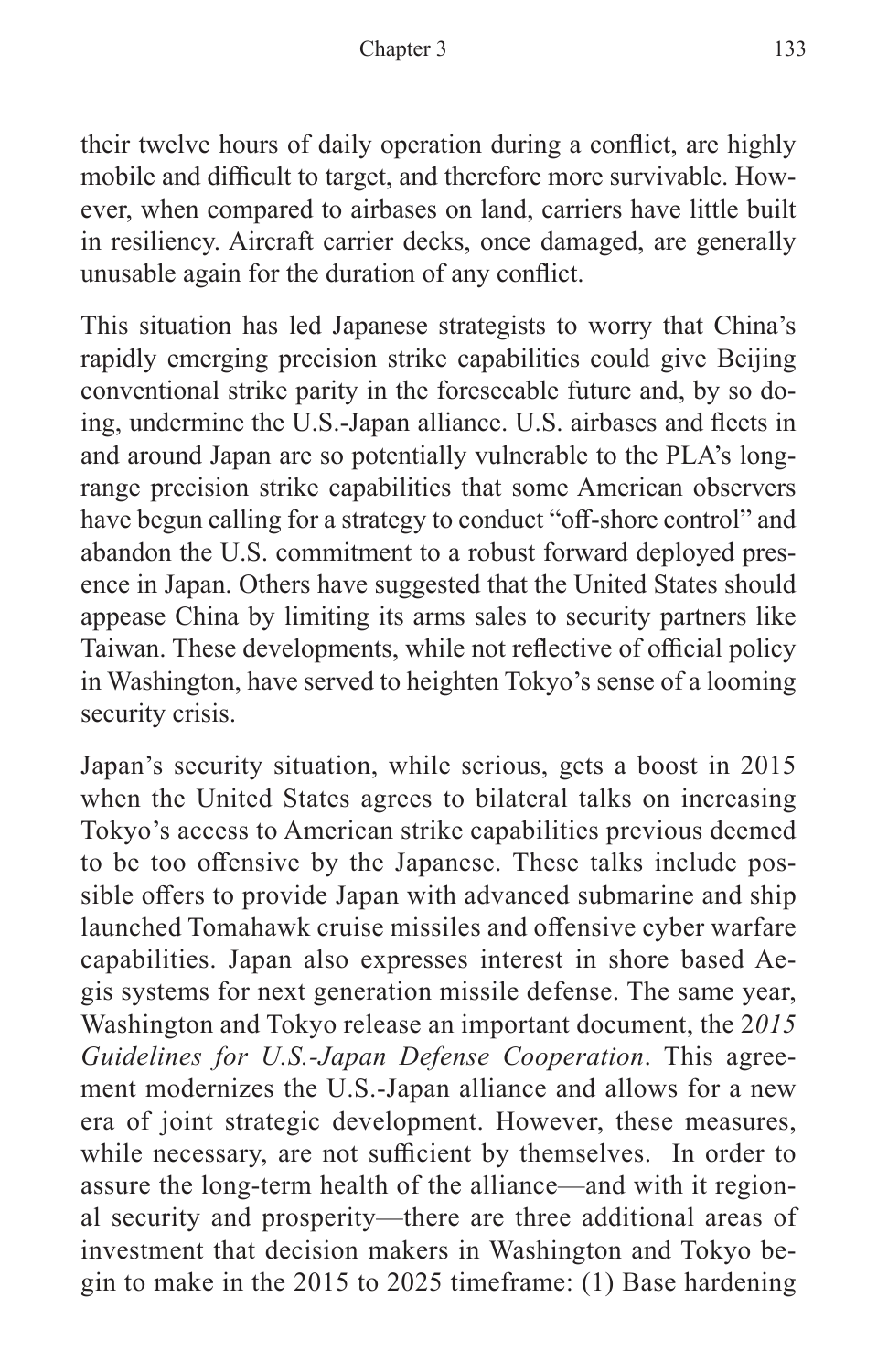and resiliency, (2) counter-reconnaissance, and (3) conventional counterstrike.

**Base Hardening and Resiliency***.* The vulnerability of command and control centers, airbases, port facilities, logistics nodes, and other critical military installations in Japan is a serious problem. Tokyo leaves the vast majority of its air combat power sitting on parking ramps in the open or in unhardened hangars at its airbases. That begins to change in 2018. For the price of five F-35 fighter aircraft, the Japanese Air Self Defense Force begins to construct 100 advanced hardened aircraft shelters on Okinawa and Kyushu capable of protecting up to 200 fighters. This equates to spending some 500 million dollars to protect 10 billion worth of combat assets. Similarly, for the cost of one littoral combat ship, the Japanese Maritime Self Defense Force and the amphibious component of the Japanese Ground Self Defense Force work to construct shelters and hardened hangars capable of protecting a combination of up to 188 navalized fighters, helicopters, and tilt-rotor aircraft by 2020.

Other exposed aircraft are protected inside revetments designed to mitigate the effects of small submunitions and near misses. These prove particularly useful for protecting large, high value aircraft unable to fit inside most hardened shelters, such as Global Hawk UAVs, P-8s, P-3Cs, etc. Revetments are also constructed to protect living and work facilities for the thousands of personnel that are required to keep combat aircraft wings operational. Dozens of miles of revetments are constructed for the cost of a small number of hardened aircraft shelters. Likewise, investments are made into redundant and deeply buried command and control centers; extra or alternate runways, taxiways, and parking ramps; and hardened power, fuel, and logistical facilities. Electro-magnetic and visual deception techniques—combined with force dispersal—are also invested in to confuse enemy intelligence.

The United States and Japan begin to develop the potential to operate effectively in a dispersed manner across nearly 100 civilian airfields in Japan that have long enough runways to support combat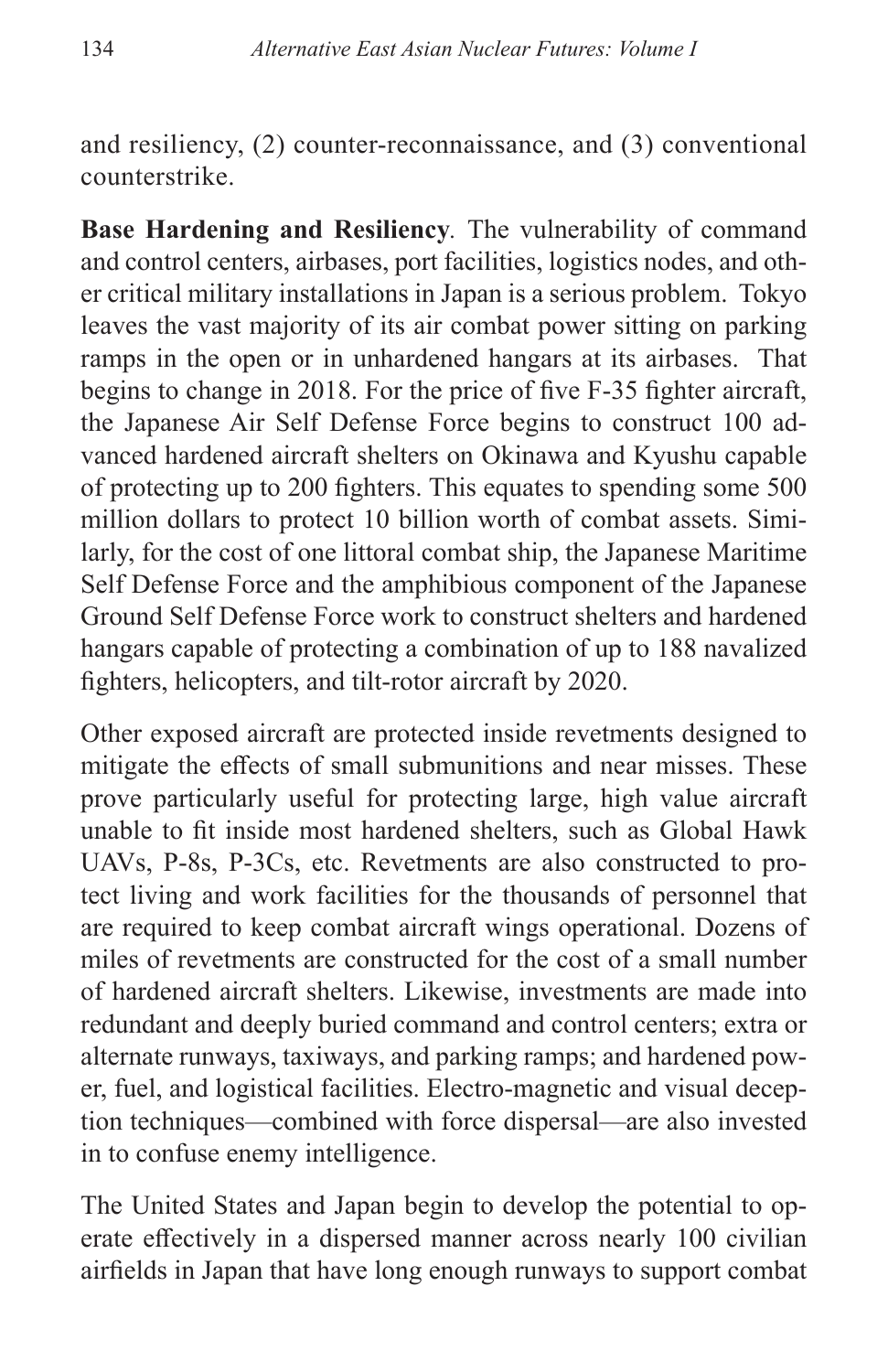aircraft, and a particular focus is accorded to Ishigaki Airport and Shimoji Airport in the Ryuku Islands. However, investing in hardening, dispersal, deception, and other relatively affordable and effective defense measures is not enough. Once adequate preparation is made for all critical platforms and personnel to *survive* missile raids, investments begin to be made in maintaining the capacity to quickly *recover* from attacks and get back in the fight.

The Japanese bolster their military engineering teams for heavy repair missions by providing them with rapid runway repair and airfield damage repair kits and extra funding for frequent training exercises. Engineering teams at Naha Air Base and Kadena Air Base become some of the fastest and most effective in Asia. The Japanese demonstrate their ability to drastically reduce the impact of potential missile attacks and show that they can quickly retake and retain the initiative after being attacked. This has the effect of undercutting the PLA's strategy through the disruption of its core planning assumptions, and it alters incentives to engage in firststrike operations. More importantly, these investments in hardening and resiliency demonstrate resolve in the face of a serious adversarial threat and send the message that the U.S.-Japan alliance is fully committed to regional defense.

**Counter-Reconnaissance**. Another critical, but previously overlooked and underemphasized, element required for protecting the allied ability to project power in the face of China's emerging capabilities is counter-reconnaissance. In 2019, the United States and Japanese militaries begin a joint program to develop the means to wage a blinding campaign against the sensor and communications networks that are foundational to PLA missile operations. The United States and Japan develop a range of capabilities for denying the PLA access to its reconnaissance capabilities.

At the low end of the spectrum, this includes special operations missions to board and detain the crews of suspected surveillance vessels and to attack coastal radar sites. It also includes programs for engaging airborne sensors, land based radars, and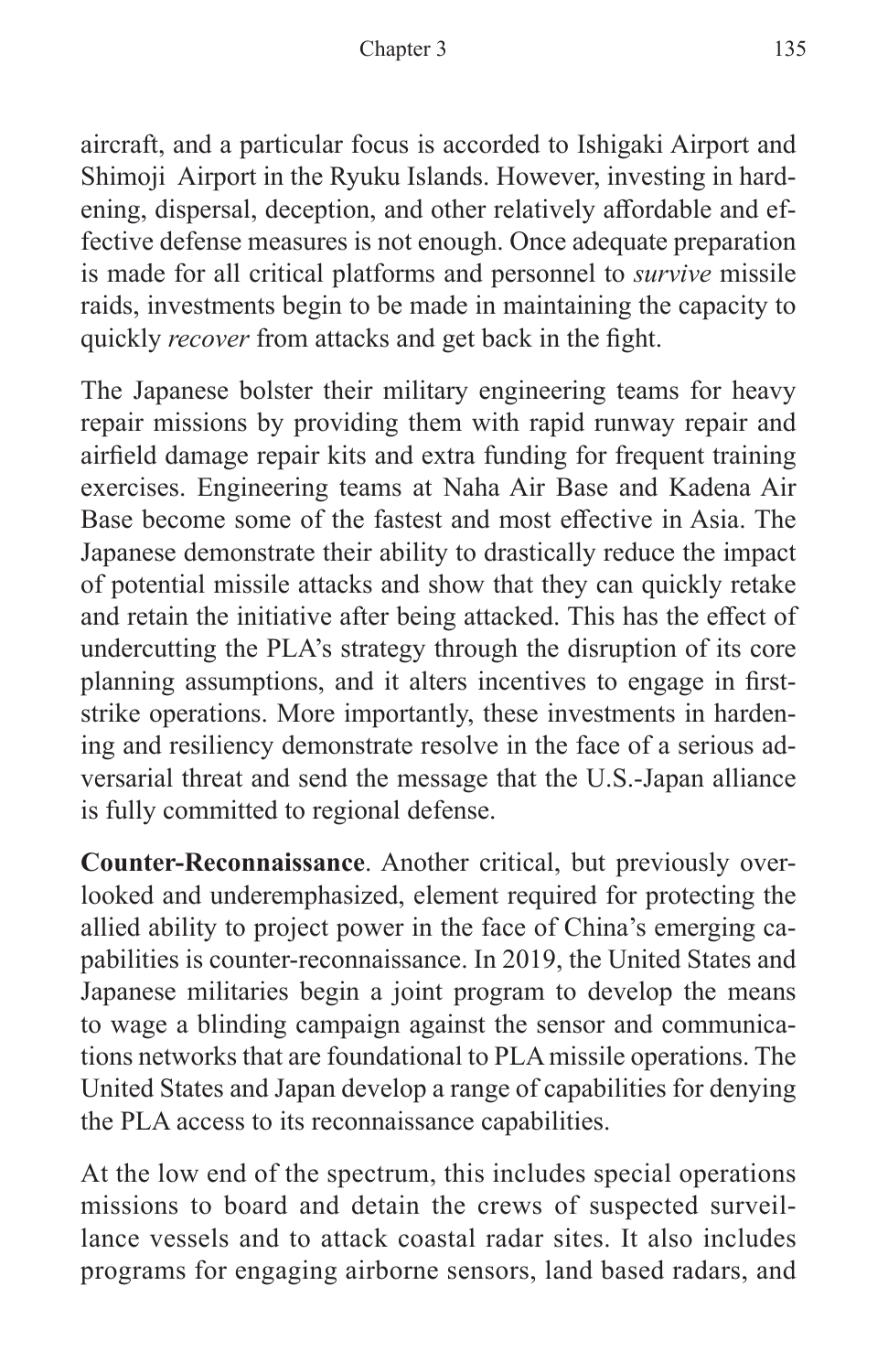other relatively soft PLA targets with electronic warfare or cyber attacks. At the higher end of the spectrum, it includes capabilities for disabling critical sensors onboard Chinese reconnaissance satellites in low earth orbit. Initially, the easiest way for the United States and Japan to assure the incapacitation of Chinese satellites is to engage them directly with specially modified SM-3 missiles. However, the threat of producing an unacceptably high level of space debris argues against such attacks, and by the early 2020s a number of non-kinetic weapons are secretly developed and deployed for the mission.

Once developed, high-powered lasers and other directed energy weapons are employed by the United States and Japan for the counterspace mission. Ultimately the allies decide that the priority targets for any counter-reconnaissance campaign waged against the PLA would be the command and control nodes where the PLA integrates its reconnaissance and strike capabilities. These command and control nodes are generally located in remote areas in deeply buried bunkers. Nonetheless, they are closely studied and found to be vulnerable to cyber attacks as well as some forms of physical sabotage. The allies begin preparing the battlefield to the greatest extent possible with both cyber and human assets. During a conflict, it is thought that something as simple as sending an intelligence asset (or penetrating cruise missile) to cut shallowly buried PLA fiber optic lines could make a significant contribution.

**Conventional Counterstrike***.* Beyond base hardening and counter reconnaissance, conventional counterstrike capabilities become viewed by Japan as essential for deterring and defeating potential PLA missile attacks. While missile defense and counter-reconnaissance capabilities serve to mitigate the worst effects of enemy strikes, they are unable to respond to them in a proactive manner. Only conventional counterstrike capabilities against Chinese forces would allow American and Japanese forces to quickly regain the initiative after a PLA first strike. In the era of missile-centric warfare, targeting the archer as well as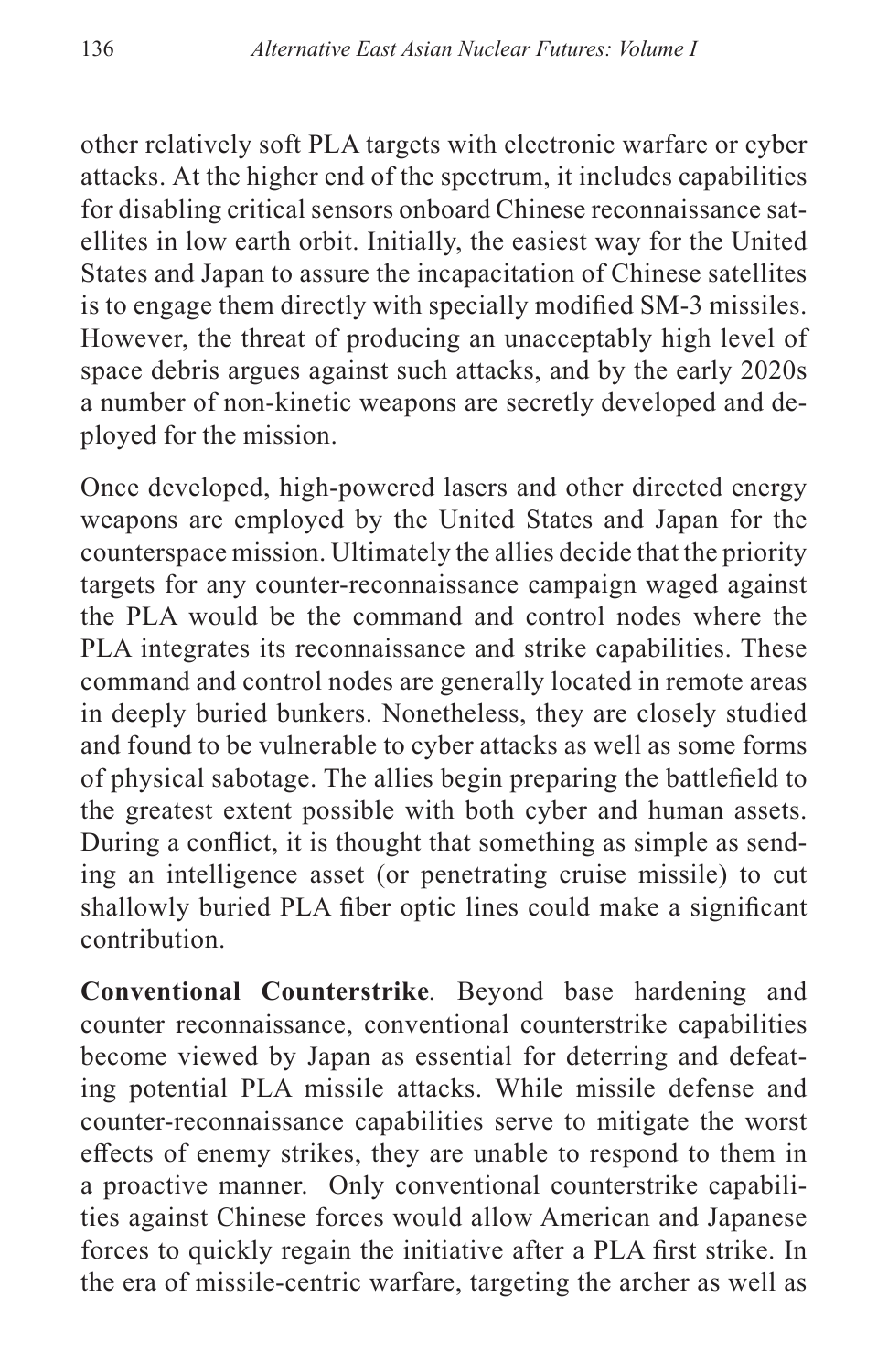the arrow is a deemed essential.

To deter China from exploiting its capabilities for launching potentially devastating attacks on Japanese targets and forward-deployed U.S. targets, military and political leaders in Tokyo and Washington slowly develop a consensus on conventional counterstrike. After something of a late start, from 2020 to 2025 the Japanese military develops and demonstrates a credible capacity for holding selected PLA's command posts and missile launch units at risk while maintaining allied air superiority and sea control.

Tokyo studies options for deploying conventionally-armed ballistic and cruise missiles. However, Tokyo opts against ballistic missiles in favor of a less controversial program to partner with American defense companies to produce next generation, long range cruise missiles. This program benefits from Japan's cutting edge aerospace engineering capacities and has the added benefits of increasing joint operability and bringing allied unit costs down.

An unprecedented strengthening of the alliance follows in the 2020s. While several small crises occur that involve China and North Korea, Japan does not seriously consider developing nuclear weapons. The U.S. extended deterrence holds. Japan continues to invest in conventional capabilities to address gaps in the ability of the U.S.-Japan alliance to maintain a favorable balance against China. This includes a number of initiatives to improve the hardening and resiliency of essential command posts, air bases, and naval bases.

Japan also invests more into developing other forms of ballistic missile and cruise missile defense including rail guns, high powered energy weapons, electronic warfare, and cyber warfare. With Japan's help shoring up its otherwise eroding conventional superiority, the United States is better placed to concentrate on maintaining its extended nuclear deterrent and does so successfully throughout the 2020s and into the 2030s. By 2030, the threat of a